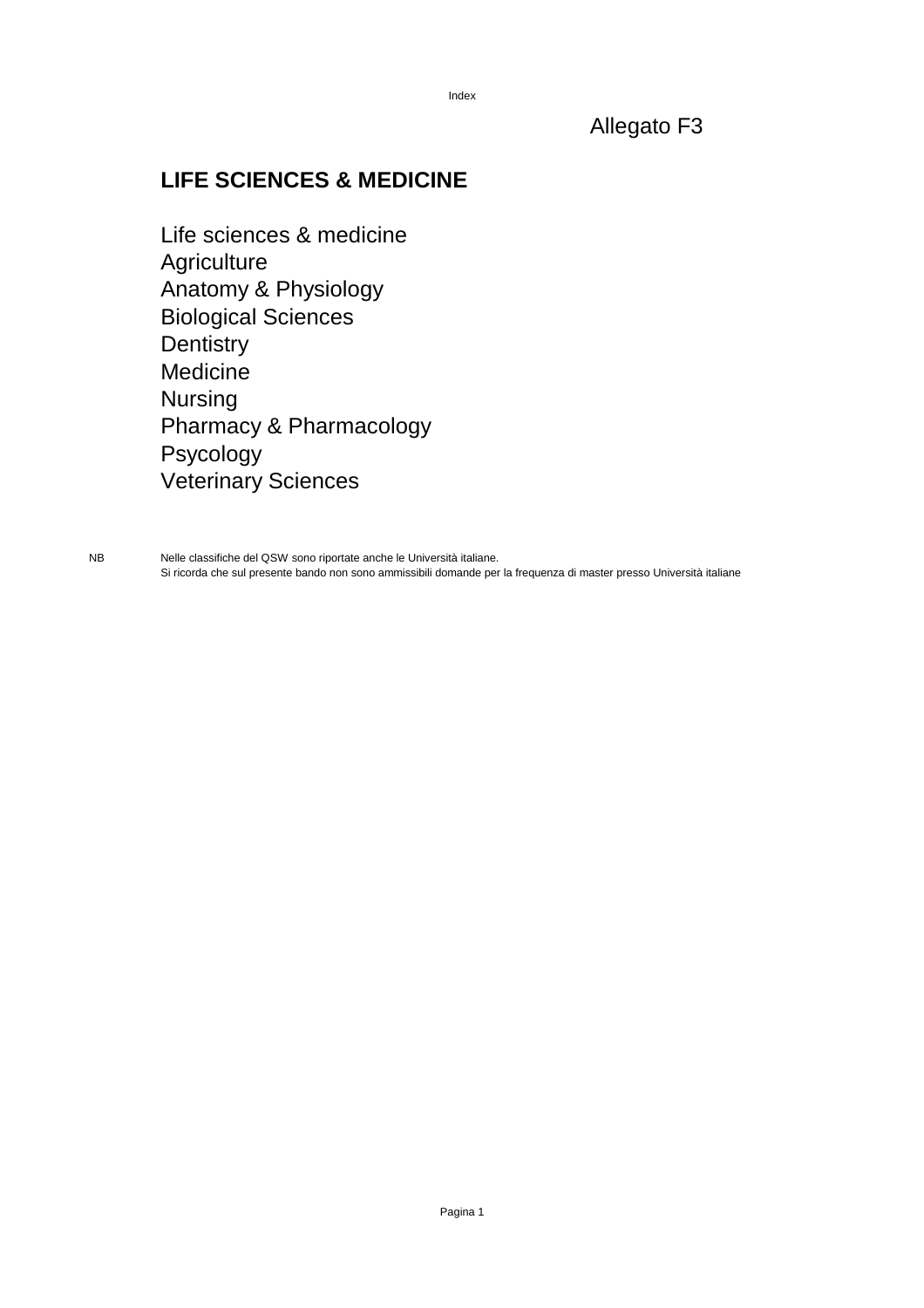|                | Top 500 Universities - Life Sciences & Medicine    |                      |              |
|----------------|----------------------------------------------------|----------------------|--------------|
| 2019           | <b>Institution</b>                                 | <b>Location</b>      | <b>Score</b> |
| 1              | <b>Harvard University</b>                          | <b>United States</b> | 14,0         |
| $\overline{c}$ | University of Oxford                               | United Kingdom       | 14,0         |
| 3              | University of Cambridge                            | United Kingdom       | 14,0         |
| 4              | <b>Stanford University</b>                         | <b>United States</b> | 14,0         |
| 5              | Johns Hopkins University                           | <b>United States</b> | 14,0         |
| 6              | Massachusetts Institute of Technology (MIT)        | <b>United States</b> | 14,0         |
| $\overline{7}$ | University of California, San Francisco (UCSF)     | <b>United States</b> | 14,0         |
| 8              | University of California, Los Angeles (UCLA)       | <b>United States</b> | 14,0         |
| 9              | Karolinska Institute                               | Sweden               | 14,0         |
| 10             | UCL (University College London)                    | United Kingdom       | 14,0         |
| 11             | University of Toronto                              | Canada               | 14,0         |
| 12             | <b>Yale University</b>                             | <b>United States</b> | 14,0         |
| 13             | University of California, San Diego (UCSD)         | <b>United States</b> | 14,0         |
| $14=$          | Imperial College London                            | United Kingdom       | 14,0         |
| $14=$          | University of California, Berkeley (UCB)           | <b>United States</b> | 14,0         |
| 16             | University of Pennsylvania                         | <b>United States</b> | 12,0         |
| 17             | Columbia University                                | <b>United States</b> | 12,0         |
| 18             | <b>Duke University</b>                             | <b>United States</b> | 12,0         |
| $19=$          | University of Edinburgh                            | United Kingdom       | 12,0         |
| $19=$          | University of Washington                           | <b>United States</b> | 12,0         |
| 21             | The University of Melbourne                        | Australia            | 12,0         |
| 22             | King's College London (KCL)                        | United Kingdom       | 12,0         |
| $23=$          | <b>Cornell University</b>                          | <b>United States</b> | 12,0         |
| $23=$          | The University of Sydney                           | Australia            | 12,0         |
| 25             | University of Copenhagen                           | Denmark              | 10,0         |
| 26             | National University of Singapore (NUS)             | Singapore            | 10,0         |
| 27             | University of Michigan                             | <b>United States</b> | 10,0         |
| 28             | <b>McGill University</b>                           | Canada               | 10,0         |
| 29             | The University of Tokyo                            | Japan                | 10,0         |
| 30             | Washington University in St. Louis                 | <b>United States</b> | 10,0         |
| 31             | University of British Columbia                     | Canada               | 10,0         |
| 32             | University of North Carolina, Chapel Hill          | <b>United States</b> | 10,0         |
| 33             | The University of Queensland (UQ)                  | Australia            | 10,0         |
| 34             | Monash University                                  | Australia            | 10,0         |
| $35=$          | Seoul National University (SNU)                    | South Korea          | 10,0         |
| $35=$          | University of Amsterdam                            | Netherlands          | 10,0         |
| 37             | University of Chicago                              | <b>United States</b> | 10,0         |
| 38             | Ludwig-Maximilians-Universität München             | Germany              | 10,0         |
| 39             | Ruprecht-Karls-Universität Heidelberg              | Germany              | 10,0         |
| 40             | New York University (NYU)                          | <b>United States</b> | 10,0         |
| 41             | <b>Boston University</b>                           | <b>United States</b> | 8,0          |
| $42 =$         | The University of Manchester                       | United Kingdom       | 8,0          |
| $42 =$         | University of Zurich                               | Switzerland          | 8,0          |
| $44 =$         | University of Hong Kong (HKU)                      | Hong Kong            | 8,0          |
| $44 =$         | <b>Utrecht University</b>                          | Netherlands          | 8,0          |
| 46             | ETH Zurich (Swiss Federal Institute of Technology) | Switzerland          | 8,0          |
| 47             | University of Glasgow                              | United Kingdom       | 8,0          |
| 48             | University of Pittsburgh                           | <b>United States</b> | 8,0          |
| 49             | University of California, Davis (UCD)              | <b>United States</b> | 8,0          |
| $50=$          | Erasmus University Rotterdam                       | Netherlands          | 8,0          |
| $50=$          | <b>Kyoto University</b>                            | Japan                | 8,0          |
| $50=$          | <b>McMaster University</b>                         | Canada               | 8,0          |
| 53             | University of Geneva                               | Switzerland          | 6,0          |
| 54             | London School of Hygiene & Tropical Medicine       | United Kingdom       | 6,0          |
| 55             | University of Helsinki                             | Finland              | 6,0          |
| 56             | Katholieke Universiteit Leuven                     | Belgium              | 6,0          |
| 57             | Uppsala University                                 | Sweden               | 6,0          |
| 58             | Peking University                                  | China                | 6,0          |
| 59             | National Taiwan University (NTU)                   | Taiwan               | 6,0          |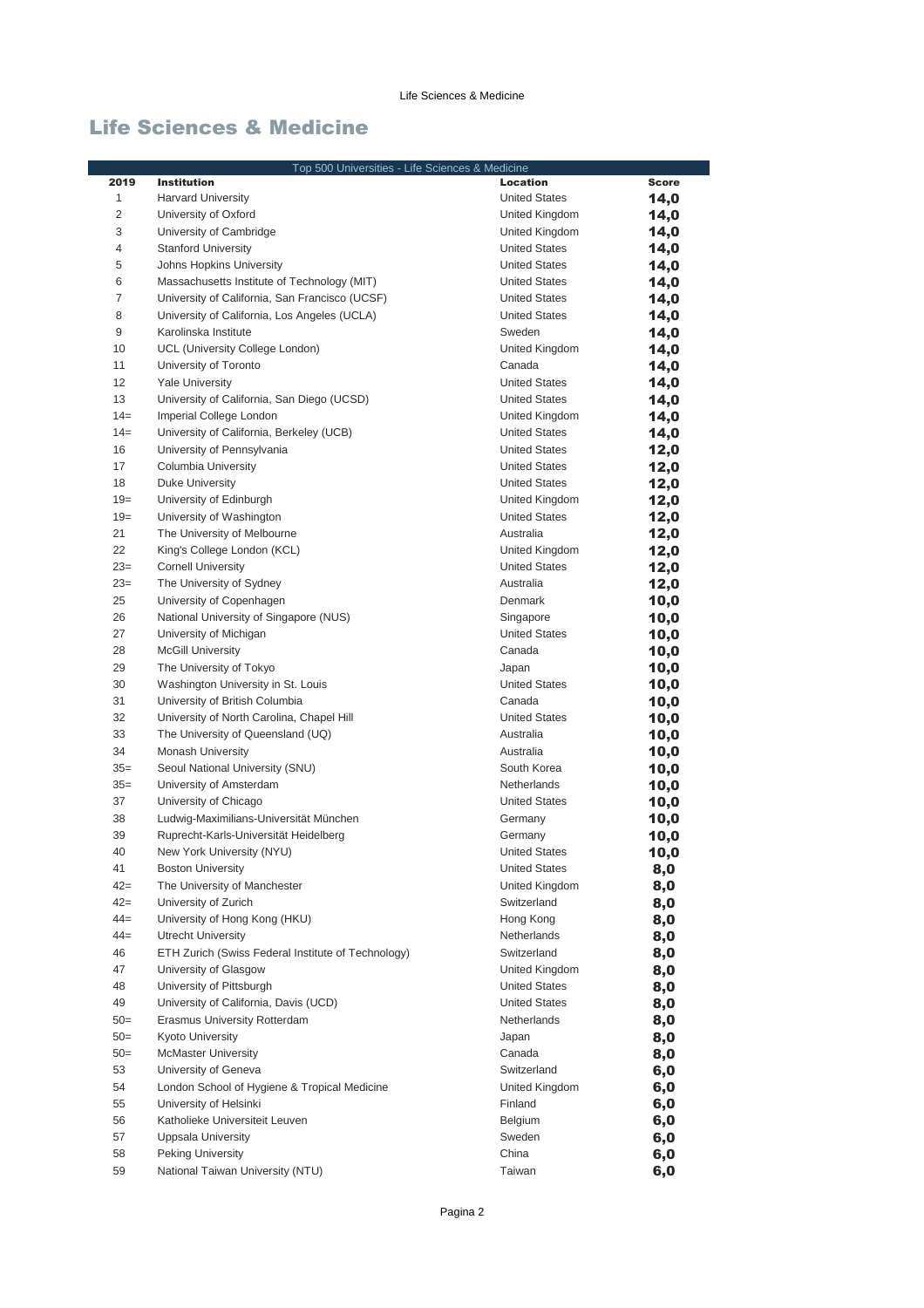| 60               | Northwestern University                                       | <b>United States</b>     | 6,0        |
|------------------|---------------------------------------------------------------|--------------------------|------------|
| 61               | University of Bristol                                         | United Kingdom           | 6,0        |
| $62 =$           | <b>Emory University</b>                                       | <b>United States</b>     | 6,0        |
| $62 =$           | Universitat de Barcelona (UB)                                 | Spain                    | 6,0        |
| $62 =$           | University of Basel                                           | Switzerland              | 6,0        |
| 65               | University of Wisconsin-Madison                               | <b>United States</b>     | 6,0        |
| 66               | Leiden University                                             | Netherlands              | 6,0        |
| 67               | <b>Wageningen University</b>                                  | Netherlands              | 6,0        |
| 68=              | <b>Baylor College of Medicine</b>                             | <b>United States</b>     | 6,0        |
| $68 =$           | The University of New South Wales (UNSW)                      | Australia                | 6,0        |
| $68 =$           | The University of Texas M. D. Anderson Cancer Center          | <b>United States</b>     | 6,0        |
| $68 =$           | University of Groningen                                       | Netherlands              | 6,0        |
| 72               | The University of Texas Southwestern Medical Center at Dallas | <b>United States</b>     | 6,0        |
| 73               | Technische Universität München                                | Germany                  | 6,0        |
| 74               | Università degli Studi di Milano                              | Italy                    | 6,0        |
| $75 =$           | <b>Aarhus University</b>                                      | Denmark                  | 6,0        |
| $75 =$           | <b>Ohio State University</b>                                  | <b>United States</b>     | 6,0        |
| $77 =$<br>$77 =$ | <b>Lund University</b>                                        | Sweden<br>United Kingdom | 6,0        |
| $77=$            | The University of Nottingham<br>Université de Montréal        | Canada                   | 6,0        |
| $77 =$           | University of Minnesota                                       | <b>United States</b>     | 6,0        |
| 81               | <b>Fudan University</b>                                       | China                    | 6,0        |
| 82               | Vanderbilt University                                         | <b>United States</b>     | 6,0        |
| 83               | Queen Mary University of London (QMUL)                        | United Kingdom           | 6,0<br>6,0 |
| $84 =$           | <b>Osaka University</b>                                       | Japan                    | 6,0        |
| $84 =$           | The Chinese University of Hong Kong (CUHK)                    | Hong Kong                | 6,0        |
| $84 =$           | The University of Western Australia (UWA)                     | Australia                | 6,0        |
| $84 =$           | University of Birmingham                                      | United Kingdom           | 6,0        |
| 88               | University of Ghent                                           | Belgium                  | 6,0        |
| 89               | Trinity College Dublin (TCD)                                  | Ireland                  | 6,0        |
| $90=$            | Sorbonne University                                           | France                   | 6,0        |
| $90=$            | University of Oslo                                            | Norway                   | 6,0        |
| 92               | Medizinische Universität Wien                                 | Austria                  | 6,0        |
| 93               | Universidade de São Paulo (USP)                               | <b>Brazil</b>            | 6,0        |
| $94 =$           | University of Lausanne                                        | Switzerland              | 6,0        |
| $94 =$           | University of Otago                                           | New Zealand              | 6,0        |
| 96               | Università di Bologna (UNIBO)                                 | Italy                    | 6,0        |
| $97 =$           | Radboud University Nijmegen                                   | Netherlands              | 6,0        |
| $97 =$           | University of Alberta                                         | Canada                   | 6,0        |
| 99               | <b>Maastricht University</b>                                  | Netherlands              | 6,0        |
| 100              | University of Southampton                                     | United Kingdom           | 6,0        |
| $101 =$          | The University of Auckland                                    | New Zealand              | 4,0        |
| $101 =$          | Universität Frankfurt am Main                                 | Germany                  | 4,0        |
| $101 =$          | Université Paris Descartes                                    | France                   | 4,0        |
| 104              | The University of Adelaide                                    | Australia                | 4,0        |
| 105              | University of Bern                                            | Switzerland              | 4,0        |
| $106=$           | Shanghai Jiao Tong University                                 | China                    | 4,0        |
| $106=$           | University of Florida                                         | <b>United States</b>     | 4,0        |
| $108 =$          | University of Gothenburg                                      | Sweden                   | 4,0        |
| $108 =$          | University of Southern California                             | <b>United States</b>     | 4,0        |
| $110=$           | Eberhard Karls Universität Tübingen                           | Germany                  | 4,0        |
| $110=$           | <b>Newcastle University</b>                                   | United Kingdom           | 4,0        |
| $112=$           | Università degli Studi di Padova (UNIPD)                      | Italy                    | 4,0        |
| $112 =$          | Universität Freiburg                                          | Germany                  | 4,0        |
| $112 =$          | University of Cape Town                                       | South Africa             | 4,0        |
| $115=$           | California Institute of Technology (Caltech)                  | <b>United States</b>     | 4,0        |
| $115=$           | Yonsei University                                             | South Korea              | 4,0        |
| $117=$           | <b>Brown University</b>                                       | <b>United States</b>     | 4,0        |
| $117=$<br>$117=$ | <b>Cardiff University</b>                                     | United Kingdom<br>Canada | 4,0        |
| $120=$           | University of Calgary<br>Australian National University (ANU) | Australia                | 4,0        |
| $120=$           | Ecole Polytechnique Fédérale de Lausanne (EPFL)               | Switzerland              | 4,0<br>4,0 |
| $120=$           | Georg-August-Universität Göttingen                            | Germany                  | 4,0        |
| $123=$           | Icahn School of Medicine at Mount Sinai                       | <b>United States</b>     | 4,0        |
|                  |                                                               |                          |            |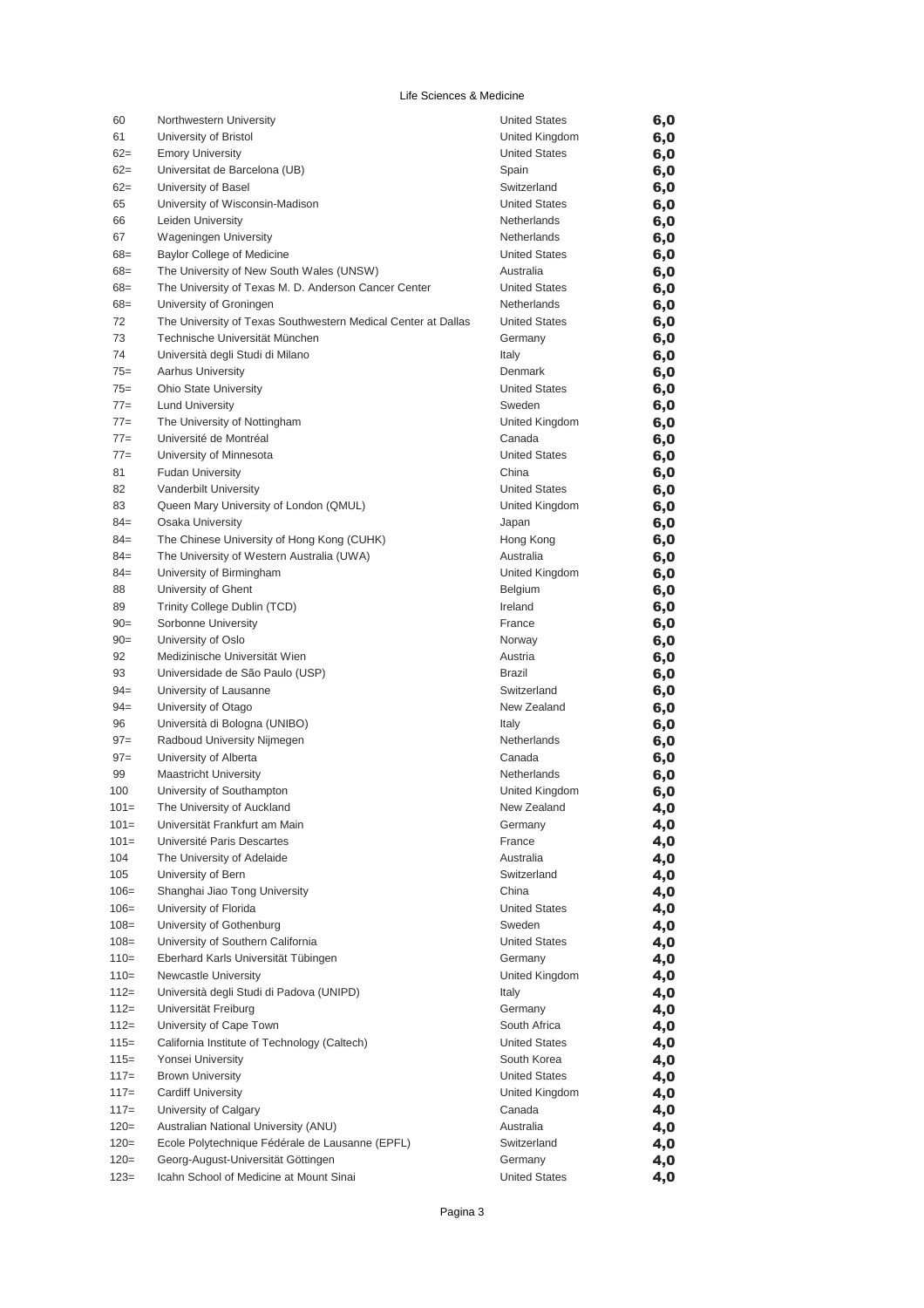| $123=$             | Sungkyunkwan University                                                      | South Korea                   | 4,0        |
|--------------------|------------------------------------------------------------------------------|-------------------------------|------------|
| $125=$             | The University of Sheffield                                                  | United Kingdom                | 4,0        |
| $125=$             | Université Catholique de Louvain (UCL)                                       | Belgium                       | 4,0        |
| $125=$             | University of Liverpool                                                      | United Kingdom                | 4,0        |
| 128                | <b>Princeton University</b>                                                  | <b>United States</b>          | 4,0        |
| 129                | Pennsylvania State University                                                | <b>United States</b>          | 4,0        |
| $130=$             | Rockefeller University                                                       | <b>United States</b>          | 4,0        |
| $130=$             | Sapienza - Università di Roma                                                | Italy                         | 4,0        |
| $130=$             | <b>Tufts University</b>                                                      | <b>United States</b>          | 4,0        |
| $130=$             | Universität Hamburg                                                          | Germany                       | 4,0        |
| $134=$             | University of California, Irvine (UCI)                                       | <b>United States</b>          | 4,0        |
| $134=$             | University of Miami                                                          | <b>United States</b>          | 4,0        |
| $136=$<br>$136=$   | Case Western Reserve University                                              | <b>United States</b><br>China | 4,0        |
| $138 =$            | <b>Tsinghua University</b><br>Rheinische Friedrich-Wilhelms-Universität Bonn | Germany                       | 4,0        |
| $138 =$            | University of Illinois, Chicago (UIC)                                        | <b>United States</b>          | 4,0<br>4,0 |
| $138 =$            | University of Leeds                                                          | United Kingdom                | 4,0        |
| $141 =$            | Medizinische Hochschule Hannover                                             | Germany                       | 4,0        |
| $141 =$            | Nanyang Technological University (NTU)                                       | Singapore                     | 4,0        |
| 141=               | University of Texas at Austin                                                | <b>United States</b>          | 4,0        |
| $144 =$            | Michigan State University                                                    | <b>United States</b>          | 4,0        |
| $144 =$            | University of Maryland, College Park                                         | <b>United States</b>          | 4,0        |
| $146=$             | Université Paris-Sud 11                                                      | France                        | 4,0        |
| $146=$             | University of Colorado at Denver                                             | <b>United States</b>          | 4,0        |
| $148 =$            | <b>Mahidol University</b>                                                    | Thailand                      | 4,0        |
| $148 =$            | Universitat Autónoma de Barcelona                                            | Spain                         | 4,0        |
| $148=$             | University of Iowa                                                           | <b>United States</b>          | 4,0        |
| 151                | University of Dundee                                                         | United Kingdom                | 4,0        |
| 152                | <b>Tohoku University</b>                                                     | Japan                         | 4,0        |
| 153                | University of Virginia                                                       | <b>United States</b>          | 4,0        |
| 154                | Universidad Nacional Autónoma de México (UNAM)                               | Mexico                        | 4,0        |
| 155                | Technische Universität Dresden                                               | Germany                       | 4,0        |
| $156=$             | Korea University                                                             | South Korea                   | 4,0        |
| $156=$             | Nagoya University                                                            | Japan                         | 4,0        |
| 156=               | University of Rochester                                                      | <b>United States</b>          | 4,0        |
| $156=$             | <b>Western University</b>                                                    | Canada                        | 4,0        |
| $156=$             | <b>Zhejiang University</b>                                                   | China                         | 4,0        |
| 161                | Sun Yat-sen University                                                       | China                         | 4,0        |
| $162 =$            | Hebrew University of Jerusalem                                               | <b>Israel</b>                 | 4,0        |
| $162 =$            | Kyushu University                                                            | Japan                         | 4,0        |
| $162=$             | Université de Montpellier                                                    | France                        | 4,0        |
| $162=$             | Université Paris Diderot - Paris 7                                           | France                        | 4,0        |
| $162 =$            | University College Dublin (UCD)                                              | Ireland                       | 4,0        |
| 167                | National Yang Ming University                                                | Taiwan                        | 4,0        |
| $168 =$<br>$168 =$ | Keio University<br><b>Laval University</b>                                   | Japan<br>Canada               | 4,0        |
| $168 =$            | University of Ottawa                                                         | Canada                        | 4,0        |
| 171                | <b>Hokkaido University</b>                                                   | Japan                         | 4,0<br>4,0 |
| 172                | Universität Köln                                                             | Germany                       | 4,0        |
| 173                | University of Illinois at Urbana-Champaign                                   | <b>United States</b>          | 4,0        |
| 174                | Rheinisch-Westfälische Technische Hochschule Aachen                          | Germany                       | 4,0        |
| $175 =$            | University of Massachusetts Medical School - Worcester                       | <b>United States</b>          | 4,0        |
| $175 =$            | Vrije Universiteit Amsterdam                                                 | Netherlands                   | 4,0        |
| 177                | Università degli Studi di Torino (UNITO)                                     | Italy                         | 4,0        |
| 178=               | <b>Texas A&amp;M University</b>                                              | <b>United States</b>          | 4,0        |
| $178 =$            | Université Aix-Marseille                                                     | France                        | 4,0        |
| $178 =$            | University at Buffalo SUNY                                                   | <b>United States</b>          | 4,0        |
| 181                | Université PSL (Paris Sciences & Lettres)                                    | France                        | 4,0        |
| $182 =$            | Universiti Malaya (UM)                                                       | Malaysia                      | 4,0        |
| $182 =$            | University of Utah                                                           | <b>United States</b>          | 4,0        |
| $184 =$            | Tokyo Medical and Dental University                                          | Japan                         | 4,0        |
| $184 =$            | Universidad de Buenos Aires                                                  | Argentina                     | 4,0        |
| $184 =$            | University of Bergen                                                         | Norway                        | 4,0        |
| $187 =$            | Dartmouth College                                                            | <b>United States</b>          | 4,0        |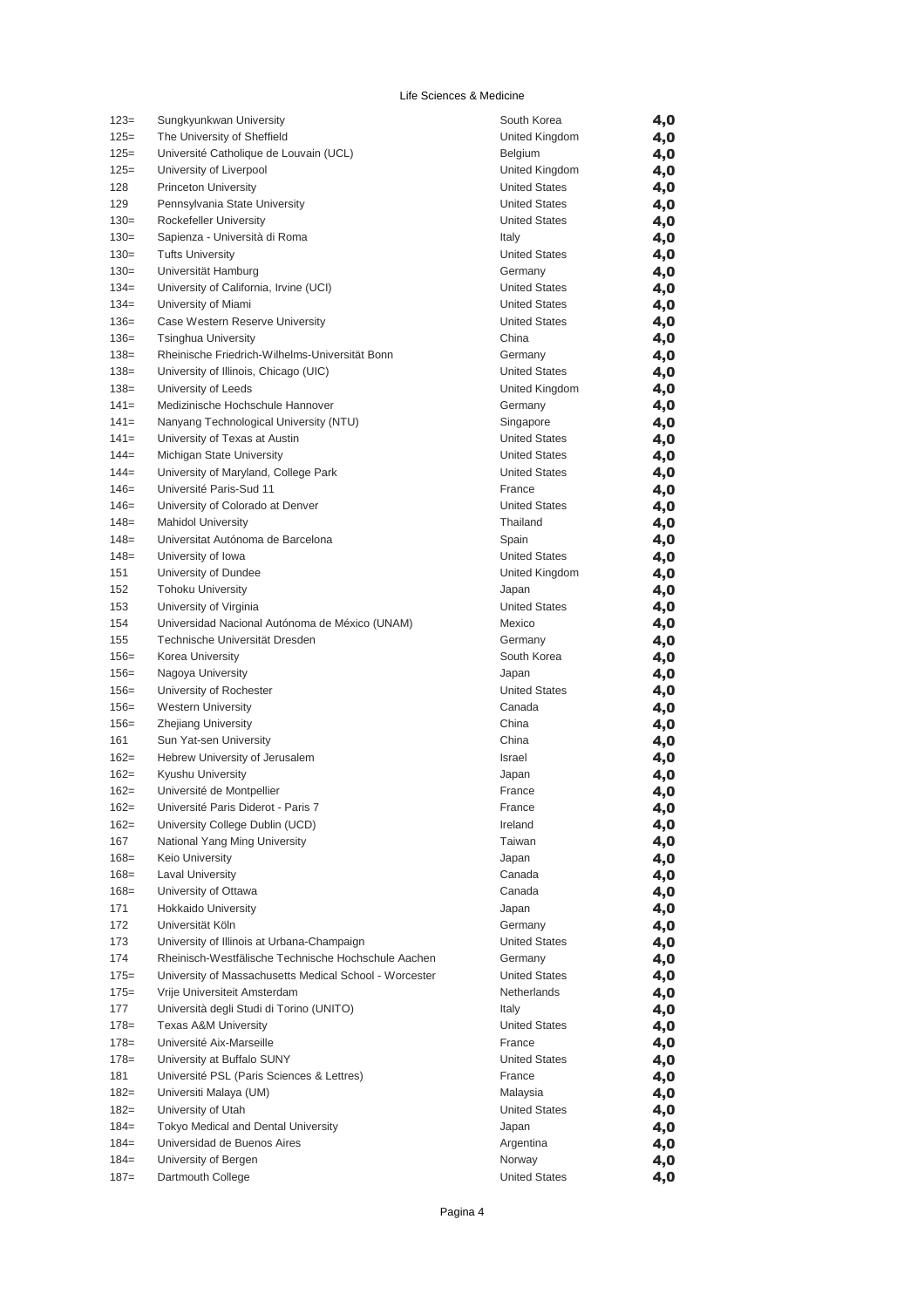| $187=$  | Julius-Maximilians-Universität Würzburg                     | Germany               | 4,0 |
|---------|-------------------------------------------------------------|-----------------------|-----|
| $187=$  | Università Cattolica del Sacro Cuore                        | Italy                 | 4,0 |
| 190     | University of Arizona                                       | <b>United States</b>  | 4,0 |
| $191 =$ | <b>Purdue University</b>                                    | <b>United States</b>  | 4,0 |
| $191 =$ | Université Claude Bernard Lyon 1                            | France                | 4,0 |
| $193=$  | University of Aberdeen                                      | United Kingdom        | 4,0 |
| $193=$  | University of Leicester                                     | United Kingdom        | 4,0 |
| $193=$  | Westfälische Wilhelms-Universität Münster                   | Germany               | 4,0 |
| $196=$  | <b>Dalhousie University</b>                                 | Canada                | 4,0 |
| $196=$  | Universidad Complutense de Madrid (UCM)                     | Spain                 | 4,0 |
| 198     | Université Libre de Bruxelles (ULB)                         | Belgium               | 4,0 |
| $199=$  | Georgetown University                                       | <b>United States</b>  | 4,0 |
| $199=$  | Universität Düsseldorf                                      | Germany               | 4,0 |
| $199=$  | University of Alabama, Birmingham                           | <b>United States</b>  | 4,0 |
| $199=$  | Weizmann Institute of Science                               | Israel                | 4,0 |
| $203=$  | King Abdul Aziz University (KAU)                            | Saudi Arabia          | 2,0 |
| $203=$  | The Scripps Research Institute (TSRI)                       | <b>United States</b>  | 2,0 |
| 205     | University of Newcastle                                     | Australia             | 2,0 |
| $206=$  | Pontificia Universidad Católica de Chile                    | Chile                 | 2,0 |
| $206=$  | University College Cork (UCC)                               | Ireland               | 2,0 |
| 208     | Universidad de Chile                                        | Chile                 | 2,0 |
| 209     | Taipei Medical University                                   | Taiwan                | 2,0 |
| $210=$  | George Washington University                                | <b>United States</b>  | 2,0 |
| $210=$  | Universidad Autónoma de Madrid                              | Spain                 | 2,0 |
| $210=$  | University of Antwerp                                       | Belgium               | 2,0 |
| $210=$  | <b>Wake Forest University</b>                               | <b>United States</b>  | 2,0 |
| $214=$  | Humboldt-Universität zu Berlin                              | Germany               | 2,0 |
| $214=$  | University of Maryland, Baltimore County                    | <b>United States</b>  | 2,0 |
| $216=$  | <b>Charles University</b>                                   | <b>Czech Republic</b> | 2,0 |
| $216=$  | Christian-Albrechts-Universität zu Kiel                     | Germany               | 2,0 |
| $216=$  | <b>Tel Aviv University</b>                                  | <b>Israel</b>         | 2,0 |
| $216=$  | Università degli Studi di Firenze (UNIFI)                   | Italy                 | 2,0 |
| $216=$  | Università degli Studi di Napoli Federico II                | Italy                 | 2,0 |
| 221     | University of York                                          | United Kingdom        | 2,0 |
| $222 =$ | Umeå University                                             | Sweden                | 2,0 |
| $222 =$ | Universidade Estadual de Campinas (Unicamp)                 | Brazil                | 2,0 |
| $224=$  | The University of Warwick                                   | United Kingdom        | 2,0 |
| $224=$  | University of Turku                                         | Finland               | 2,0 |
| 226     | University of Exeter                                        | United Kingdom        | 2,0 |
| 227     | Freie Universität Berlin                                    | Germany               | 2,0 |
| 228     | University of Colorado at Boulder                           | <b>United States</b>  | 2,0 |
| $229=$  | Stockholm University                                        | Sweden                | 2,0 |
| $229=$  | Universität Erlangen-Nürnberg                               | Germany               | 2,0 |
| $231=$  | Nanjing University                                          | China                 | 2,0 |
| $231=$  | National and Kapodistrian University of Athens              | Greece                | 2,0 |
| $231=$  | <b>Queen's University</b>                                   | Canada                | 2,0 |
| $231=$  | Universität Wien                                            | Austria               | 2,0 |
| 235     | KAIST - Korea Advanced Institute of Science and Technology  | South Korea           | 2,0 |
| $236=$  | Kyung Hee University                                        | South Korea           | 2,0 |
| $236=$  | Universität Leipzig                                         | Germany               | 2,0 |
| $236=$  | University of The Witwatersrand                             | South Africa          | 2,0 |
| 239     | Queen's University of Belfast                               | United Kingdom        | 2,0 |
| $240=$  | <b>Cairo University</b><br>University of Manitoba           | Egypt                 | 2,0 |
| $240=$  |                                                             | Canada                | 2,0 |
| 242     | Université de Strasbourg                                    | France                | 2,0 |
| $243=$  | University of Connecticut                                   | <b>United States</b>  | 2,0 |
| $243=$  | University of Eastern Finland                               | Finland               | 2,0 |
| $245=$  | Rutgers - The State University of New Jersey, New Brunswick | <b>United States</b>  | 2,0 |
| $245=$  | Universität Ulm                                             | Germany               | 2,0 |
| $245=$  | University of Kansas                                        | <b>United States</b>  | 2,0 |
| $245=$  | University of Liege                                         | Belgium               | 2,0 |
| $249=$  | Universität Duisburg-Essen                                  | Germany               | 2,0 |
| $249=$  | University of Cincinnati                                    | <b>United States</b>  | 2,0 |
| $249=$  | University of Guelph                                        | Canada                | 2,0 |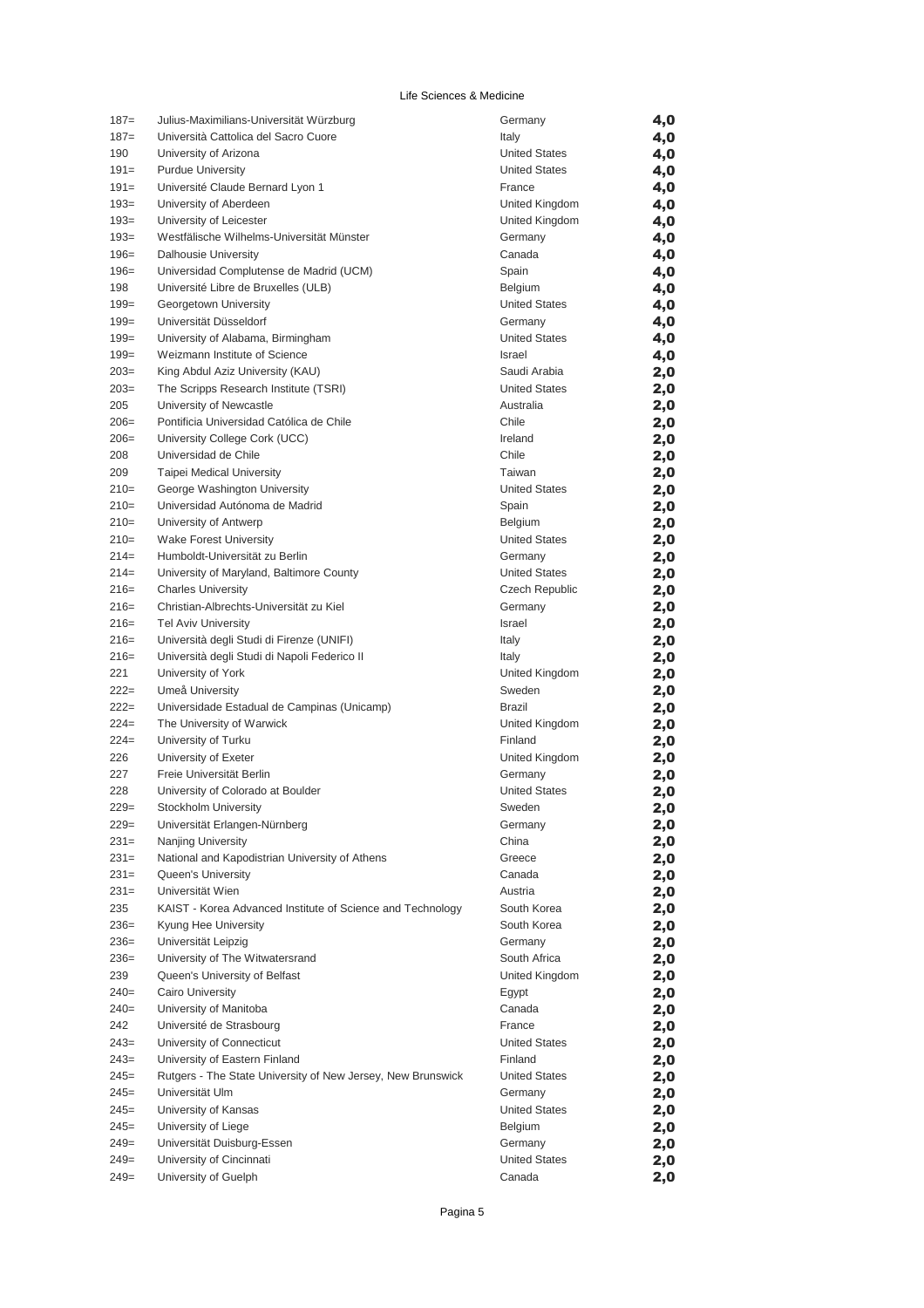| $249=$  | University of Tennessee                                  | <b>United States</b> | 2,0 |
|---------|----------------------------------------------------------|----------------------|-----|
| 253     | The University of Georgia                                | <b>United States</b> | 2,0 |
| 254     | King Saud University (KSU)                               | Saudi Arabia         | 2,0 |
| $255=$  | Mayo Medical School                                      | <b>United States</b> | 2,0 |
| $255=$  | The University of Texas Health Science Center at Houston | <b>United States</b> | 2,0 |
| $255=$  | Università di Pisa                                       | Italy                | 2,0 |
| $258=$  | Deakin University                                        | Australia            | 2,0 |
| $258=$  | University of Lisbon                                     | Portugal             | 2,0 |
| $260=$  | North Carolina State University                          | <b>United States</b> | 2,0 |
| $260=$  | University of Porto                                      | Portugal             | 2,0 |
| $262=$  | Johannes Gutenberg Universität Mainz                     | Germany              | 2,0 |
| $262=$  | Universitat de Valencia                                  | Spain                | 2,0 |
| $262=$  | Wayne State University                                   | <b>United States</b> | 2,0 |
| $265=$  | National Cheng Kung University                           | Taiwan               | 2,0 |
| $265=$  | Universidade Federal do Rio de Janeiro                   | <b>Brazil</b>        | 2,0 |
| $267=$  | Chulalongkorn University                                 | Thailand             | 2,0 |
| $267=$  | <b>Stellenbosch University</b>                           | South Africa         | 2,0 |
| $269=$  | Arizona State University                                 | <b>United States</b> | 2,0 |
| $269=$  | Université de Bordeaux                                   | France               | 2,0 |
| 271     | University of South Florida                              | <b>United States</b> | 2,0 |
| 272     | China Medical University Taichung                        | Taiwan               | 2,0 |
| $273=$  | Swedish University of Agricultural Sciences              | Sweden               | 2,0 |
| $273=$  | Universidade Federal de São Paulo (UNIFESP)              | <b>Brazil</b>        | 2,0 |
| $275=$  | Philipps-Universität Marburg                             | Germany              | 2,0 |
| $275=$  | St. George's, University of London                       | United Kingdom       | 2,0 |
| 277     | <b>Washington State University</b>                       | <b>United States</b> | 2,0 |
| 278     | <b>Griffith University</b>                               | Australia            | 2,0 |
| $279=$  | Universitá degli Studi di Roma - Tor Vergata             | Italy                | 2,0 |
| $279=$  | University of Kentucky                                   | <b>United States</b> | 2,0 |
| $279=$  | University of Missouri, Columbia                         | <b>United States</b> | 2,0 |
| $282=$  | Georgia Institute of Technology (Georgia Tech)           | <b>United States</b> | 2,0 |
| $282=$  | Norwegian University of Science and Technology           | Norway               | 2,0 |
| $284=$  | Medizinische Universität Graz                            | Austria              | 2,0 |
| $284=$  | <b>Stony Brook University</b>                            | <b>United States</b> | 2,0 |
| $284=$  | Vrije Universiteit Brussel (VUB)                         | Belgium              | 2,0 |
| $287=$  | Indiana University Bloomington                           | <b>United States</b> | 2,0 |
| $287=$  | University of East Anglia (UEA)                          | United Kingdom       | 2,0 |
| $287=$  | University of Southern Denmark                           | Denmark              | 2,0 |
| $287=$  | Virginia Commonwealth University                         | <b>United States</b> | 2,0 |
| $291=$  | University of Science and Technology of China            | China                | 2,0 |
| $291=$  | <b>Wuhan University</b>                                  | China                | 2,0 |
| 293     | Queensland University of Technology (QUT)                | Australia            | 2,0 |
| $294=$  | Université Grenoble-Alpes (UGA)                          | France               | 2,0 |
| $294=$  | University of New Mexico                                 | <b>United States</b> | 2,0 |
| $296=$  | <b>Technical University of Denmark</b>                   | Denmark              | 2,0 |
| $296=$  | Università degli Studi di Pavia (UNIPV)                  | Italy                | 2,0 |
| $298=$  | Huazhong University of Science and Technology            | China                | 2,0 |
| $298=$  | Sichuan University                                       | China                | 2,0 |
| 300     | Justus-Liebig-Universität Gießen                         | Germany              | 2,0 |
| $301 =$ | <b>Hanyang University</b>                                | South Korea          | 2,0 |
| $301 =$ | Universidade Federal do Rio Grande Do Sul                | Brazil               | 2,0 |
| $303=$  | Lomonosov Moscow State University                        | Russia               | 2,0 |
| $303=$  | <b>Tulane University</b>                                 | <b>United States</b> | 2,0 |
| $305 =$ | Universidade Federal de Minas Gerais                     | Brazil               | 2,0 |
| $305 =$ | University of Alabama                                    | <b>United States</b> | 2,0 |
| $305 =$ | Yeshiva University                                       | <b>United States</b> | 2,0 |
| $308 =$ | Semmelweis University                                    | Hungary              | 2,0 |
| $308 =$ | Universität Jena                                         | Germany              | 2,0 |
| $308 =$ | University of California, Santa Barbara (UCSB)           | <b>United States</b> | 2,0 |
| $311 =$ | China Agricultural University                            | China                | 2,0 |
| $311 =$ | Iowa State University                                    | United States        | 2,0 |
| $313=$  | James Cook University (JCU)                              | Australia            | 2,0 |
| $313=$  | Oregon State University                                  | <b>United States</b> | 2,0 |
| $313=$  | Technion - Israel Institute of Technology                | Israel               | 2,0 |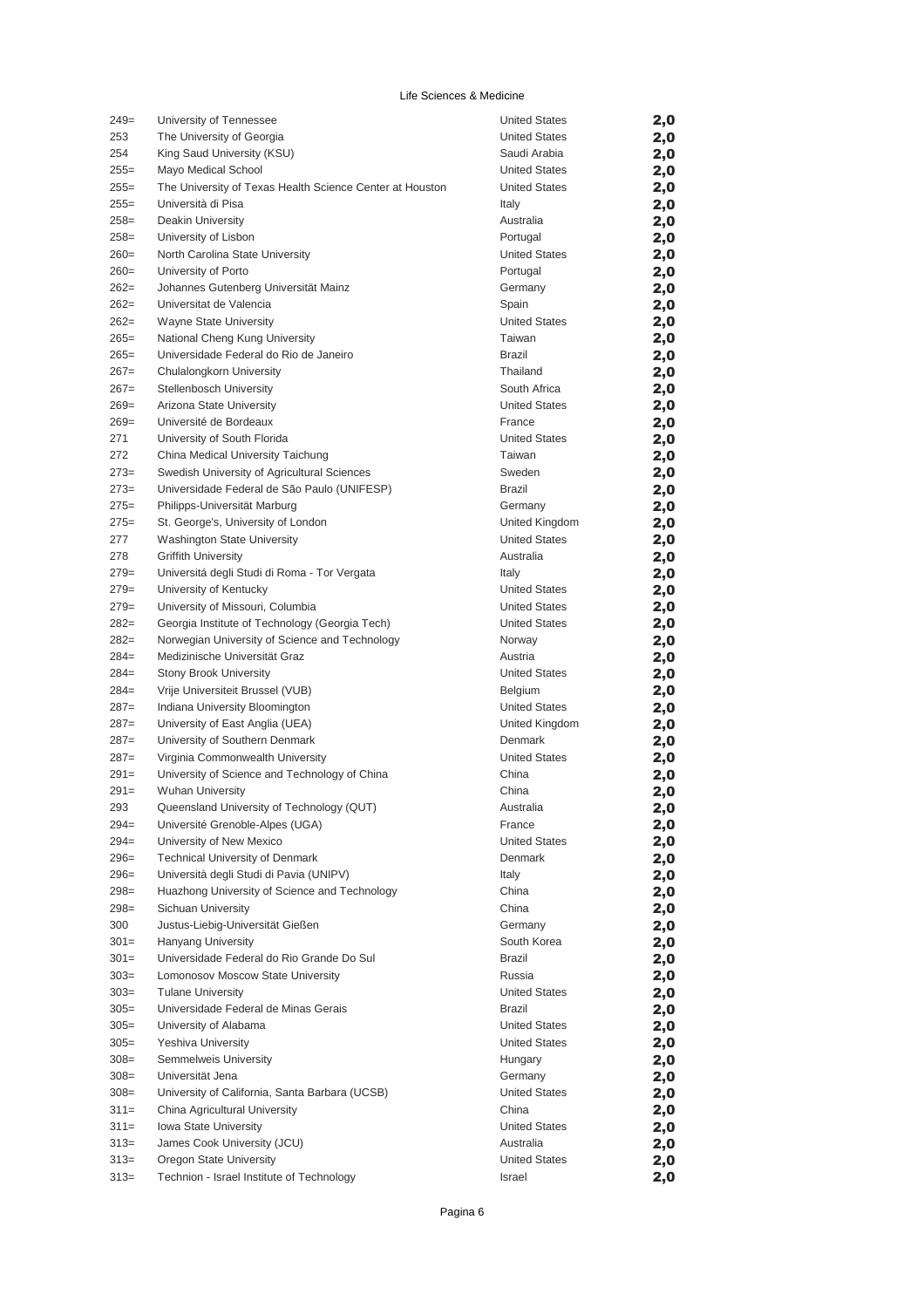| $313=$  | University of South Australia (UniSA)                      | Australia             | 2,0 |
|---------|------------------------------------------------------------|-----------------------|-----|
| $317=$  | <b>Flinders University</b>                                 | Australia             | 2,0 |
| $317=$  | National University of Ireland, Galway (NUIG)              | Ireland               | 2,0 |
| $319=$  | Colorado State University                                  | <b>United States</b>  | 2,0 |
| $319=$  | University of Oklahoma                                     | <b>United States</b>  | 2,0 |
| $319=$  | University of Oulu                                         | Finland               | 2,0 |
| $319=$  | University of Tsukuba                                      | Japan                 | 2,0 |
| $319=$  | University of Ulsan                                        | South Korea           | 2,0 |
| $324 =$ | Linköping University                                       | Sweden                | 2,0 |
| $324 =$ | University of Massachusetts, Amherst                       | <b>United States</b>  | 2,0 |
| $326=$  | Universidad de Navarra                                     | Spain                 | 2,0 |
| $326=$  | Universiti Putra Malaysia (UPM)                            | Malaysia              | 2,0 |
| $326=$  | Universiti Sains Malaysia (USM)                            | Malaysia              | 2,0 |
| $329=$  | <b>Temple University</b>                                   | <b>United States</b>  | 2,0 |
| $329=$  | Virginia Polytechnic Institute (Virginia Tech)             | <b>United States</b>  | 2,0 |
| 331     | University of Reading                                      | United Kingdom        | 2,0 |
| 332     | <b>Istanbul University</b>                                 | Turkey                | 2,0 |
| $333 =$ | Carnegie Mellon University                                 | <b>United States</b>  | 2,0 |
| $333 =$ | Chang Gung University                                      | Taiwan                | 2,0 |
| 333=    | Ruhr-Universität Bochum                                    | Germany               | 2,0 |
| $333 =$ | Universidad de Granada                                     | Spain                 | 2,0 |
| $333 =$ | University of Saskatchewan                                 | Canada                | 2,0 |
| $338 =$ | All India Institute of Medical Sciences, New Delhi         | India                 | 2,0 |
| $338=$  | Aristotle University of Thessaloniki                       | Greece                | 2,0 |
| $338=$  | Medical College of Wisconsin                               | <b>United States</b>  | 2,0 |
| $338=$  | University of Coimbra                                      | Portugal              | 2,0 |
| 342     | University of Tasmania                                     | Australia             | 2,0 |
| 343     | <b>Hacettepe University</b>                                | Turkey                | 2,0 |
| $344 =$ | City University of New York                                | <b>United States</b>  | 2,0 |
| $344 =$ | <b>Massey University</b>                                   | New Zealand           | 2,0 |
| 344=    | Universität Regensburg                                     | Germany               | 2,0 |
| $347 =$ | Kobe University                                            | Japan                 | 2,0 |
| $347 =$ | Louisiana State University                                 | <b>United States</b>  | 2,0 |
| $347 =$ | Università Vita-Salute San Raffaele                        | Italy                 | 2,0 |
| $347 =$ | Verona University                                          | Italy                 | 2,0 |
| $351 =$ | Hiroshima University                                       | Japan                 | 2,0 |
| $351 =$ | Northeastern University                                    | <b>United States</b>  | 2,0 |
| $351 =$ | The Hong Kong University of Science and Technology (HKUST) | Hong Kong             | 2,0 |
| $351 =$ | Xi'an Jiaotong University                                  | China                 | 2,0 |
| $355 =$ | Indiana University-Purdue University Indianapolis          | <b>United States</b>  | 2,0 |
| $355 =$ | La Trobe University                                        | Australia             | 2,0 |
| $357 =$ | Universidade Estadual Paulista "Júlio de Mesquita Filho"   | Brazil                | 2,0 |
| $357=$  | University of St Andrews                                   | United Kingdom        | 2,0 |
| 359     | <b>Curtin University</b>                                   | Australia             | 2,0 |
| $360=$  | <b>Tongji University</b>                                   | China                 | 2,0 |
| $360=$  | Universiti Kebangsaan Malaysia (UKM)                       | Malaysia              | 2,0 |
| $360=$  | University of Milano-Bicocca                               | Italy                 | 2,0 |
| $360=$  | University of Pretoria                                     | South Africa          | 2,0 |
| 364     | University of South Carolina at Columbia                   | <b>United States</b>  | 2,0 |
| 365     | Delft University of Technology                             | Netherlands           | 2,0 |
| 366     | <b>Macquarie University</b>                                | Australia             | 2,0 |
| $367 =$ | Florida State University                                   | <b>United States</b>  | 2,0 |
| $367=$  | University of Texas Dallas                                 | <b>United States</b>  | 2,0 |
| $369=$  | Universitat Pompeu Fabra                                   | Spain                 | 2,0 |
| $369=$  | University of Vermont                                      | <b>United States</b>  | 2,0 |
| $371 =$ | Academy of Sciences of the Czech Republic                  | <b>Czech Republic</b> | 2,0 |
| $371 =$ | Tokyo Institute of Technology                              | Japan                 | 2,0 |
| $373=$  | Jagiellonian University                                    | Poland                | 2,0 |
| $373=$  | University of Tartu                                        | Estonia               | 2,0 |
| $375=$  | The Catholic University of Korea                           | South Korea           | 2,0 |
| $375=$  | Universität des Saarlandes                                 | Germany               | 2,0 |
| $375=$  | Université Paul Sabatier Toulouse III                      | France                | 2,0 |
|         |                                                            |                       |     |
| $378 =$ | Durham University                                          | United Kingdom        | 2,0 |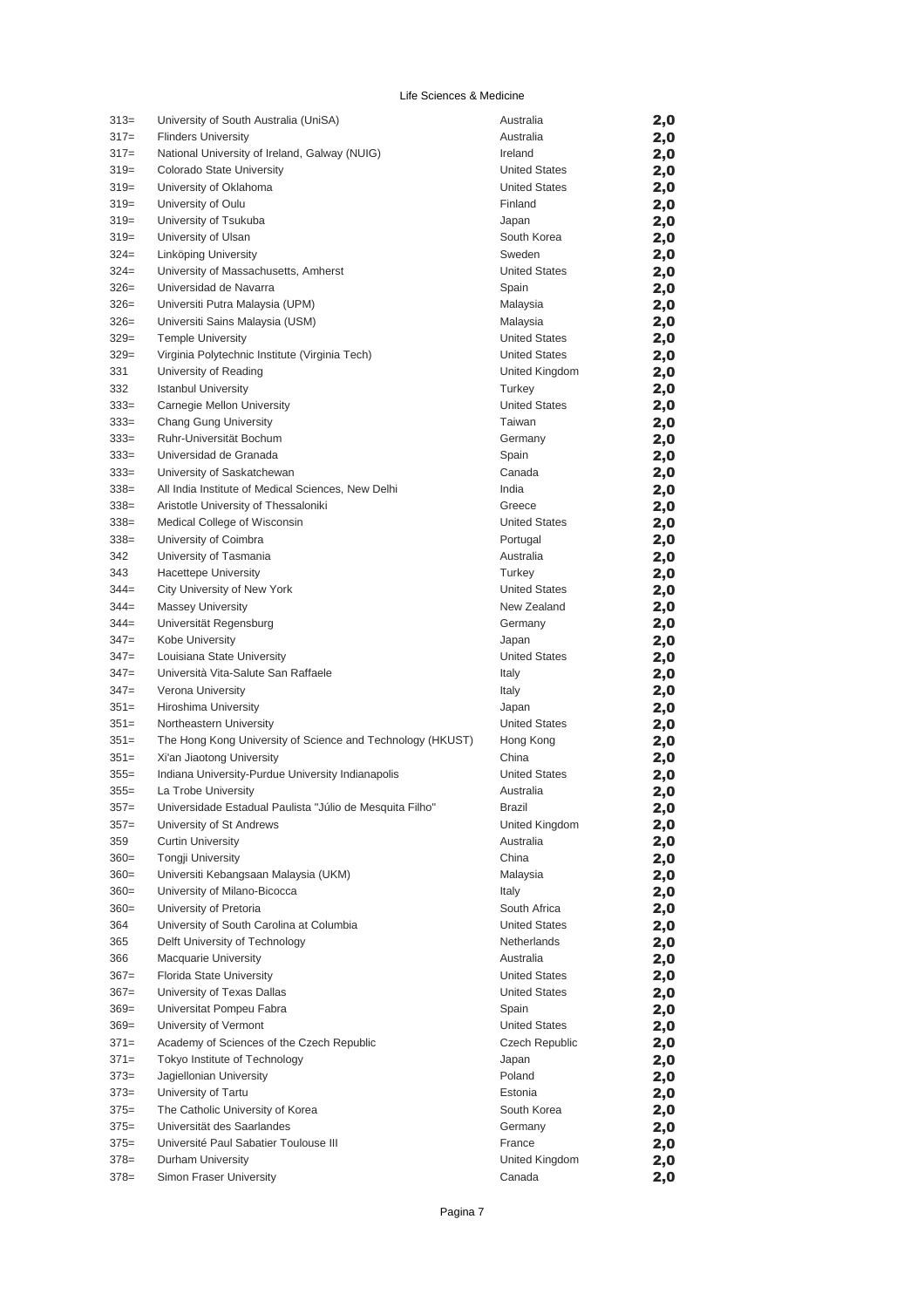| $378=$             | Université du Québec                                                                  | Canada               | 2,0 |
|--------------------|---------------------------------------------------------------------------------------|----------------------|-----|
| 381                | University of Waterloo                                                                | Canada               | 2,0 |
| 382                | Université de Lorraine                                                                | France               | 2,0 |
| $383=$             | Aalborg University                                                                    | Denmark              | 2,0 |
| $383=$             | Western Sydney University                                                             | Australia            | 2,0 |
| $385=$             | American University of Beirut (AUB)                                                   | Lebanon              | 2,0 |
| $385=$             | <b>Shandong University</b>                                                            | China                | 2,0 |
| $385=$             | University of California, Riverside (UCR)                                             | <b>United States</b> | 2,0 |
| $385=$             | University of Sussex                                                                  | United Kingdom       | 2,0 |
| $385=$             | University of Technology Sydney (UTS)                                                 | Australia            | 2,0 |
| $390=$             | Kyungpook National University                                                         | South Korea          | 2,0 |
| $390=$             | Loyola University Chicago                                                             | <b>United States</b> | 2,0 |
| 392                | <b>Pusan National University</b>                                                      | South Korea          | 2,0 |
| $393=$             | Ewha Womans University                                                                | South Korea          | 2,0 |
| $393=$             | University of Parma                                                                   | Italy                | 2,0 |
| $393=$             | University of Zagreb                                                                  | Croatia              | 2,0 |
| 396                | <b>Drexel University</b>                                                              | <b>United States</b> | 2,0 |
| 397                | Chiba University                                                                      | Japan                | 2,0 |
| $398 =$            | Aga Khan University                                                                   | Pakistan             | 2,0 |
| $398=$             | <b>Central South University</b>                                                       | China                | 2,0 |
| 400                | Universidad de Salamanca                                                              | Spain                | 2,0 |
| 401-450            | Ain Shams University                                                                  | Egypt                | 2,0 |
| 401-450            | <b>Beijing Normal University</b>                                                      | China                | 2,0 |
| 401-450            | Ben Gurion University of The Negev                                                    | Israel               | 2,0 |
| 401-450            | Chiang Mai University                                                                 | Thailand             | 2,0 |
| 401-450            | Chonnam National University                                                           | South Korea          | 2,0 |
| 401-450            | Chung-Ang University                                                                  | South Korea          | 2,0 |
| 401-450            | Instituto Politécnico Nacional (IPN)                                                  | Mexico               | 2,0 |
| 401-450            | Jilin University                                                                      | China                | 2,0 |
| 401-450            | Kanazawa University                                                                   | Japan                | 2,0 |
| 401-450            | Kansas State University                                                               | <b>United States</b> | 2,0 |
| 401-450            | Kaohsiung Medical University                                                          | Taiwan               | 2,0 |
| 401-450            | KIT, Karlsruher Institut für Technologie                                              | Germany              | 2,0 |
| 401-450            | Konkuk University                                                                     | South Korea          | 2,0 |
| 401-450            | <b>Malmo University</b>                                                               | Sweden               | 2,0 |
| 401-450            | Martin-Luther-Universität Halle-Wittenberg                                            | Germany              | 2,0 |
| 401-450            | Medizinische Universität Innsbruck                                                    | Austria              | 2,0 |
| 401-450            | Nanjing Agricultural University                                                       | China                | 2,0 |
| 401-450            | National Tsing Hua University                                                         | Taiwan               | 2,0 |
| 401-450            | Okayama University                                                                    | Japan                | 2,0 |
| 401-450            | Pohang University of Science and Technology (POSTECH)                                 | South Korea          | 2,0 |
| 401-450            | <b>Rice University</b>                                                                | <b>United States</b> | 2,0 |
| 401-450            | Technische Universität Berlin                                                         | Germany              | 2,0 |
| 401-450            | Tehran University of Medical Sciences<br>The Hong Kong Polytechnic University         | Iran                 | 2,0 |
| 401-450            |                                                                                       | Hong Kong            | 2,0 |
| 401-450            | Universidad de Alcalá<br>Universidad Nacional de Colombia                             | Spain                | 2,0 |
| 401-450            |                                                                                       | Colombia             | 2,0 |
| 401-450            | Universidade de Santiago de Compostela                                                | Spain                | 2,0 |
| 401-450<br>401-450 | Università degli Studi di Catania (UniCT)                                             | Italy                | 2,0 |
|                    | Università degli Studi di Genova                                                      | Italy                | 2,0 |
| 401-450            | Università degli Studi di Modena e Reggio Emilia<br>Università degli Studi di Perugia | Italy                | 2,0 |
| 401-450            | Universität Hohenheim                                                                 | Italy                | 2,0 |
| 401-450<br>401-450 | Université Paris-Est Créteil                                                          | Germany              | 2,0 |
|                    |                                                                                       | France               | 2,0 |
| 401-450            | University of Bari                                                                    | Italy                | 2,0 |
| 401-450            | University of Bath                                                                    | United Kingdom       | 2,0 |
| 401-450            | University of California, Santa Cruz (UCSC)                                           | <b>United States</b> | 2,0 |
| 401-450            | University of Hawaii at Mānoa                                                         | <b>United States</b> | 2,0 |
| 401-450            | University of Kwazulu-Natal<br>University of Massachusetts, Boston                    | South Africa         | 2,0 |
| 401-450<br>401-450 | University of Mississippi                                                             | United States        | 2,0 |
|                    |                                                                                       | <b>United States</b> | 2,0 |
| 401-450            | University of Nebraska                                                                | <b>United States</b> | 2,0 |
| 401-450            | University of Oregon                                                                  | <b>United States</b> | 2,0 |
| 401-450            | University of Tampere                                                                 | Finland              | 2,0 |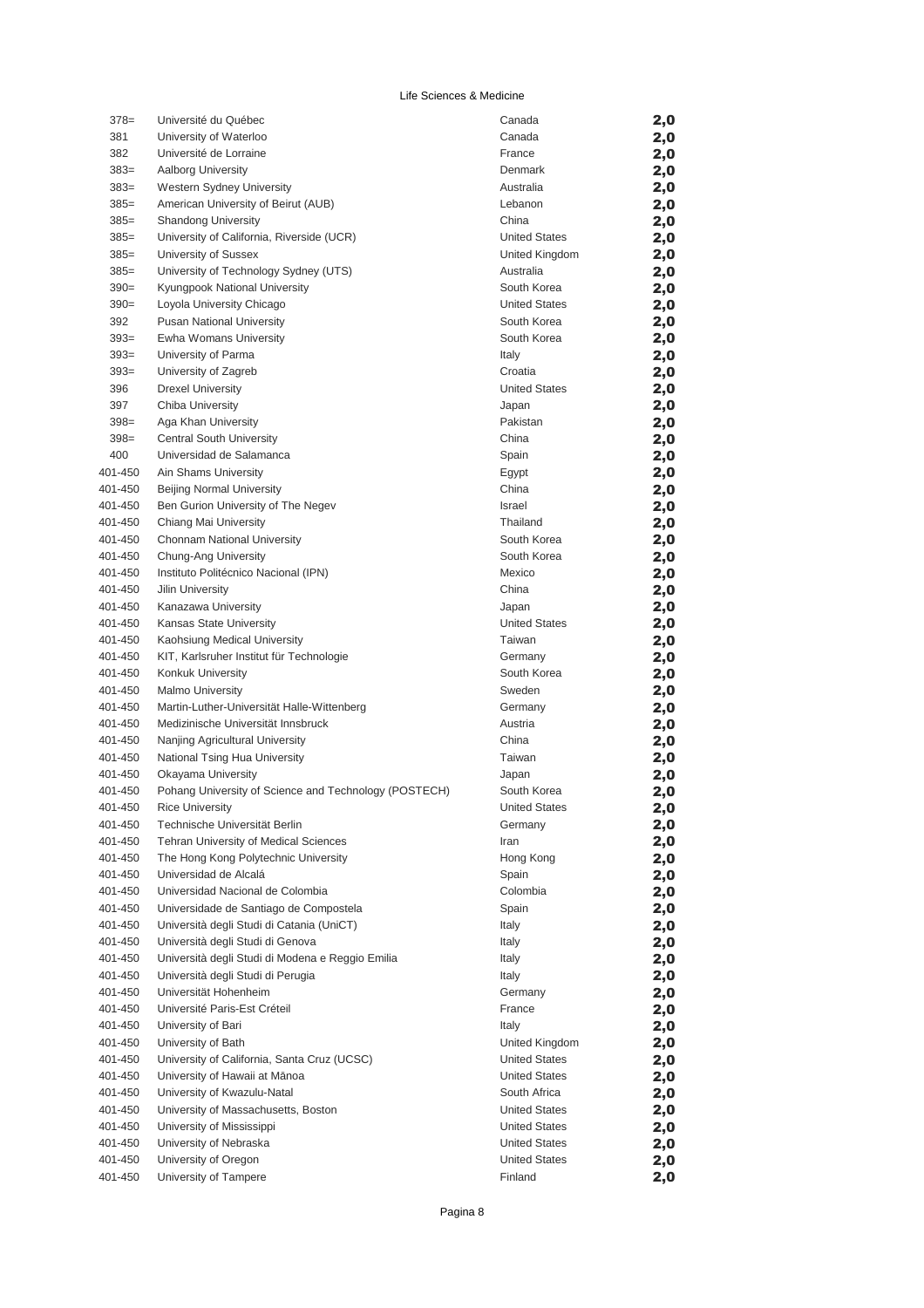| 401-450 | University of Texas at San Antonio                       | <b>United States</b>  | 2,0 |
|---------|----------------------------------------------------------|-----------------------|-----|
| 401-450 | University of the Philippines                            | Philippines           | 2,0 |
| 401-450 | University of Tromso                                     | Norway                | 2,0 |
| 401-450 | University of Twente                                     | Netherlands           | 2,0 |
| 401-450 | University of Wollongong                                 | Australia             | 2,0 |
| 401-450 | Xiamen University                                        | China                 | 2,0 |
| 451-500 | Alexandria University                                    | Egypt                 | 2,0 |
| 451-500 | <b>Baylor University</b>                                 | <b>United States</b>  | 2,0 |
| 451-500 | <b>Brandeis University</b>                               | <b>United States</b>  | 2,0 |
| 451-500 | Chungnam National University                             | South Korea           | 2,0 |
| 451-500 | Florida International University                         | <b>United States</b>  | 2,0 |
| 451-500 | Karl-Franzens-Universität Graz                           | Austria               | 2,0 |
| 451-500 | Khon Kaen University                                     | Thailand              | 2,0 |
| 451-500 | King Abdullah University of Science & Technology (KAUST) | Saudi Arabia          | 2,0 |
| 451-500 | Kumamoto University                                      | Japan                 | 2,0 |
| 451-500 | <b>Lancaster University</b>                              | United Kingdom        | 2,0 |
| 451-500 | <b>Makerere University</b>                               | Uganda                | 2,0 |
| 451-500 | Masaryk University                                       | <b>Czech Republic</b> | 2,0 |
| 451-500 | Nagasaki University                                      | Japan                 | 2,0 |
| 451-500 | Nankai University                                        | China                 | 2,0 |
| 451-500 | Niigata University                                       | Japan                 | 2,0 |
| 451-500 | Pontificia Universidad Javeriana                         | Colombia              | 2,0 |
| 451-500 | Royal College of Surgeons in Ireland                     | Ireland               | 2,0 |
| 451-500 | Royal Veterinary College, University of London           | United Kingdom        | 2,0 |
| 451-500 | Soochow University                                       | China                 | 2,0 |
| 451-500 | St. Louis University                                     | <b>United States</b>  | 2,0 |
| 451-500 | Swansea University                                       | United Kingdom        | 2,0 |
| 451-500 | <b>Tokai University</b>                                  | Japan                 | 2,0 |
| 451-500 | Universidad de Antioquia                                 | Colombia              | 2,0 |
| 451-500 | Universidad de Sevilla                                   | Spain                 | 2,0 |
| 451-500 | Universidad de Zaragoza                                  | Spain                 | 2,0 |
| 451-500 | Universidade de Brasilia                                 | <b>Brazil</b>         | 2,0 |
| 451-500 | Universidade Federal de Santa Catarina                   | <b>Brazil</b>         | 2,0 |
| 451-500 | Universidade Federal do Paraná (UFPR)                    | <b>Brazil</b>         | 2,0 |
| 451-500 | Universidade Nova de Lisboa                              | Portugal              | 2,0 |
| 451-500 | Università degli Studi di Ferrara                        | Italy                 | 2,0 |
| 451-500 | Università degli Studi di Siena (UNISI)                  | Italy                 | 2,0 |
| 451-500 | Università degli Studi di Palermo                        | Italy                 | 2,0 |
| 451-500 | Universität für Bodenkultur Wien                         | Austria               | 2,0 |
| 451-500 | Université de Nantes                                     | France                | 2,0 |
| 451-500 | Université Nice Sophia-Antipolis                         | France                | 2,0 |
| 451-500 | University of Belgrade                                   | Serbia                | 2,0 |
| 451-500 | University of Brescia                                    | Italy                 | 2,0 |
| 451-500 | University of Canterbury                                 | New Zealand           | 2,0 |
| 451-500 | University of Crete                                      | Greece                | 2,0 |
| 451-500 | University of Debrecen                                   | Hungary               | 2,0 |
| 451-500 | University of Delhi                                      | India                 | 2,0 |
| 451-500 | University of Houston                                    | <b>United States</b>  | 2,0 |
| 451-500 | University of Indonesia                                  | Indonesia             | 2,0 |
| 451-500 | University of Ljubljana                                  | Slovenia              | 2,0 |
| 451-500 | University of Notre Dame                                 | <b>United States</b>  | 2,0 |
| 451-500 | University of Strathclyde                                | United Kingdom        | 2,0 |
| 451-500 | University of Surrey                                     | United Kingdom        | 2,0 |
| 451-500 | University of Szeged                                     | Hungary               | 2,0 |
| 451-500 | Waseda University                                        | Japan                 | 2,0 |
| 451-500 | Yokohama City University                                 | Japan                 | 2,0 |
| 451-500 | <b>York University</b>                                   | Canada                | 2,0 |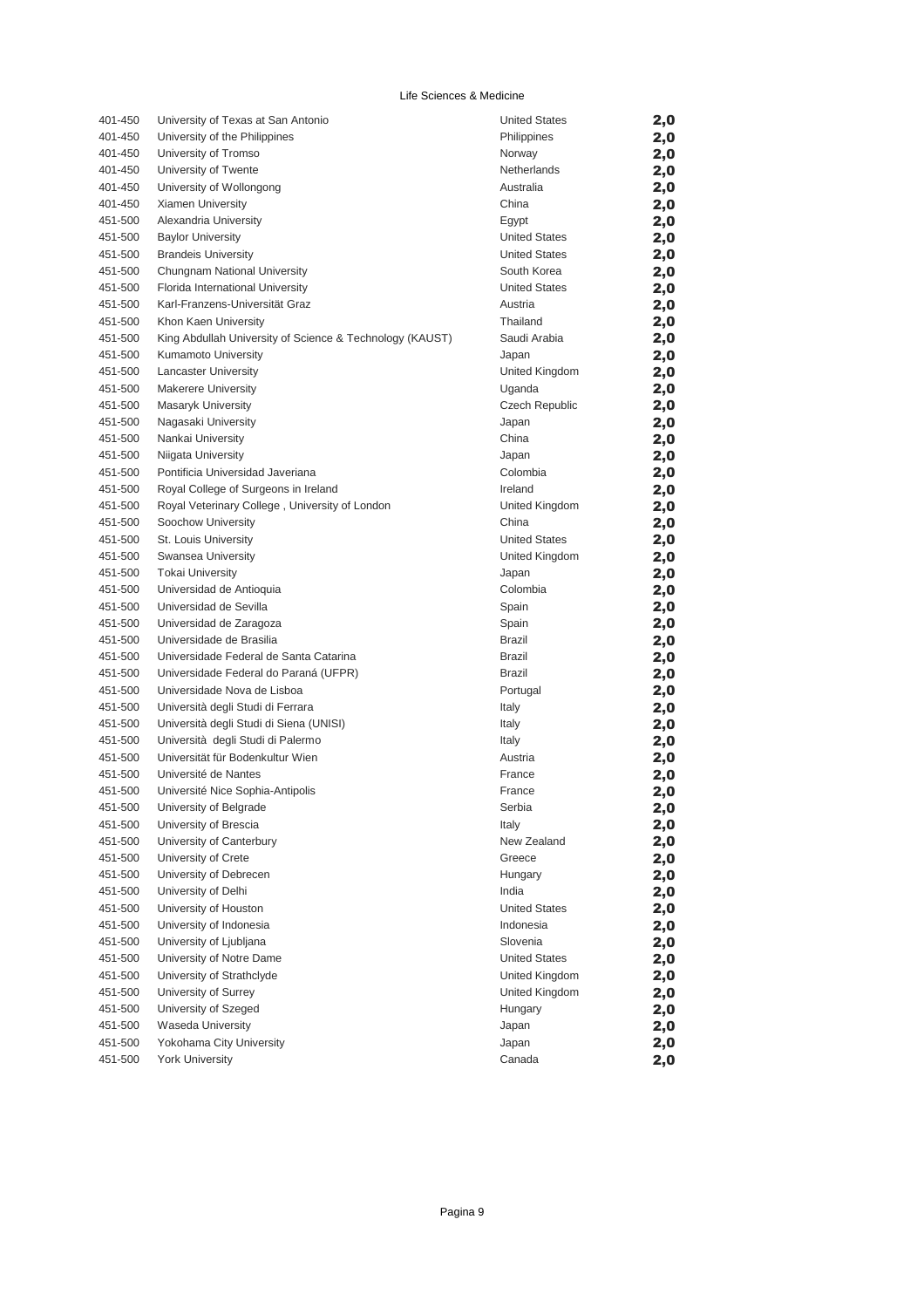# **Agriculture & Forestry**<br>Top 300 Universities - Agriculture & Forestry

| 2019           | Top 300 Universities - Agriculture & Forestry<br><b>Institution</b> | Location                                     | <b>Score</b> |
|----------------|---------------------------------------------------------------------|----------------------------------------------|--------------|
| 1              | Wageningen University                                               | Netherlands                                  | 14,0         |
| $\overline{2}$ | University of California, Davis (UCD)                               | <b>United States</b>                         | 14,0         |
| 3              | Swedish University of Agricultural Sciences                         | Sweden                                       | 14,0         |
| 4              | Agro, ParisTech                                                     | France                                       | 14,0         |
| 5              | ETH Zurich (Swiss Federal Institute of Technology)                  | Switzerland                                  | 14,0         |
| 6              | <b>Cornell University</b>                                           | <b>United States</b>                         | 14,0         |
| 7              | University of California, Berkeley (UCB)                            | <b>United States</b>                         | 14,0         |
| 8              | University of Wisconsin-Madison                                     | <b>United States</b>                         | 14,0         |
| 9              | University of Reading                                               | United Kingdom                               | 14,0         |
| 10             | China Agricultural University                                       | China                                        | 14,0         |
| 11             | Michigan State University                                           | <b>United States</b>                         | 12,0         |
| $12=$          | <b>Purdue University</b>                                            | <b>United States</b>                         | 12,0         |
| $12=$          | University of Copenhagen                                            | Denmark                                      | 12,0         |
| 14             | Norwegian University of Life Sciences (UMB)                         | Norway                                       | 12,0         |
| $15=$          | Universität Hohenheim                                               | Germany                                      | 12,0         |
| $15 =$         | University of British Columbia                                      | Canada                                       | 12,0         |
| 17             | The University of Queensland (UQ)                                   | Australia                                    | 12,0         |
| 18             | Iowa State University                                               | <b>United States</b>                         | 12,0         |
| $19=$          | <b>Texas A&amp;M University</b>                                     | <b>United States</b>                         | 12,0         |
| $19=$          | University of Guelph                                                | Canada                                       | 12,0         |
| 21             | University of Ghent                                                 | Belgium                                      | 10,0         |
| 22             | The University of Tokyo                                             | Japan                                        | 10,0         |
| 23             | Oregon State University                                             | <b>United States</b>                         | 10,0         |
| 24             | Georg-August-Universität Göttingen                                  | Germany                                      | 10,0         |
| 25             | Nanjing Agricultural University                                     | China                                        | 10,0         |
| 26             | Technische Universität München                                      | Germany                                      | 10,0         |
| $27=$          | University of Illinois at Urbana-Champaign                          | <b>United States</b>                         | 10,0         |
| $27=$          | Warsaw University of Life Sciences                                  | Poland                                       | 10,0         |
| 29             | North Carolina State University                                     | <b>United States</b>                         | 10,0         |
| 30             | <b>Massey University</b>                                            | New Zealand                                  | 10,0         |
| 31             | Seoul National University (SNU)                                     | South Korea                                  | 8,0          |
| 32             | Pennsylvania State University                                       | <b>United States</b>                         | 8,0          |
| $33=$          | Universität für Bodenkultur Wien                                    | Austria                                      | 8,0          |
| $33=$          | University of Florida                                               | <b>United States</b>                         | 8,0          |
| 35             | <b>Aarhus University</b>                                            | Denmark                                      | 8,0          |
| 36             | Sup Agro, Montpellier                                               | France                                       | 8,0          |
| 37             | Ohio State University, Columbus                                     | <b>United States</b>                         | 8,0          |
| 38             | The University of Melbourne                                         | Australia                                    | 8,0          |
| 39             | University of Minnesota                                             | <b>United States</b>                         | 8,0          |
| 40             | <b>Kyoto University</b>                                             | Japan                                        | 8,0          |
| 41             | Australian National University (ANU)                                | Australia                                    | 6,0          |
| 42             | The University of Western Australia (UWA)                           | Australia                                    | 6,0          |
| 43<br>44       | University of Helsinki                                              | Finland                                      | 6,0          |
| $45=$          | Washington State University<br>Kansas State University              | <b>United States</b><br><b>United States</b> | 6,0          |
| $45=$          | <b>McGill University</b>                                            | Canada                                       | 6,0          |
| $45=$          | South China Agricultural University                                 | China                                        | 6,0          |
| 48             | Università di Bologna (UNIBO)                                       | Italy                                        | 6,0          |
| 49             | Universidade de São Paulo (USP)                                     | Brazil                                       | 6,0<br>6,0   |
| $50=$          | Tokyo University of Agriculture and Technology                      | Japan                                        | 6,0          |
| $50=$          | University of Massachusetts, Amherst                                | <b>United States</b>                         | 6,0          |
| $50=$          | Zhejiang University                                                 | China                                        | 6,0          |
| 51-100         | <b>Beijing Forestry University</b>                                  | China                                        | 4,0          |
| 51-100         | <b>Bogor Agricultural University</b>                                | Indonesia                                    | 4,0          |
| 51-100         | Colorado State University                                           | <b>United States</b>                         | 4,0          |
| 51-100         | <b>Duke University</b>                                              | <b>United States</b>                         | 4,0          |
| 51-100         | Estonian University of Life Sciences                                | Estonia                                      | 4,0          |
| 51-100         | <b>Hokkaido University</b>                                          | Japan                                        | 4,0          |
| 51-100         | Huazhong Agricultural University                                    | China                                        | 4,0          |
| 51-100         | Humboldt-Universität zu Berlin                                      | Germany                                      | 4,0          |
| 51-100         | <b>Kasetsart University</b>                                         | Thailand                                     | 4,0          |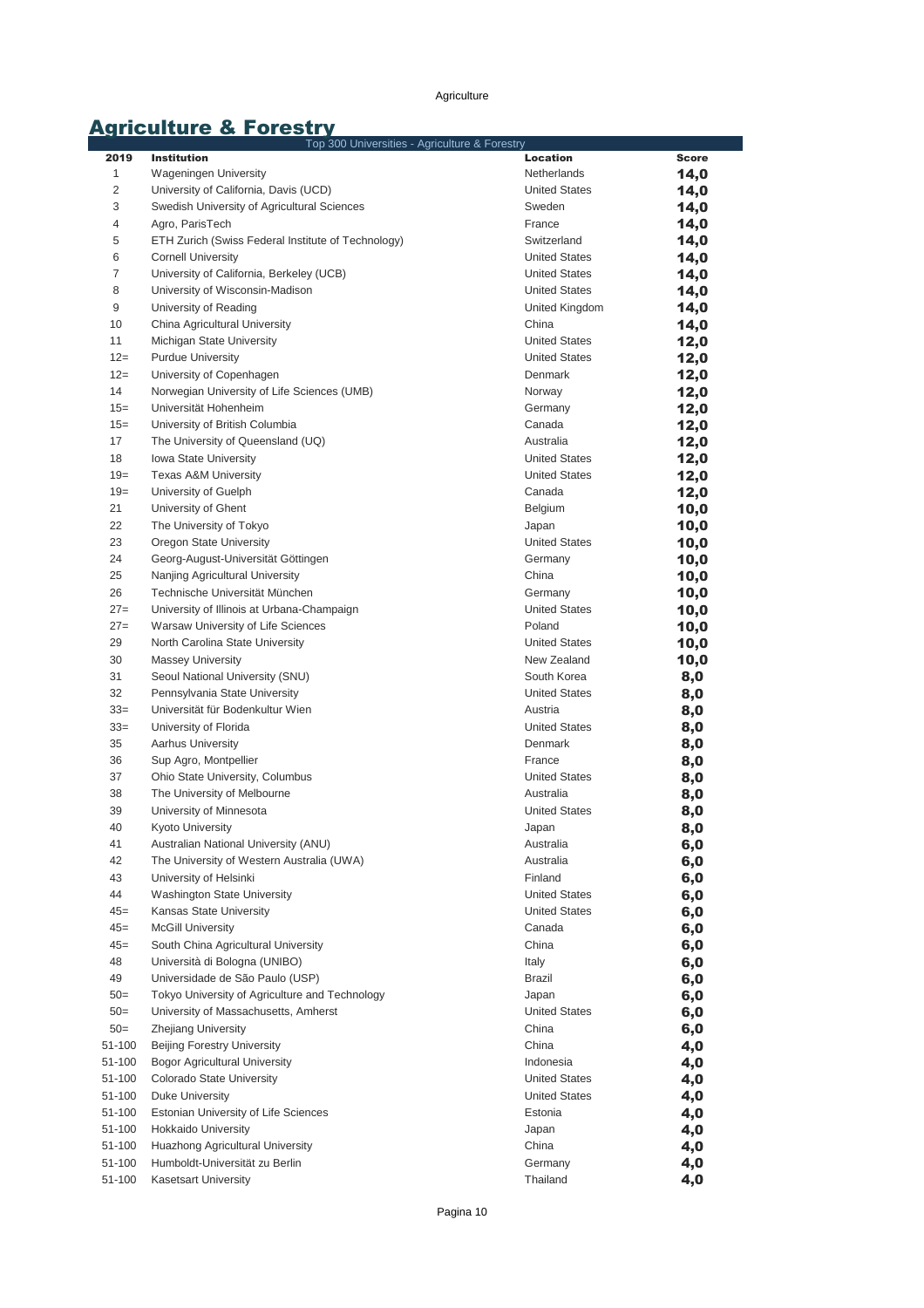| 51-100             | Korea University                                                | South Korea              | 4,0 |
|--------------------|-----------------------------------------------------------------|--------------------------|-----|
| 51-100             | Kyung Hee University                                            | South Korea              | 4,0 |
| 51-100             | <b>Lincoln University</b>                                       | New Zealand              | 4,0 |
| 51-100             | Nagoya University                                               | Japan                    | 4,0 |
| 51-100             | National Taiwan University (NTU)                                | Taiwan                   | 4,0 |
| 51-100             | Northwest Agriculture and Forestry University                   | China                    | 4,0 |
| 51-100             | Pontificia Universidad Católica de Chile                        | Chile                    | 4,0 |
| 51-100             | Rheinische Friedrich-Wilhelms-Universität Bonn                  | Germany                  | 4,0 |
| 51-100             | Rutgers - The State University of New Jersey, New Brunswick     | <b>United States</b>     | 4,0 |
| 51-100             | Stellenbosch University                                         | South Africa             | 4,0 |
| 51-100             | The University of Adelaide                                      | Australia                | 4,0 |
| 51-100             | The University of Georgia                                       | <b>United States</b>     | 4,0 |
| 51-100             | The University of Nottingham                                    | United Kingdom           | 4,0 |
| 51-100             | The University of Sydney                                        | Australia                | 4,0 |
| 51-100             | Universidad de Buenos Aires                                     | Argentina                | 4,0 |
| 51-100             | Universidad de Granada                                          | Spain                    | 4,0 |
| 51-100             | Universidad Politécnica de Madrid                               | Spain                    | 4,0 |
| 51-100             | Universidad Politecnica de Valencia                             | Spain                    | 4,0 |
| 51-100             | Universidade Estadual de Campinas (Unicamp)                     | <b>Brazil</b>            | 4,0 |
| 51-100             | Universidade Federal de Viçosa                                  | <b>Brazil</b>            | 4,0 |
| 51-100             | Università degli Studi di Milano                                | Italy                    | 4,0 |
| 51-100             | Università degli Studi di Padova (UNIPD)                        | Italy                    | 4,0 |
| 51-100             | Universitat Autónoma de Barcelona                               | Spain                    | 4,0 |
| 51-100             | Universitat de Barcelona (UB)                                   | Spain                    | 4,0 |
| 51-100             | Universität Freiburg                                            | Germany                  | 4,0 |
| 51-100             | Universiti Putra Malaysia (UPM)                                 | Malaysia                 | 4,0 |
| 51-100             | University College Dublin (UCD)                                 | Ireland                  | 4,0 |
| 51-100             | University of Alberta                                           | Canada                   | 4,0 |
| 51-100             | University of Arizona                                           | <b>United States</b>     | 4,0 |
| 51-100             | University of California, Riverside (UCR)                       | <b>United States</b>     | 4,0 |
| 51-100             | University of Maryland, College Park                            | <b>United States</b>     | 4,0 |
| 51-100             | University of Missouri, Columbia                                | <b>United States</b>     | 4,0 |
| 51-100             | University of Nebraska                                          | <b>United States</b>     | 4,0 |
| 51-100             | University of Saskatchewan                                      | Canada                   | 4,0 |
| 51-100             | University of Tasmania                                          | Australia                | 4,0 |
| 51-100             | University of Toronto                                           | Canada                   | 4,0 |
| 51-100             | University of Washington                                        | <b>United States</b>     | 4,0 |
| 51-100             | Virginia Polytechnic Institute (Virginia Tech)                  | <b>United States</b>     | 4,0 |
| 51-100             | <b>Yale University</b>                                          | <b>United States</b>     | 4,0 |
| 101-150            | Aberystwyth University                                          | United Kingdom           | 2,0 |
| 101-150            | Agrocampus Ouest                                                | France                   | 2,0 |
|                    | 101-150 Chiang Mai University                                   | Thailand                 | 2,0 |
|                    | 101-150 Christian-Albrechts-Universität zu Kiel                 | Germany                  | 2,0 |
| 101-150            | Chung-Ang University                                            | South Korea              | 2,0 |
| 101-150            | <b>Clemson University</b>                                       | <b>United States</b>     | 2,0 |
|                    | 101-150 Hebrew University of Jerusalem                          | Israel                   | 2,0 |
| 101-150            | James Cook University (JCU)                                     | Australia                | 2,0 |
| 101-150            | Jiangnan University                                             | China                    | 2,0 |
| 101-150            | King Abdul Aziz University (KAU)                                | Saudi Arabia             | 2,0 |
| 101-150            | King Saud University (KSU)                                      | Saudi Arabia             | 2,0 |
| 101-150            | Kyushu University                                               | Japan                    | 2,0 |
| 101-150            | <b>Laval University</b>                                         | Canada                   | 2,0 |
| 101-150            | Louisiana State University                                      | <b>United States</b>     | 2,0 |
| 101-150            | Newcastle University                                            | United Kingdom<br>France | 2,0 |
| 101-150<br>101-150 | Université PSL (Paris Sciences & Lettres)                       |                          | 2,0 |
|                    | Queen's University of Belfast                                   | United Kingdom           | 2,0 |
| 101-150            | Scottish Agricultural College (SAC)                             | United Kingdom           | 2,0 |
| 101-150<br>101-150 | Shanghai Jiao Tong University                                   | China<br>France          | 2,0 |
| 101-150            | Sorbonne University<br>Technische Universität Berlin            |                          | 2,0 |
|                    |                                                                 | Germany                  | 2,0 |
| 101-150            | <b>Tohoku University</b><br>Universidad Autónoma de Madrid      | Japan                    | 2,0 |
| 101-150            |                                                                 | Spain                    | 2,0 |
| 101-150<br>101-150 | Universidad Complutense de Madrid (UCM)<br>Universidad de Chile | Spain<br>Chile           | 2,0 |
|                    |                                                                 |                          | 2,0 |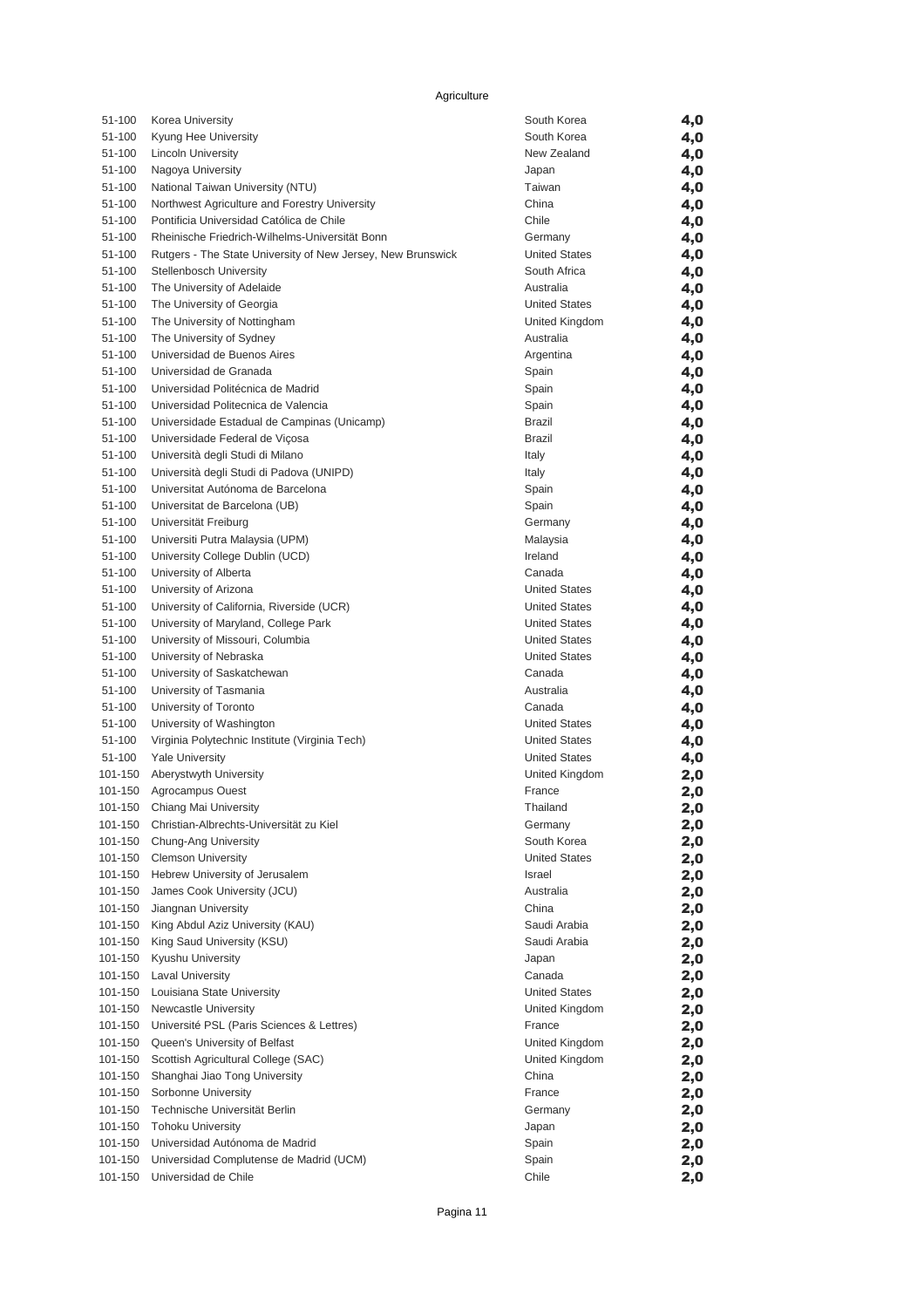| 101-150            | Universidad de Córdoba - España                                                       | Spain                      | 2,0        |
|--------------------|---------------------------------------------------------------------------------------|----------------------------|------------|
| 101-150            | Universidad de Zaragoza                                                               | Spain                      | 2,0        |
| 101-150            | Universidad Nacional de Colombia                                                      | Colombia                   | 2,0        |
|                    | 101-150 Universidade Estadual Paulista "Júlio de Mesquita Filho"                      | <b>Brazil</b>              | 2,0        |
| 101-150            | Università degli Studi di Firenze (UNIFI)                                             | Italy                      | 2,0        |
| 101-150            | Università degli Studi di Napoli Federico II                                          | Italy                      | 2,0        |
| 101-150            | Universitat de Valencia                                                               | Spain                      | 2,0        |
| 101-150            | Université Catholique de Louvain (UCL)                                                | Belgium                    | 2,0        |
| 101-150            | Université de Lorraine                                                                | France                     | 2,0        |
| 101-150            | University of Aberdeen                                                                | United Kingdom<br>Pakistan | 2,0        |
|                    | 101-150 University of Agriculture, Faisalabad<br>101-150 University of Arkansas       | <b>United States</b>       | 2,0        |
| 101-150            | University of Cape Town                                                               | South Africa               | 2,0<br>2,0 |
|                    | 101-150 University of Exeter                                                          | United Kingdom             | 2,0        |
|                    | 101-150 University of Liege                                                           | Belgium                    | 2,0        |
|                    | 101-150 University of Lisbon                                                          | Portugal                   | 2,0        |
|                    | 101-150 University of Manitoba                                                        | Canada                     | 2,0        |
| 101-150            | University of New England                                                             | Australia                  | 2,0        |
|                    | 101-150 University of Parma                                                           | Italy                      | 2,0        |
|                    | 101-150 University of Porto                                                           | Portugal                   | 2,0        |
|                    | 101-150 University of Pretoria                                                        | South Africa               | 2,0        |
|                    | 101-150 University of Tennessee                                                       | <b>United States</b>       | 2,0        |
|                    | 101-150 Utah State University                                                         | <b>United States</b>       | 2,0        |
|                    | 101-150 Western Sydney University                                                     | Australia                  | 2,0        |
|                    | 101-150 Yonsei University                                                             | South Korea                | 2,0        |
|                    | 151-200 Aristotle University of Thessaloniki                                          | Greece                     | 2,0        |
|                    | 151-200 Bangor University                                                             | United Kingdom             | 2,0        |
| 151-200            | <b>Cairo University</b>                                                               | Egypt                      | 2,0        |
|                    | 151-200 Chiba University                                                              | Japan                      | 2,0        |
|                    | 151-200 Chonnam National University                                                   | South Korea                | 2,0        |
|                    | 151-200 Chungnam National University                                                  | South Korea                | 2,0        |
|                    | 151-200 Cranfield University                                                          | United Kingdom             | 2,0        |
| 151-200            | Czech University of Life Sciences in Prague                                           | Czech Republic             | 2,0        |
| 151-200<br>151-200 | Dalhousie University                                                                  | Canada<br>India            | 2,0        |
| 151-200            | Indian Institute of Technology Kharagpur (IITKGP)<br>Justus-Liebig-Universität Gießen | Germany                    | 2,0<br>2,0 |
| 151-200            | King Abdullah University of Science & Technology (KAUST)                              | Saudi Arabia               | 2,0        |
| 151-200            | Kobe University                                                                       | Japan                      | 2,0        |
|                    | 151-200 Konkuk University                                                             | South Korea                | 2,0        |
|                    | 151-200 Kyungpook National University                                                 | South Korea                | 2,0        |
|                    | 151-200 Makerere University                                                           | Uganda                     | 2,0        |
|                    | 151-200 Martin-Luther-Universität Halle-Wittenberg                                    | Germany                    | 2,0        |
| 151-200            | <b>Murdoch University</b>                                                             | Australia                  | 2,0        |
| 151-200            | Nanjing University                                                                    | China                      | 2,0        |
| 151-200            | Okayama University                                                                    | Japan                      | 2,0        |
| 151-200            | Oklahoma State University                                                             | <b>United States</b>       | 2,0        |
| 151-200            | Prince of Songkla University                                                          | Thailand                   | 2,0        |
| 151-200            | Sapienza - Università di Roma                                                         | Italy                      | 2,0        |
| 151-200            | Shangdong Agricultural University                                                     | China                      | 2,0        |
| 151-200            | South China University of Technology                                                  | China                      | 2,0        |
| 151-200            | Sultan Oaboos University                                                              | Oman                       | 2,0        |
| 151-200            | Technische Universität Dresden                                                        | Germany                    | 2,0        |
| 151-200<br>151-200 | Universidad Austral de Chile                                                          | Chile<br>Colombia          | 2,0        |
| 151-200            | Universidad de Antioquia<br>Universidad de Concepción                                 | Chile                      | 2,0        |
| 151-200            | Universidad de Salamanca                                                              | Spain                      | 2,0        |
| 151-200            | Universidad de Sevilla                                                                | Spain                      | 2,0<br>2,0 |
| 151-200            | Universidade de Santiago de Compostela                                                | Spain                      | 2,0        |
| 151-200            | Universidade Federal de Lavras                                                        | Brazil                     | 2,0        |
| 151-200            | Universidade Federal do Rio Grande Do Sul                                             | Brazil                     | 2,0        |
| 151-200            | Università Cattolica del Sacro Cuore                                                  | Italy                      | 2,0        |
| 151-200            | Università degli Studi di Torino (UNITO)                                              | Italy                      | 2,0        |
| 151-200            | Universitas Gadjah Mada                                                               | Indonesia                  | 2,0        |
| 151-200            | Universität Innsbruck                                                                 | Austria                    | 2,0        |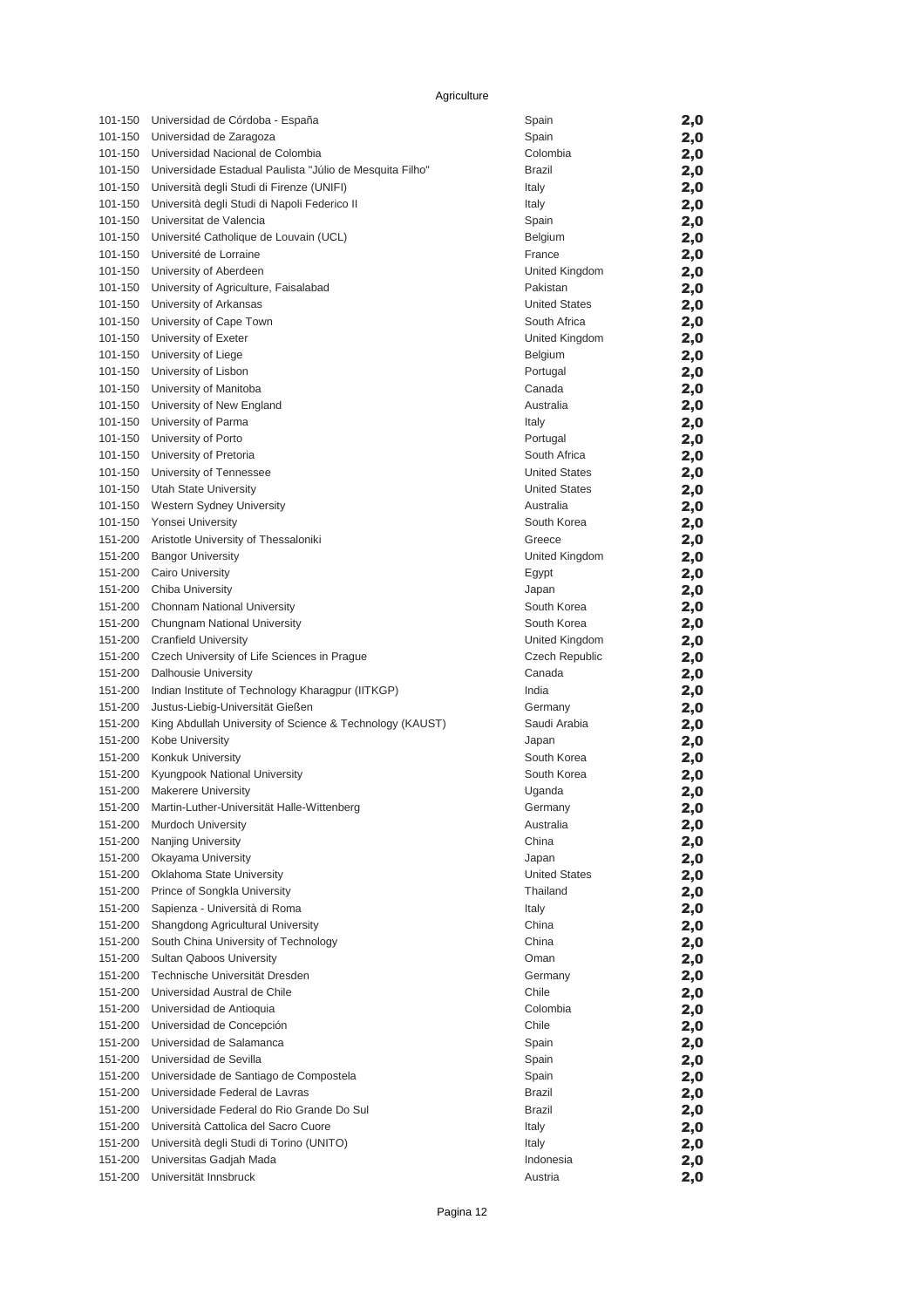| 151-200            | Université de Bordeaux                                                                            | France                            | 2,0 |
|--------------------|---------------------------------------------------------------------------------------------------|-----------------------------------|-----|
| 151-200            | Université du Québec                                                                              | Canada                            | 2,0 |
| 151-200            | Université Paris-Sud 11                                                                           | France                            | 2,0 |
|                    | 151-200 University of Bari                                                                        | Italy                             | 2,0 |
|                    | 151-200 University of Eastern Finland                                                             | Finland                           | 2,0 |
| 151-200            | University of Kansas                                                                              | <b>United States</b>              | 2,0 |
| 151-200            | University of Kentucky                                                                            | <b>United States</b>              | 2,0 |
| 151-200            | University of Lincoln                                                                             | United Kingdom                    | 2,0 |
| 151-200            | University of Tartu                                                                               | Estonia                           | 2,0 |
|                    | 151-200 University of the Philippines                                                             | Philippines                       | 2,0 |
| 151-200            | University of Wollongong                                                                          | Australia                         | 2,0 |
| 151-200            | University of Zagreb                                                                              | Croatia                           | 2,0 |
|                    | 151-200 Wuhan University                                                                          | China                             | 2,0 |
|                    | 201-250 Arid Agriculture University                                                               | Pakistan                          | 2,0 |
|                    | 201-250 Asian Institute of Technology, Thailand                                                   | Thailand                          | 2,0 |
|                    | 201-250 Auburn University                                                                         | <b>United States</b>              | 2,0 |
| 201-250            | <b>Charles Sturt University</b>                                                                   | Australia                         | 2,0 |
|                    | 201-250 Chonbuk National University                                                               | South Korea                       | 2,0 |
|                    | 201-250 Curtin University                                                                         | Australia                         | 2,0 |
|                    | 201-250 Griffith University                                                                       | Australia                         | 2,0 |
|                    | 201-250 Hanyang University                                                                        | South Korea                       | 2,0 |
| 201-250            | <b>Harper Adams University</b>                                                                    | United Kingdom                    | 2,0 |
| 201-250            | Kagoshima University                                                                              | Japan                             | 2,0 |
| 201-250            | Khon Kaen University                                                                              | Thailand                          | 2,0 |
|                    | 201-250 La Trobe University                                                                       | Australia                         | 2,0 |
|                    | 201-250 Leibniz Universität Hannover                                                              | Germany                           | 2,0 |
| 201-250            | Masaryk University                                                                                | Czech Republic                    | 2,0 |
| 201-250            | Middle East Technical University                                                                  | Turkey                            | 2,0 |
| 201-250            | National Chung Hsing University                                                                   | Taiwan                            | 2,0 |
|                    | 201-250 New Brunswick University                                                                  | Canada                            | 2,0 |
|                    | 201-250 Quaid-i-azam University                                                                   | Pakistan                          | 2,0 |
| 201-250            | <b>RMIT University</b>                                                                            | Australia                         | 2,0 |
| 201-250            | Szent István University Gödöllő                                                                   | Hungary                           | 2,0 |
| 201-250            | Tecnológico de Monterrey (ITESM)                                                                  | Mexico                            | 2,0 |
| 201-250            | <b>Texas Tech University</b>                                                                      | <b>United States</b>              | 2,0 |
| 201-250            | Universidad de la República (UdelaR)                                                              | Uruguay                           | 2,0 |
| 201-250            | Universidad de Talca                                                                              | Chile                             | 2,0 |
| 201-250            | Universidad Nacional de Córdoba                                                                   | Argentina                         | 2,0 |
| 201-250            | Universidad Nacional de La Plata                                                                  | Argentina                         | 2,0 |
|                    | 201-250 Universidade de Brasilia<br>201-250 Universidade Federal de Minas Gerais                  | Brazil                            | 2,0 |
|                    | 201-250 Universidade Federal de Santa Catarina                                                    | Brazil                            | 2,0 |
|                    |                                                                                                   | Brazil                            | 2,0 |
| 201-250            | Università degli Studi di Catania (UniCT)                                                         | Italy                             | 2,0 |
| 201-250            | Università degli Studi di Trento                                                                  | Italy                             | 2,0 |
| 201-250<br>201-250 | Universita degli Studi di Udine<br>Università di Pisa                                             | Italy                             | 2,0 |
|                    |                                                                                                   | Italy                             | 2,0 |
| 201-250            | Universität Regensburg                                                                            | Germany                           | 2,0 |
| 201-250<br>201-250 | Université Libre de Bruxelles (ULB)                                                               | Belgium<br>Romania                | 2,0 |
| 201-250            | University of Agricultural Sciences and Veterinary Medicine Cluj-Napoca<br>University of Canberra | Australia                         | 2,0 |
|                    |                                                                                                   |                                   | 2,0 |
| 201-250            | University of Hawaii at Mānoa<br>University of Iowa                                               | United States                     | 2,0 |
| 201-250            |                                                                                                   | United States                     | 2,0 |
| 201-250<br>201-250 | University of Montana Missoula                                                                    | <b>United States</b><br>Australia | 2,0 |
|                    | University of Newcastle                                                                           | Serbia                            | 2,0 |
| 201-250<br>201-250 | University of Novi Sad                                                                            |                                   | 2,0 |
|                    | University of Stirling                                                                            | United Kingdom                    | 2,0 |
| 201-250            | University of Surrey                                                                              | United Kingdom<br>Australia       | 2,0 |
| 201-250<br>201-250 | University of Technology Sydney (UTS)                                                             | Iran                              | 2,0 |
| 201-250            | University of Tehran<br>University of Twente                                                      | Netherlands                       | 2,0 |
| 201-250            | University of Vermont                                                                             | United States                     | 2,0 |
| 251-300            | Ain Shams University                                                                              |                                   | 2,0 |
|                    |                                                                                                   | Egypt                             | 2,0 |
| 251-300<br>251-300 | Alexandria University<br>Aligarh Muslim University (AMU), Aligarh                                 | Egypt<br>India                    | 2,0 |
|                    |                                                                                                   |                                   | 2,0 |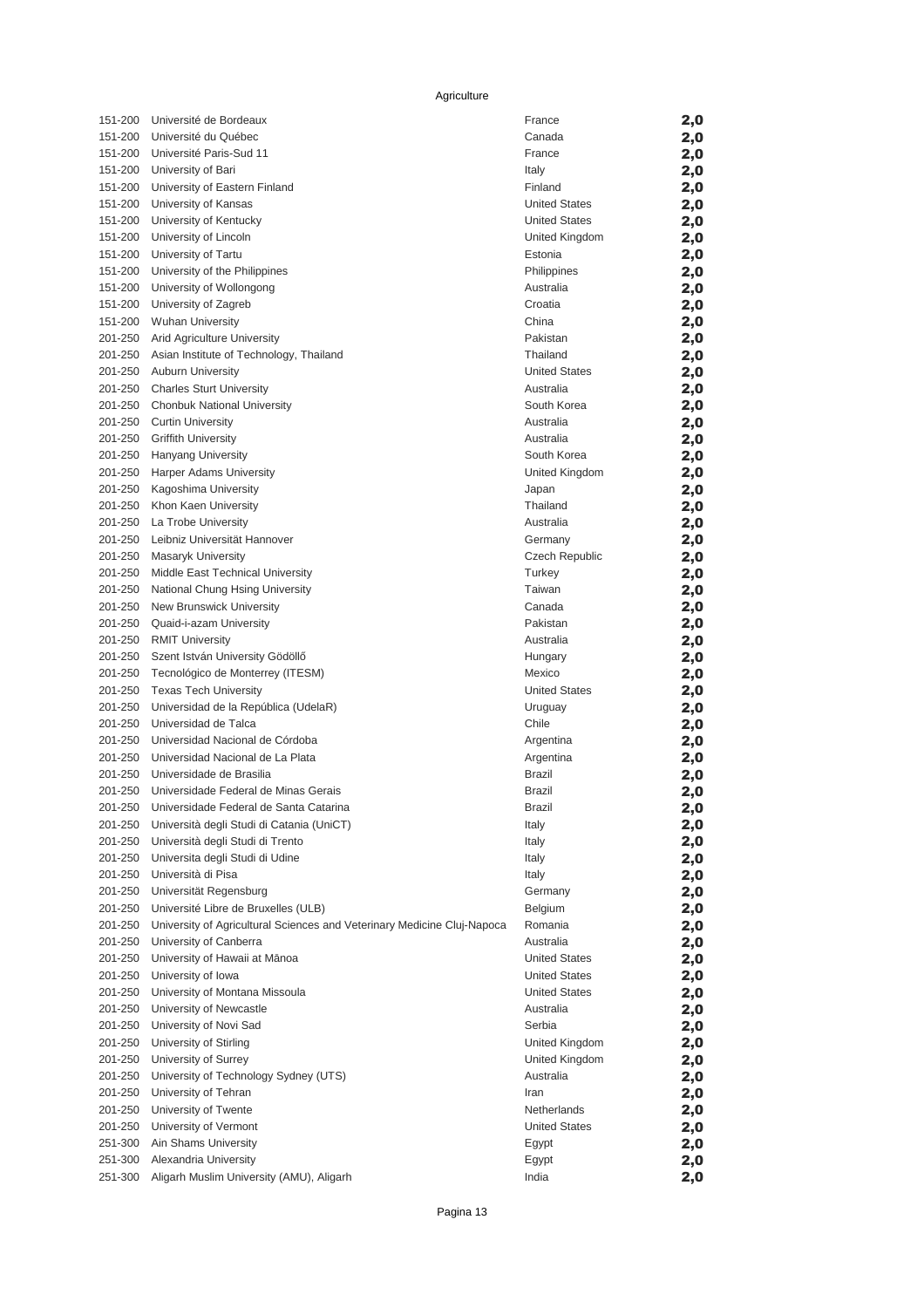| 251-300            | Banaras Hindu University                                          | India                                  | 2,0 |
|--------------------|-------------------------------------------------------------------|----------------------------------------|-----|
| 251-300            | Chungbuk National University                                      | South Korea                            | 2,0 |
| 251-300            | <b>Ehime University</b>                                           | Japan                                  | 2,0 |
|                    | 251-300 Flinders University                                       | Australia                              | 2,0 |
| 251-300            | Gyeongsang National University                                    | South Korea                            | 2,0 |
| 251-300            | Isfahan University of Technology                                  | Iran                                   | 2,0 |
| 251-300            | Jilin University                                                  | China                                  | 2,0 |
| 251-300            | Kangwon National University                                       | South Korea                            | 2,0 |
| 251-300            | London School of Hygiene & Tropical Medicine                      | United Kingdom                         | 2,0 |
| 251-300            | Memorial University of Newfoundland                               | Canada                                 | 2,0 |
| 251-300            | Mendel University in Brno                                         | Czech Republic                         | 2,0 |
| 251-300            | Michigan Technological University                                 | <b>United States</b>                   | 2,0 |
| 251-300            | National Sun Yat-sen University                                   | Taiwan                                 | 2,0 |
| 251-300            | National Tsing Hua University                                     | Taiwan                                 | 2,0 |
| 251-300            | <b>Ohio University</b>                                            | <b>United States</b>                   | 2,0 |
| 251-300            | Palacký University in Olomouc                                     | Czech Republic                         | 2,0 |
| 251-300            | Pontificia Universidad Católica de Valparaíso                     | Chile                                  | 2,0 |
| 251-300            | Poznan University of Life Sciences                                | Poland                                 | 2,0 |
|                    | 251-300 Pusan National University                                 | South Korea                            | 2,0 |
| 251-300            | San Diego State University                                        | <b>United States</b>                   | 2,0 |
| 251-300            | Scuola Superiore Sant'Anna Pisa                                   | Italy                                  | 2,0 |
| 251-300            | Sichuan Agricultural University                                   | China                                  | 2,0 |
| 251-300            | Tamil Nadu Agricultural University, Coimbatore                    | India                                  | 2,0 |
| 251-300            | <b>Tufts University</b>                                           | <b>United States</b>                   | 2,0 |
| 251-300            | United Arab Emirates University                                   | <b>United Arab Emirates</b>            | 2,0 |
| 251-300            | Universidad Autónoma de Chapingo                                  | Mexico                                 | 2,0 |
| 251-300            | Universidad Autónoma Metropolitana (UAM)                          | Mexico                                 | 2,0 |
| 251-300            | Universidad de Costa Rica                                         | Costa Rica                             | 2,0 |
| 251-300            | Universidad de Santiago de Chile (USACH)                          | Chile                                  | 2,0 |
| 251-300            | Universidad Nacional de Mar del Plata                             | Argentina                              | 2,0 |
| 251-300            | Universidade Federal de São Carlos                                | <b>Brazil</b>                          | 2,0 |
| 251-300            | Universidade Federal do Paraná (UFPR)                             | Brazil                                 | 2,0 |
| 251-300            | Università degli Studi di Perugia                                 | Italy                                  | 2,0 |
| 251-300            | Università degli Studi di Palermo                                 | Italy                                  | 2,0 |
| 251-300            | Université Aix-Marseille                                          | France                                 | 2,0 |
| 251-300            | Université de Strasbourg                                          | France                                 | 2,0 |
| 251-300            | Universiti Teknologi Malaysia (UTM)                               | Malaysia                               | 2,0 |
| 251-300            | University of Connecticut                                         | <b>United States</b>                   | 2,0 |
|                    | 251-300 University of Debrecen                                    | Hungary                                | 2,0 |
| 251-300            | University of Jordan                                              | Jordan<br>South Africa                 | 2,0 |
| 251-300            | University of Kwazulu-Natal                                       |                                        | 2,0 |
| 251-300            | University of Massachusetts, Boston<br>University of Patras       | United States                          | 2,0 |
| 251-300            |                                                                   | Greece                                 | 2,0 |
| 251-300<br>251-300 | University of South Bohemia                                       | Czech Republic<br><b>United States</b> | 2,0 |
| 251-300            | University of South Florida<br>University of the Free State       |                                        | 2,0 |
| 251-300            |                                                                   | South Africa                           | 2,0 |
|                    | University of the Punjab                                          | Pakistan                               | 2,0 |
| 251-300            | 251-300 University of The Witwatersrand<br>Wayne State University | South Africa                           | 2,0 |
|                    |                                                                   | <b>United States</b>                   | 2,0 |

| India                       | 2,0 |
|-----------------------------|-----|
| South Korea                 | 2,0 |
| Japan                       | 2,0 |
| Australia                   | 2,0 |
| South Korea                 | 2,0 |
| Iran                        | 2,0 |
| China                       | 2,0 |
| South Korea                 | 2,0 |
| United Kingdom              | 2,0 |
| Canada                      | 2,0 |
| <b>Czech Republic</b>       | 2,0 |
| <b>United States</b>        | 2,0 |
| Taiwan                      | 2,0 |
| Taiwan                      | 2,0 |
| <b>United States</b>        | 2,0 |
| Czech Republic              | 2,0 |
| Chile                       | 2,0 |
| Poland                      | 2,0 |
| South Korea                 | 2,0 |
| <b>United States</b>        | 2,0 |
| Italy                       | 2,0 |
| China                       | 2,0 |
| India                       | 2,0 |
| <b>United States</b>        | 2,0 |
| <b>United Arab Emirates</b> | 2,0 |
| Mexico                      | 2,0 |
| Mexico                      | 2,0 |
| Costa Rica                  | 2,0 |
| Chile                       | 2,0 |
| Argentina                   | 2,0 |
| Brazil                      | 2,0 |
| Brazil                      | 2,0 |
| Italy                       | 2,0 |
| Italy                       | 2,0 |
| France                      | 2,0 |
| France                      | 2,0 |
| Malaysia                    | 2,0 |
| <b>United States</b>        | 2,0 |
| Hungary                     | 2,0 |
| Jordan                      | 2,0 |
| South Africa                | 2,0 |
| <b>United States</b>        | 2,0 |
| Greece                      | 2,0 |
| <b>Czech Republic</b>       | 2,0 |
| <b>United States</b>        | 2,0 |
| South Africa                | 2,0 |
| Pakistan                    | 2,0 |
| South Africa                | 2,0 |
| <b>United States</b>        | 2,0 |
|                             |     |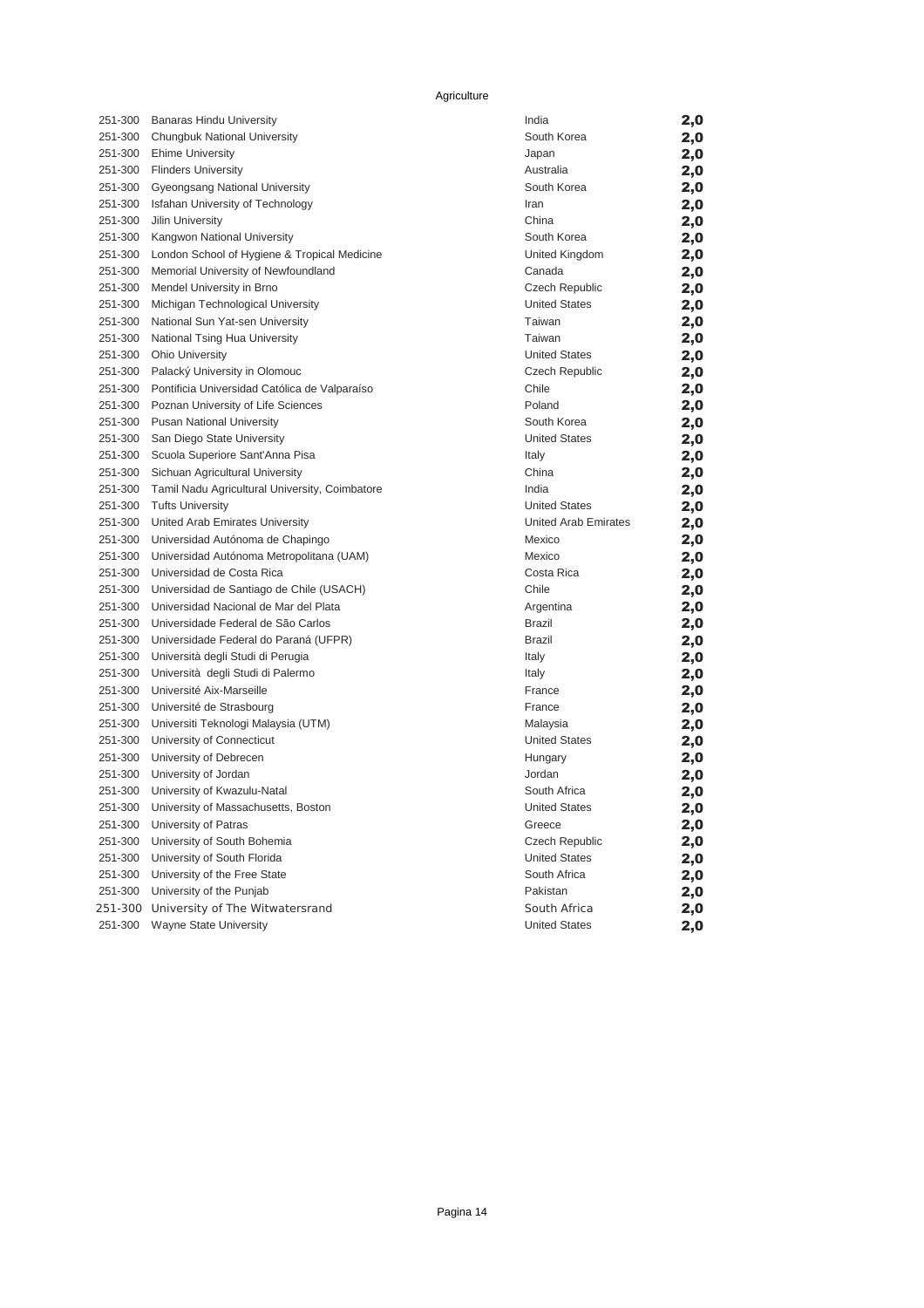### Anatomy

# Anatomy & Physiology

|                | Top 100 Universities - Anatomy & Physiology                                        |                                   |              |
|----------------|------------------------------------------------------------------------------------|-----------------------------------|--------------|
| 2019           | <b>Institution</b>                                                                 | <b>Location</b>                   | <b>Score</b> |
| $\mathbf{1}$   | University of Cambridge                                                            | United Kingdom                    | 14,0         |
| $\overline{c}$ | University of Oxford                                                               | United Kingdom                    | 14,0         |
| 3              | <b>Stanford University</b>                                                         | <b>United States</b>              | 14,0         |
| $\overline{4}$ | Johns Hopkins University                                                           | <b>United States</b>              | 14,0         |
| 5              | UCL (University College London)                                                    | United Kingdom                    | 14,0         |
| 6              | Columbia University                                                                | <b>United States</b>              | 14,0         |
| $\overline{7}$ | University of Copenhagen                                                           | Denmark                           | 14,0         |
| 8              | University of Toronto                                                              | Canada                            | 14,0         |
| 9              | The University of Melbourne                                                        | Australia                         | 14,0         |
| 10             | <b>McGill University</b>                                                           | Canada                            | 14,0         |
| 11<br>12       | The University of Tokyo<br>Washington University in St. Louis                      | Japan                             | 12,0         |
| 13             | The University of Sydney                                                           | <b>United States</b><br>Australia | 12,0         |
| 14             | University of Pennsylvania                                                         | <b>United States</b>              | 12,0<br>12,0 |
| 15             | Australian National University (ANU)                                               | Australia                         | 12,0         |
| 16             | King's College London (KCL)                                                        | United Kingdom                    | 10,0         |
| $17=$          | Duke University                                                                    | <b>United States</b>              | 10,0         |
| $17=$          | University of Michigan                                                             | <b>United States</b>              | 10,0         |
| 19             | University of Zurich                                                               | Switzerland                       | 10,0         |
| 20             | Monash University                                                                  | Australia                         | 10,0         |
| 21             | <b>Peking University</b>                                                           | China                             | 10,0         |
| $22=$          | The University of Western Australia (UWA)                                          | Australia                         | 10,0         |
| $22=$          | University of British Columbia                                                     | Canada                            | 10,0         |
| 24             | <b>Kyoto University</b>                                                            | Japan                             | 10,0         |
| 25             | University of Edinburgh                                                            | United Kingdom                    | 10,0         |
| $26=$          | National University of Singapore (NUS)                                             | Singapore                         | 10,0         |
| $26=$          | The University of Texas Southwestern Medical Center at Dallas                      | <b>United States</b>              | 10,0         |
| 28             | Sorbonne University                                                                | France                            | 10,0         |
| 29             | Baylor College of Medicine                                                         | <b>United States</b>              | 10,0         |
| $30=$          | Universitat de Barcelona (UB)                                                      | Spain                             | 10,0         |
| $30=$          | University of Washington                                                           | <b>United States</b>              | 10,0         |
| 32             | <b>McMaster University</b>                                                         | Canada                            | 8,0          |
| 33             | National Taiwan University (NTU)                                                   | Taiwan                            | 8,0          |
| 34             | Pennsylvania State University                                                      | <b>United States</b>              | 8,0          |
| 35             | University of Basel                                                                | Switzerland                       | 8,0          |
| $36=$          | Keio University                                                                    | Japan                             | 8,0          |
| $36=$          | Università degli Studi di Padova (UNIPD)                                           | Italy                             | 8,0          |
| $38=$          | Universität Frankfurt am Main                                                      | Germany                           | 8,0          |
| $38=$          | University of California, Davis (UCD)                                              | <b>United States</b>              | 8,0          |
| 40             | University of Lausanne                                                             | Switzerland                       | 8,0          |
| 41             | The University of Manchester                                                       | United Kingdom                    | 6,0          |
| 42             | University of Geneva                                                               | Switzerland                       | 6,0          |
| $43=$          | University of Bristol                                                              | United Kingdom                    | 6,0          |
| $43=$          | University of Florida                                                              | <b>United States</b>              | 6,0          |
| 45             | Northwestern University                                                            | <b>United States</b>              | 6,0          |
| $46=$<br>$46=$ | Ludwig-Maximilians-Universität München<br>The University of New South Wales (UNSW) | Germany<br>Australia              | 6,0          |
| 48             | University of Oslo                                                                 | Norway                            | 6,0          |
| 49             | University of Virginia                                                             | <b>United States</b>              | 6,0          |
| 50             | <b>Lund University</b>                                                             | Sweden                            | 6,0          |
| 51-100         | <b>Boston University</b>                                                           | <b>United States</b>              | 6,0<br>2,0   |
| 51-100         | Case Western Reserve University                                                    | <b>United States</b>              | 2,0          |
| 51-100         | China Medical University Taichung                                                  | Taiwan                            | 2,0          |
| 51-100         | Eberhard Karls Universität Tübingen                                                | Germany                           | 2,0          |
| 51-100         | Erasmus University Rotterdam                                                       | Netherlands                       | 2,0          |
| 51-100         | <b>Fudan University</b>                                                            | China                             | 2,0          |
| 51-100         | <b>Hokkaido University</b>                                                         | Japan                             | 2,0          |
| 51-100         | Katholieke Universiteit Leuven                                                     | Belgium                           | 2,0          |
| 51-100         | Korea University                                                                   | South Korea                       | 2,0          |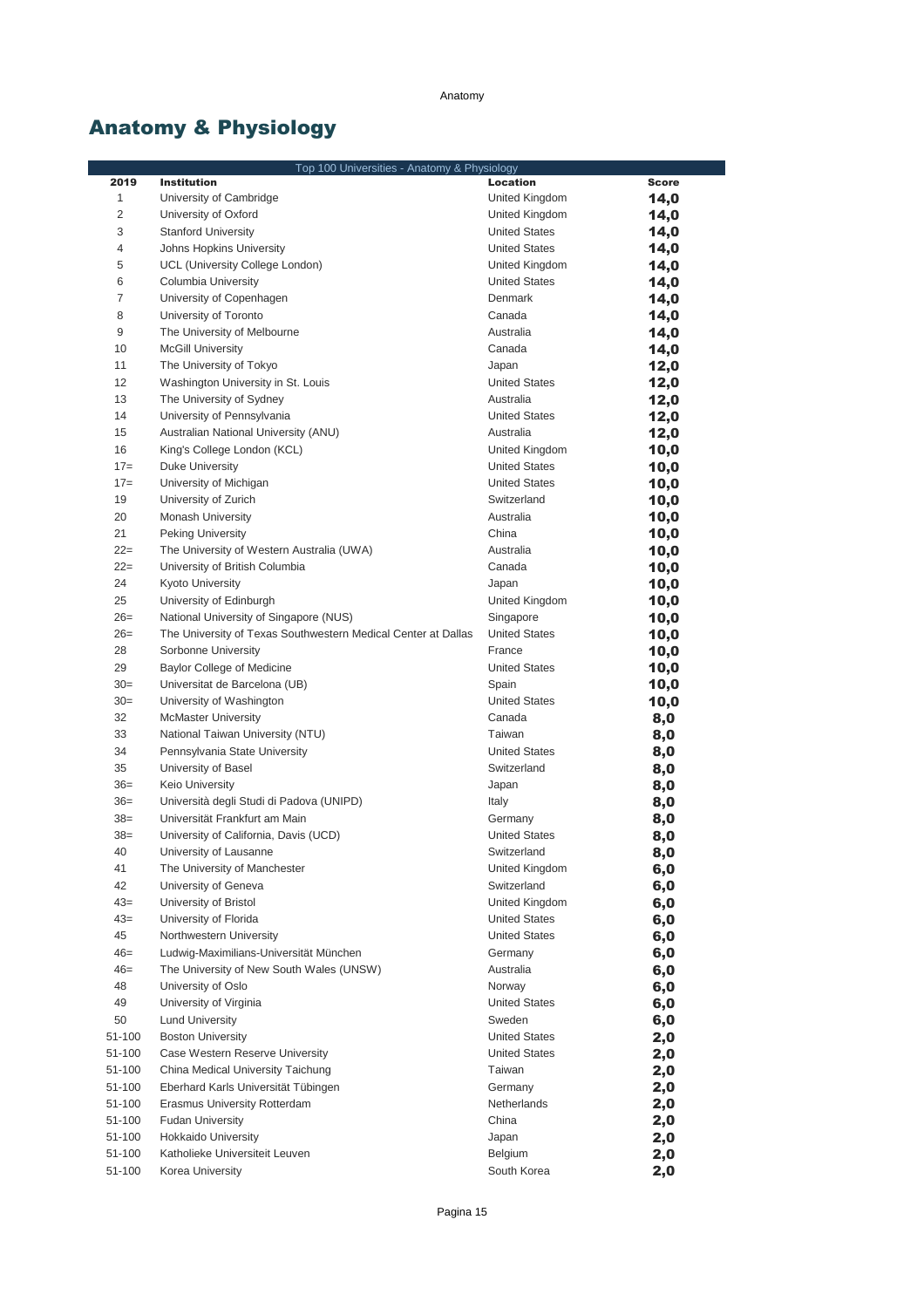Anatomy

| 51-100 | <b>Laval University</b>                             | Canada               | 2,0 |
|--------|-----------------------------------------------------|----------------------|-----|
| 51-100 | Leiden University                                   | Netherlands          | 2,0 |
| 51-100 | <b>Maastricht University</b>                        | Netherlands          | 2,0 |
| 51-100 | Nagoya University                                   | Japan                | 2,0 |
| 51-100 | National Yang Ming University                       | Taiwan               | 2,0 |
| 51-100 | Newcastle University                                | United Kingdom       | 2,0 |
| 51-100 | Ohio State University, Columbus                     | <b>United States</b> | 2,0 |
| 51-100 | Pontificia Universidad Católica de Chile            | Chile                | 2,0 |
| 51-100 | Rheinisch-Westfälische Technische Hochschule Aachen | Germany              | 2,0 |
| 51-100 | Sapienza - Università di Roma                       | Italy                | 2,0 |
| 51-100 | Shanghai Jiao Tong University                       | China                | 2,0 |
| 51-100 | <b>Texas A&amp;M University</b>                     | <b>United States</b> | 2,0 |
| 51-100 | The University of Adelaide                          | Australia            | 2,0 |
| 51-100 | The University of Auckland                          | New Zealand          | 2,0 |
| 51-100 | <b>Tohoku University</b>                            | Japan                | 2,0 |
| 51-100 | Universidad de Buenos Aires                         | Argentina            | 2,0 |
| 51-100 | Universidad Nacional Autónoma de México (UNAM)      | Mexico               | 2,0 |
| 51-100 | Universidade de São Paulo (USP)                     | <b>Brazil</b>        | 2,0 |
| 51-100 | Universität Freiburg                                | Germany              | 2,0 |
| 51-100 | Université de Montréal                              | Canada               | 2,0 |
| 51-100 | Université Paris Descartes                          | France               | 2,0 |
| 51-100 | University College Dublin (UCD)                     | Ireland              | 2,0 |
| 51-100 | University of Alberta                               | Canada               | 2,0 |
| 51-100 | University of Bern                                  | Switzerland          | 2,0 |
| 51-100 | University of Birmingham                            | United Kingdom       | 2,0 |
| 51-100 | University of Calgary                               | Canada               | 2,0 |
| 51-100 | University of Cape Town                             | South Africa         | 2,0 |
| 51-100 | University of Colorado at Boulder                   | <b>United States</b> | 2,0 |
| 51-100 | University of Glasgow                               | United Kingdom       | 2,0 |
| 51-100 | University of Illinois, Chicago (UIC)               | <b>United States</b> | 2,0 |
| 51-100 | University of Leeds                                 | United Kingdom       | 2,0 |
| 51-100 | University of Miami                                 | <b>United States</b> | 2,0 |
| 51-100 | University of North Carolina, Chapel Hill           | <b>United States</b> | 2,0 |
| 51-100 | University of Otago                                 | New Zealand          | 2,0 |
| 51-100 | University of Rochester                             | <b>United States</b> | 2,0 |
| 51-100 | University of Wisconsin-Madison                     | <b>United States</b> | 2,0 |
| 51-100 | Uppsala University                                  | Sweden               | 2,0 |
| 51-100 | Vanderbilt University                               | <b>United States</b> | 2,0 |
| 51-100 | Vrije Universiteit Amsterdam                        | Netherlands          | 2,0 |
| 51-100 | <b>Wake Forest University</b>                       | <b>United States</b> | 2,0 |
| 51-100 | <b>Zhejiang University</b>                          | China                | 2,0 |
| 51-100 | Washington University in St. Louis                  | <b>United States</b> | 2,0 |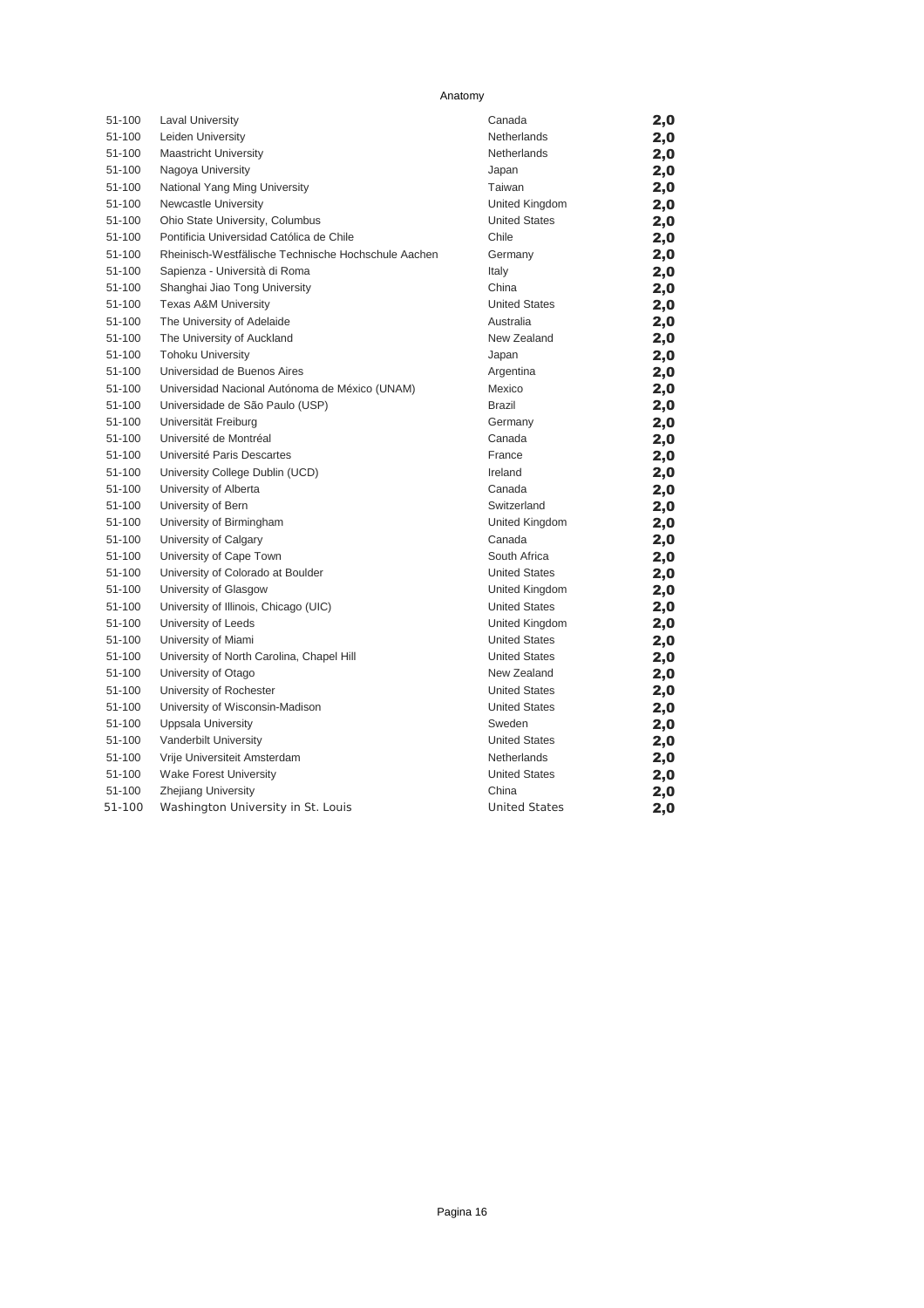|                | Top 500 Universities - Biological Sciences                               |                                     |              |
|----------------|--------------------------------------------------------------------------|-------------------------------------|--------------|
| 2019           | <b>Institution</b>                                                       | <b>Location</b>                     | <b>Score</b> |
| $\mathbf 1$    | <b>Harvard University</b>                                                | <b>United States</b>                | 14,0         |
| $\overline{c}$ | Massachusetts Institute of Technology (MIT)                              | <b>United States</b>                | 14,0         |
| 3              | University of Cambridge                                                  | United Kingdom                      | 14,0         |
| 4              | University of Oxford                                                     | United Kingdom                      | 14,0         |
| 5              | <b>Stanford University</b>                                               | <b>United States</b>                | 14,0         |
| 6              | University of California, Berkeley (UCB)                                 | <b>United States</b>                | 14,0         |
| $\overline{7}$ | ETH Zurich (Swiss Federal Institute of Technology)                       | Switzerland                         | 14,0         |
| 8              | <b>Yale University</b>                                                   | <b>United States</b>                | 14,0         |
| 9              | University of California, Los Angeles (UCLA)                             | <b>United States</b>                | 14,0         |
| 10             | California Institute of Technology (Caltech)                             | <b>United States</b>                | 14,0         |
| 11             | University of California, San Diego (UCSD)                               | <b>United States</b>                | 14,0         |
| 12             | University of Toronto                                                    | Canada                              | 14,0         |
| 13             | <b>Cornell University</b>                                                | <b>United States</b>                | 14,0         |
| 14             | University of California, San Francisco (UCSF)                           | <b>United States</b>                | 14,0         |
| $15 =$         | The University of Tokyo                                                  | Japan                               | 14,0         |
| $15 =$         | UCL (University College London)                                          | United Kingdom                      | 14,0         |
| 17             | Imperial College London                                                  | United Kingdom                      | 12,0         |
| 18             | National University of Singapore (NUS)                                   | Singapore                           | 12,0         |
| 19             | Columbia University                                                      | <b>United States</b>                | 12,0         |
| 20             | <b>Princeton University</b>                                              | <b>United States</b>                | 12,0         |
| 21             | University of Edinburgh                                                  | United Kingdom                      | 12,0         |
| $22=$          | Johns Hopkins University                                                 | <b>United States</b>                | 12,0         |
| $22=$          | Kyoto University                                                         | Japan                               | 12,0         |
| 24             | University of Chicago                                                    | <b>United States</b>                | 12,0         |
| 25             | Ludwig-Maximilians-Universität München                                   | Germany                             | 10,0         |
| $26=$          | University of British Columbia                                           | Canada                              | 10,0         |
| $26=$          | University of Copenhagen                                                 | Denmark                             | 10,0         |
| 28             | University of Pennsylvania                                               | <b>United States</b>                | 10,0         |
| $29=$          | <b>McGill University</b>                                                 | Canada                              | 10,0         |
| $29=$          | The University of Melbourne                                              | Australia                           | 10,0         |
| 31             | Karolinska Institute                                                     | Sweden                              | 10,0         |
| 32             | University of Washington                                                 | <b>United States</b>                | 10,0         |
| 33             | Ecole Polytechnique Fédérale de Lausanne (EPFL)                          | Switzerland                         | 10,0         |
| $34 =$         | Ruprecht-Karls-Universität Heidelberg                                    | Germany                             | 10,0         |
| $34 =$         | University of Michigan                                                   | <b>United States</b>                | 10,0         |
| 36             | <b>Tsinghua University</b>                                               | China                               | 10,0         |
| 37             | The University of Queensland (UQ)                                        | Australia                           | 10,0         |
| $38=$          | Peking University                                                        | China                               | 10,0         |
| $38=$          | Washington University in St. Louis                                       | <b>United States</b>                | 10,0         |
| 40             | Duke University                                                          | United States                       | 10,0         |
| 41<br>42       | Seoul National University (SNU)<br>University of California, Davis (UCD) | South Korea<br><b>United States</b> | 8,0          |
| 43             | Nanyang Technological University (NTU)                                   | Singapore                           | 8,0          |
| 44             | Australian National University (ANU)                                     | Australia                           | 8,0          |
| $45=$          | New York University (NYU)                                                | <b>United States</b>                | 8,0          |
| $45=$          | Rockefeller University                                                   | <b>United States</b>                | 8,0          |
| $45=$          | Sorbonne University                                                      | France                              | 8,0          |
| $48=$          | University of Hong Kong (HKU)                                            | Hong Kong                           | 8,0          |
| $48=$          | Uppsala University                                                       | Sweden                              | 8,0          |
| 50             | University of Zurich                                                     | Switzerland                         | 8,0          |
| 51-100         | <b>Boston University</b>                                                 | <b>United States</b>                | 8,0<br>6,0   |
| 51-100         | Eberhard Karls Universität Tübingen                                      | Germany                             | 6,0          |
| 51-100         | <b>Fudan University</b>                                                  | China                               | 6,0          |
| 51-100         | Georg-August-Universität Göttingen                                       | Germany                             | 6,0          |
| 51-100         | Georgia Institute of Technology (Georgia Tech)                           | <b>United States</b>                | 6,0          |
| 51-100         | Humboldt-Universität zu Berlin                                           | Germany                             | 6,0          |
| 51-100         | KAIST - Korea Advanced Institute of Science and Technology               | South Korea                         | 6,0          |
| 51-100         | Katholieke Universiteit Leuven                                           | Belgium                             | 6,0          |
| 51-100         | King's College London (KCL)                                              | United Kingdom                      | 6,0          |
|                |                                                                          |                                     |              |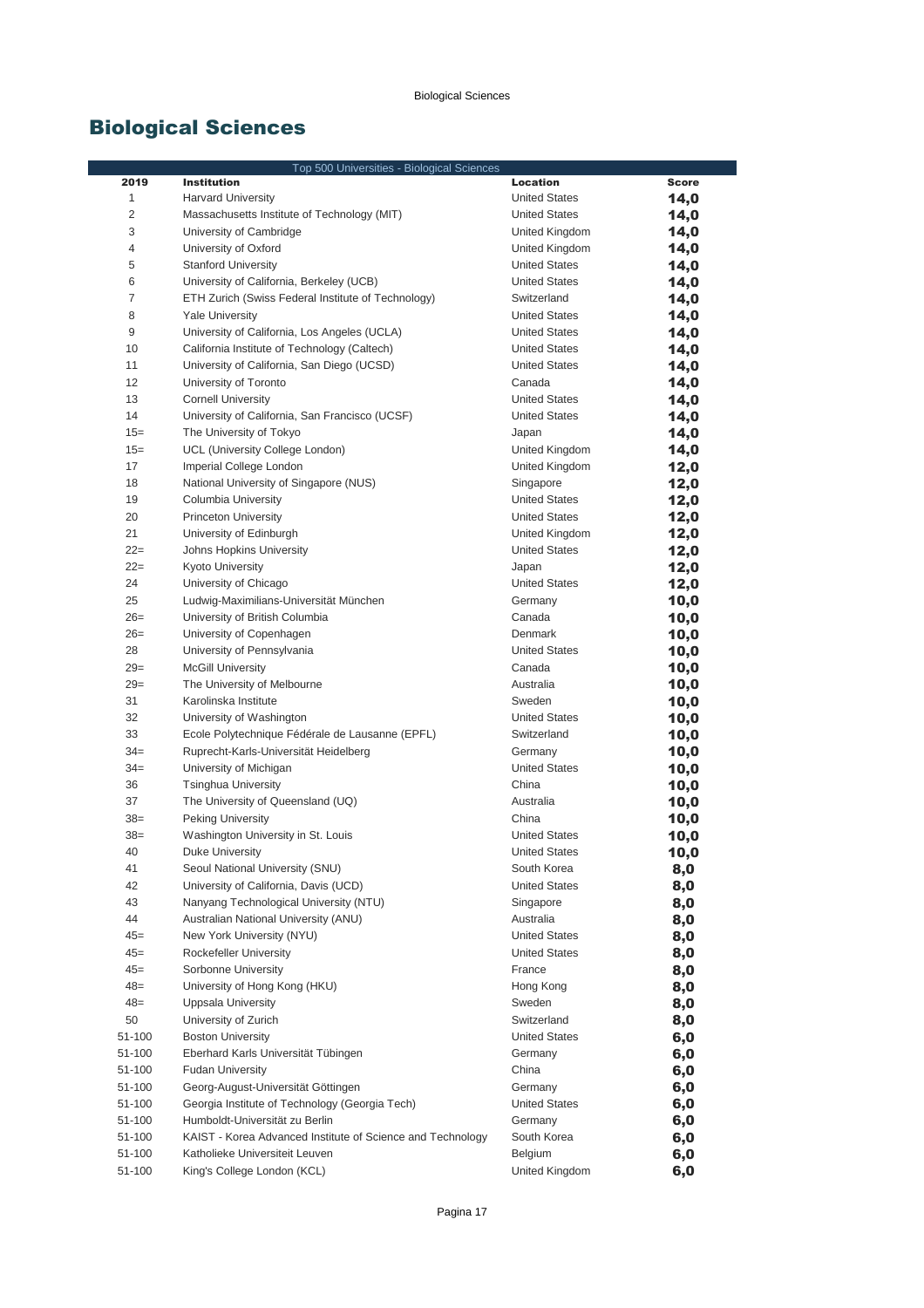| 51-100             | Leiden University                                                     | Netherlands                       | 6,0        |
|--------------------|-----------------------------------------------------------------------|-----------------------------------|------------|
| 51-100             | <b>Lund University</b>                                                | Sweden                            | 6,0        |
| 51-100             | Monash University                                                     | Australia                         | 6,0        |
| 51-100             | National Taiwan University (NTU)                                      | Taiwan                            | 6,0        |
| 51-100             | Northwestern University                                               | <b>United States</b>              | 6,0        |
| 51-100             | Osaka University                                                      | Japan                             | 6,0        |
| 51-100             | Université PSL (Paris Sciences & Lettres)                             | France                            | 6,0        |
| 51-100             | Shanghai Jiao Tong University                                         | China                             | 6,0        |
| 51-100             | Stockholm University                                                  | Sweden                            | 6,0        |
| 51-100             | Sungkyunkwan University                                               | South Korea                       | 6,0        |
| 51-100             | Technische Universität München                                        | Germany                           | 6,0        |
| 51-100             | The Chinese University of Hong Kong (CUHK)                            | Hong Kong                         | 6,0        |
| 51-100             | The Hong Kong University of Science and Technology (HKUST)            | Hong Kong<br><b>United States</b> | 6,0        |
| 51-100<br>51-100   | The Scripps Research Institute (TSRI)<br>The University of Manchester | United Kingdom                    | 6,0        |
| 51-100             | The University of New South Wales (UNSW)                              | Australia                         | 6,0        |
| 51-100             | The University of Sydney                                              | Australia                         | 6,0<br>6,0 |
| 51-100             | The University of Texas Southwestern Medical Center at Dallas         | <b>United States</b>              | 6,0        |
| 51-100             | The University of Western Australia (UWA)                             | Australia                         | 6,0        |
| 51-100             | Trinity College Dublin (TCD)                                          | Ireland                           | 6,0        |
| 51-100             | Universidad Nacional Autónoma de México (UNAM)                        | Mexico                            | 6,0        |
| 51-100             | Universitat de Barcelona (UB)                                         | Spain                             | 6,0        |
| 51-100             | Universität Freiburg                                                  | Germany                           | 6,0        |
| 51-100             | Universität Wien                                                      | Austria                           | 6,0        |
| 51-100             | University of Amsterdam                                               | Netherlands                       | 6,0        |
| 51-100             | University of Basel                                                   | Switzerland                       | 6,0        |
| 51-100             | University of Bristol                                                 | United Kingdom                    | 6,0        |
| 51-100             | University of Geneva                                                  | Switzerland                       | 6,0        |
| 51-100             | University of Ghent                                                   | Belgium                           | 6,0        |
| 51-100             | University of Glasgow                                                 | United Kingdom                    | 6,0        |
| 51-100             | University of Groningen                                               | Netherlands                       | 6,0        |
| 51-100             | University of Helsinki                                                | Finland                           | 6,0        |
| 51-100             | University of Illinois at Urbana-Champaign                            | <b>United States</b>              | 6,0        |
| 51-100             | University of Lausanne                                                | Switzerland                       | 6,0        |
| 51-100             | University of North Carolina, Chapel Hill                             | <b>United States</b>              | 6,0        |
| 51-100             | University of Science and Technology of China                         | China                             | 6,0        |
| 51-100             | University of Texas at Austin                                         | <b>United States</b>              | 6,0        |
| 51-100             | University of Wisconsin-Madison                                       | <b>United States</b>              | 6,0        |
| 51-100             | <b>Utrecht University</b>                                             | Netherlands                       | 6,0        |
| 51-100             | Wageningen University                                                 | Netherlands                       | 6,0        |
| 51-100             | Weizmann Institute of Science                                         | Israel                            | 6,0        |
| 51-100             | Zhejiang University                                                   | China                             | 6,0        |
| 101-150            | <b>Aarhus University</b>                                              | Denmark                           | 4,0        |
| 101-150            | <b>Baylor College of Medicine</b>                                     | United States                     | 4,0        |
| 101-150            | <b>Emory University</b>                                               | <b>United States</b>              | 4,0        |
| 101-150            | Erasmus University Rotterdam                                          | Netherlands                       | 4,0        |
| 101-150            | Freie Universität Berlin                                              | Germany                           | 4,0        |
| 101-150            | Hebrew University of Jerusalem                                        | Israel                            | 4,0        |
| 101-150<br>101-150 | Hokkaido University<br>Korea University                               | Japan                             | 4,0        |
| 101-150            | Kyushu University                                                     | South Korea<br>Japan              | 4,0        |
| 101-150            | Lomonosov Moscow State University                                     | Russia                            | 4,0        |
| 101-150            | Michigan State University                                             | <b>United States</b>              | 4,0<br>4,0 |
| 101-150            | Nagoya University                                                     | Japan                             | 4,0        |
| 101-150            | Nanjing University                                                    | China                             | 4,0        |
| 101-150            | Ohio State University, Columbus                                       | <b>United States</b>              | 4,0        |
| 101-150            | Pennsylvania State University                                         | United States                     | 4,0        |
| 101-150            | Pohang University of Science and Technology (POSTECH)                 | South Korea                       | 4,0        |
| 101-150            | <b>Purdue University</b>                                              | United States                     | 4,0        |
| 101-150            | Queen Mary University of London (QMUL)                                | United Kingdom                    | 4,0        |
| 101-150            | Rheinische Friedrich-Wilhelms-Universität Bonn                        | Germany                           | 4,0        |
| 101-150            | Rheinisch-Westfälische Technische Hochschule Aachen                   | Germany                           | 4,0        |
| 101-150            | Sun Yat-sen University                                                | China                             | 4,0        |
| 101-150            | <b>Texas A&amp;M University</b>                                       | <b>United States</b>              | 4,0        |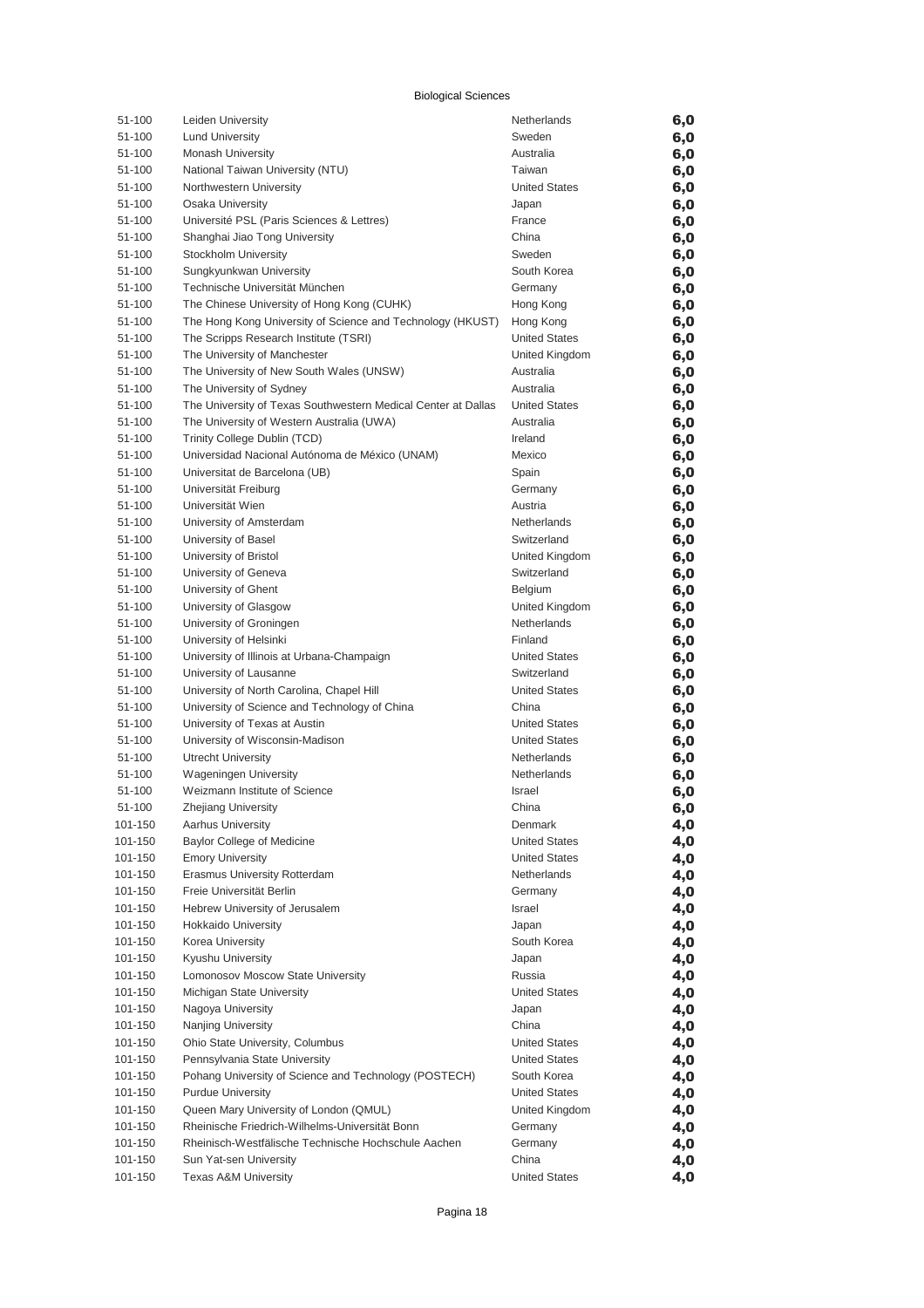| 101-150 | The University of Adelaide                           | Australia            | 4,0 |
|---------|------------------------------------------------------|----------------------|-----|
| 101-150 | The University of Auckland                           | New Zealand          | 4,0 |
| 101-150 | The University of Nottingham                         | United Kingdom       | 4,0 |
| 101-150 | The University of Sheffield                          | United Kingdom       | 4,0 |
| 101-150 | The University of Texas M. D. Anderson Cancer Center | <b>United States</b> | 4,0 |
| 101-150 | <b>Tohoku University</b>                             | Japan                | 4,0 |
| 101-150 | Tokyo Institute of Technology                        | Japan                | 4,0 |
| 101-150 | Universidad Autónoma de Madrid                       | Spain                | 4,0 |
| 101-150 | Universidade de São Paulo (USP)                      | <b>Brazil</b>        | 4,0 |
| 101-150 | Università degli Studi di Milano                     | Italy                | 4,0 |
| 101-150 | Universität Frankfurt am Main                        | Germany              | 4,0 |
| 101-150 | Université de Montpellier                            | France               | 4,0 |
| 101-150 | Université de Montréal                               | Canada               | 4,0 |
| 101-150 | Université de Strasbourg                             | France               | 4,0 |
| 101-150 | Université Paris Descartes                           | France               | 4,0 |
| 101-150 | University of Alberta                                | Canada               | 4,0 |
| 101-150 | University of Birmingham                             | United Kingdom       | 4,0 |
| 101-150 | University of California, Irvine (UCI)               | <b>United States</b> | 4,0 |
| 101-150 | University of California, Santa Barbara (UCSB)       | <b>United States</b> | 4,0 |
| 101-150 | University of Dundee                                 | United Kingdom       | 4,0 |
| 101-150 | University of Exeter                                 | United Kingdom       | 4,0 |
| 101-150 | University of Leeds                                  | United Kingdom       | 4,0 |
| 101-150 | University of Maryland, College Park                 | <b>United States</b> | 4,0 |
| 101-150 | University of Minnesota                              | <b>United States</b> | 4,0 |
| 101-150 | University of Oslo                                   | Norway               | 4,0 |
| 101-150 | University of Pittsburgh                             | <b>United States</b> | 4,0 |
| 101-150 | University of Southern California                    | <b>United States</b> |     |
|         |                                                      | South Korea          | 4,0 |
| 101-150 | Yonsei University                                    |                      | 4,0 |
| 151-200 | Arizona State University                             | <b>United States</b> | 4,0 |
| 151-200 | <b>Brown University</b>                              | <b>United States</b> | 4,0 |
| 151-200 | <b>Cardiff University</b>                            | United Kingdom       | 4,0 |
| 151-200 | Carnegie Mellon University                           | <b>United States</b> | 4,0 |
| 151-200 | Indiana University Bloomington                       | <b>United States</b> | 4,0 |
| 151-200 | Julius-Maximilians-Universität Würzburg              | Germany              | 4,0 |
| 151-200 | Keio University                                      | Japan                | 4,0 |
| 151-200 | King Abdul Aziz University (KAU)                     | Saudi Arabia         | 4,0 |
| 151-200 | <b>McMaster University</b>                           | Canada               | 4,0 |
| 151-200 | National Tsing Hua University                        | Taiwan               | 4,0 |
| 151-200 | Newcastle University                                 | United Kingdom       | 4,0 |
| 151-200 | North Carolina State University                      | <b>United States</b> | 4,0 |
| 151-200 | Pontificia Universidad Católica de Chile             | Chile                | 4,0 |
| 151-200 | Radboud University Nijmegen                          | Netherlands          | 4,0 |
| 151-200 | Sapienza - Università di Roma                        | Italy                | 4,0 |
| 151-200 | <b>Technical University of Denmark</b>               | Denmark              | 4,0 |
| 151-200 | Technische Universität Dresden                       | Germany              | 4,0 |
| 151-200 | The University of Georgia                            | <b>United States</b> | 4,0 |
| 151-200 | The University of Warwick                            | United Kingdom       | 4,0 |
| 151-200 | Universidad de Buenos Aires                          | Argentina            | 4,0 |
| 151-200 | Universidad de Chile                                 | Chile                | 4,0 |
| 151-200 | Università degli Studi di Padova (UNIPD)             | Italy                | 4,0 |
| 151-200 | Università di Bologna (UNIBO)                        | Italy                | 4,0 |
| 151-200 | Universitat Autónoma de Barcelona                    | Spain                | 4,0 |
| 151-200 | Universität Hamburg                                  | Germany              | 4,0 |
| 151-200 | Universität Köln                                     | Germany              | 4,0 |
| 151-200 | Université Aix-Marseille                             | France               | 4,0 |
| 151-200 | Université Catholique de Louvain (UCL)               | Belgium              | 4,0 |
| 151-200 | Université Claude Bernard Lyon 1                     | France               | 4,0 |
| 151-200 | Université Grenoble-Alpes (UGA)                      | France               | 4,0 |
| 151-200 | Université Libre de Bruxelles (ULB)                  | Belgium              | 4,0 |
| 151-200 | Université Paris Diderot - Paris 7                   | France               | 4,0 |
| 151-200 | Université Paris-Sud 11                              | France               | 4,0 |
| 151-200 | Universiti Malaya (UM)                               | Malaysia             | 4,0 |
| 151-200 | University College Dublin (UCD)                      | Ireland              | 4,0 |
| 151-200 | University of Aberdeen                               | United Kingdom       | 4,0 |
|         |                                                      |                      |     |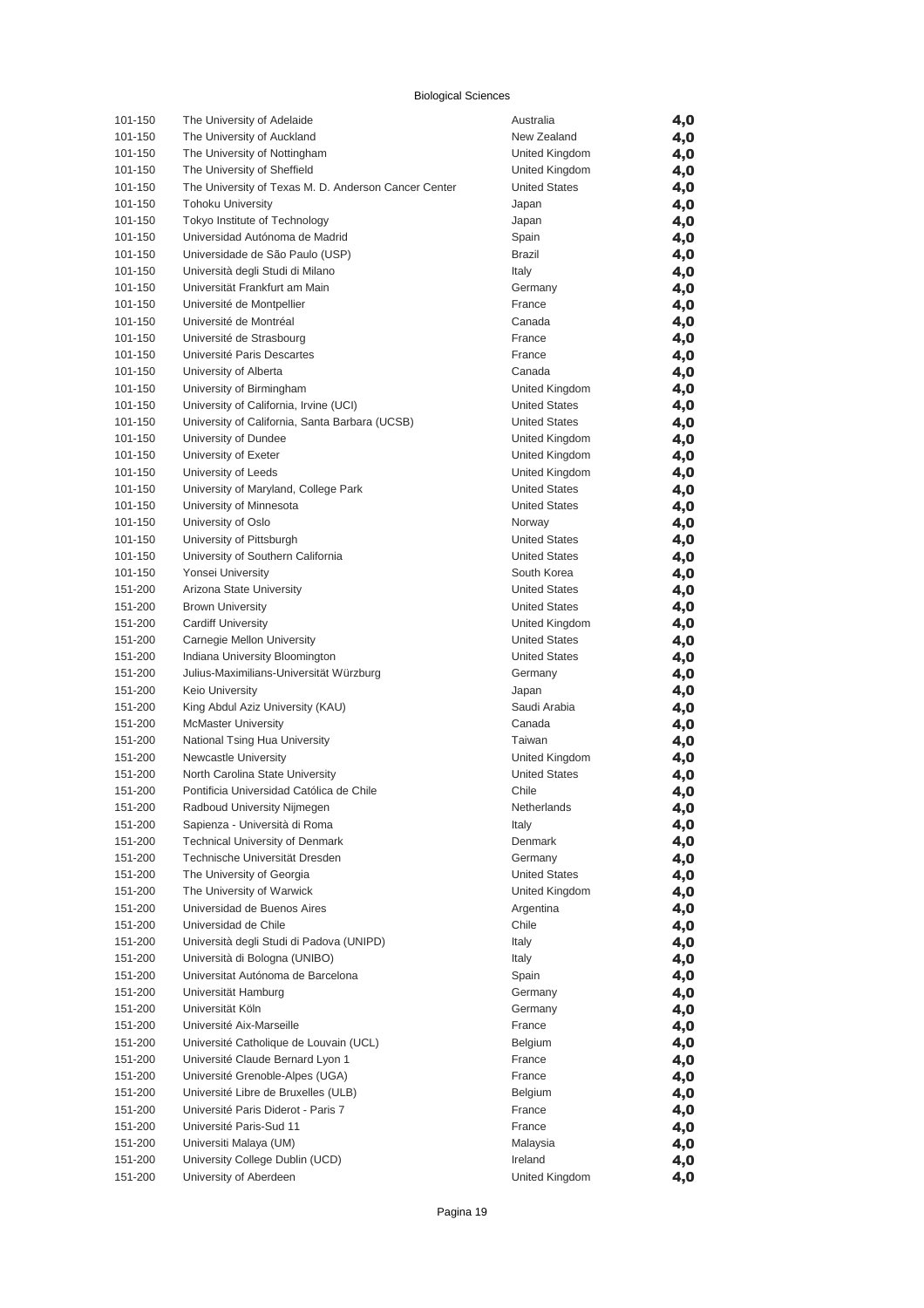| 151-200 | University of Bern                                          | Switzerland          | 4,0 |
|---------|-------------------------------------------------------------|----------------------|-----|
| 151-200 | University of Cape Town                                     | South Africa         | 4,0 |
| 151-200 | University of Colorado at Boulder                           | <b>United States</b> | 4,0 |
| 151-200 | University of Florida                                       | <b>United States</b> | 4,0 |
| 151-200 | University of Illinois, Chicago (UIC)                       | <b>United States</b> | 4,0 |
| 151-200 | University of Liverpool                                     | United Kingdom       | 4,0 |
| 151-200 | University of Otago                                         | New Zealand          | 4,0 |
| 151-200 | University of Southampton                                   | United Kingdom       | 4,0 |
| 151-200 | University of St Andrews                                    | United Kingdom       | 4,0 |
| 151-200 | University of York                                          | United Kingdom       | 4,0 |
| 151-200 | Vanderbilt University                                       | <b>United States</b> | 4,0 |
| 151-200 | Vrije Universiteit Amsterdam                                | Netherlands          | 4,0 |
| 151-200 | <b>Wuhan University</b>                                     | China                | 4,0 |
| 201-250 | Case Western Reserve University                             | <b>United States</b> | 2,0 |
| 201-250 | <b>Charles University</b>                                   | Czech Republic       | 2,0 |
| 201-250 | China Agricultural University                               | China                | 2,0 |
| 201-250 | Chulalongkorn University                                    | Thailand             | 2,0 |
| 201-250 | <b>Dalhousie University</b>                                 | Canada               | 2,0 |
| 201-250 | Georgetown University                                       | <b>United States</b> | 2,0 |
| 201-250 | Hanyang University                                          | South Korea          | 2,0 |
| 201-250 | Icahn School of Medicine at Mount Sinai                     | <b>United States</b> | 2,0 |
| 201-250 | Indian Institute of Science (IISc) Bangalore                | India                | 2,0 |
| 201-250 | James Cook University (JCU)                                 | Australia            | 2,0 |
| 201-250 | King Abdullah University of Science & Technology (KAUST)    | Saudi Arabia         | 2,0 |
| 201-250 | KIT, Karlsruher Institut für Technologie                    | Germany              | 2,0 |
| 201-250 | Kyung Hee University                                        | South Korea          | 2,0 |
| 201-250 | <b>Laval University</b>                                     | Canada               | 2,0 |
| 201-250 | <b>Mahidol University</b>                                   | Thailand             | 2,0 |
| 201-250 | National Cheng Kung University                              | Taiwan               | 2,0 |
| 201-250 | National Yang Ming University                               | Taiwan               | 2,0 |
| 201-250 | Philipps-Universität Marburg                                | Germany              | 2,0 |
| 201-250 | <b>Rice University</b>                                      | <b>United States</b> | 2,0 |
| 201-250 | Rutgers - The State University of New Jersey, New Brunswick | <b>United States</b> | 2,0 |
| 201-250 | Swedish University of Agricultural Sciences                 | Sweden               | 2,0 |
| 201-250 | Technion - Israel Institute of Technology                   | Israel               | 2,0 |
| 201-250 | <b>Tel Aviv University</b>                                  | Israel               | 2,0 |
| 201-250 | <b>Tufts University</b>                                     | <b>United States</b> | 2,0 |
| 201-250 | Umeå University                                             | Sweden               | 2,0 |
| 201-250 | Universidad Complutense de Madrid (UCM)                     | Spain                | 2,0 |
| 201-250 | Universidade Estadual de Campinas (Unicamp)                 | Brazil               | 2,0 |
| 201-250 | Universidade Federal do Rio de Janeiro                      | Brazil               | 2,0 |
| 201-250 | Universität Düsseldorf                                      | Germany              | 2,0 |
| 201-250 | Universität Erlangen-Nürnberg                               | Germany              | 2,0 |
| 201-250 | Université de Bordeaux                                      | France               | 2,0 |
| 201-250 | University College Cork (UCC)                               | Ireland              | 2,0 |
| 201-250 | University of Arizona                                       | <b>United States</b> | 2,0 |
| 201-250 | University of Calgary                                       | Canada               | 2,0 |
| 201-250 | University of California, Riverside (UCR)                   | <b>United States</b> | 2,0 |
| 201-250 | University of East Anglia (UEA)                             | United Kingdom       | 2,0 |
| 201-250 | University of Gothenburg                                    | Sweden               | 2,0 |
| 201-250 | University of Leicester                                     | United Kingdom       | 2,0 |
| 201-250 | University of Lisbon                                        | Portugal             | 2,0 |
| 201-250 | University of Massachusetts Medical School - Worcester      | <b>United States</b> | 2,0 |
| 201-250 | University of Massachusetts, Amherst                        | <b>United States</b> | 2,0 |
| 201-250 | University of Miami                                         | <b>United States</b> | 2,0 |
| 201-250 | University of Newcastle                                     | Australia            | 2,0 |
| 201-250 | University of Rochester                                     | <b>United States</b> | 2,0 |
| 201-250 | University of Turku                                         | Finland              | 2,0 |
| 201-250 | University of Utah                                          | <b>United States</b> | 2,0 |
| 201-250 | University of Virginia                                      | <b>United States</b> | 2,0 |
| 201-250 | Vrije Universiteit Brussel (VUB)                            | Belgium              | 2,0 |
| 201-250 | <b>Washington State University</b>                          | <b>United States</b> | 2,0 |
| 201-250 | Westfälische Wilhelms-Universität Münster                   | Germany              | 2,0 |
| 201-250 | Xiamen University                                           | China                | 2,0 |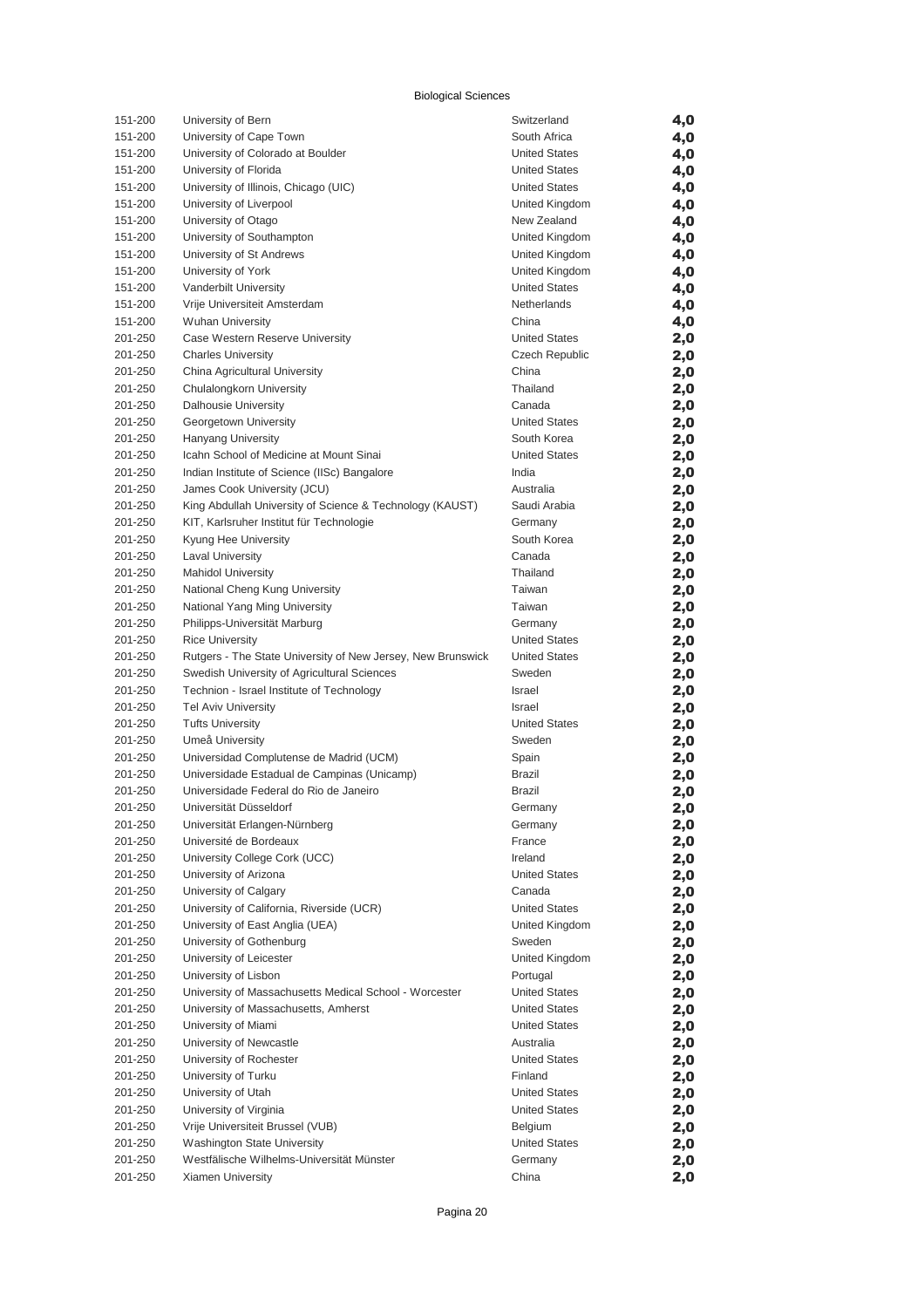| 251-300            | Cairo University                                        | Egypt                           | 2,0        |
|--------------------|---------------------------------------------------------|---------------------------------|------------|
| 251-300            | Christian-Albrechts-Universität zu Kiel                 | Germany                         | 2,0        |
| 251-300            | Colorado State University                               | <b>United States</b>            | 2,0        |
| 251-300            | Ecole Normale Supérieure de Lyon                        | France                          | 2,0        |
| 251-300            | Ewha Womans University                                  | South Korea                     | 2,0        |
| 251-300            | Florida State University                                | <b>United States</b>            | 2,0        |
| 251-300            | George Washington University                            | <b>United States</b>            | 2,0        |
| 251-300            | Huazhong University of Science and Technology           | China                           | 2,0        |
| 251-300            | Indian Institute of Technology Bombay (IITB)            | India                           | 2,0        |
| 251-300            | Iowa State University                                   | <b>United States</b>            | 2,0        |
| 251-300            | Johannes Gutenberg Universität Mainz                    | Germany                         | 2,0        |
| 251-300            | Kobe University                                         | Japan                           | 2,0        |
| 251-300            | KTH, Royal Institute of Technology                      | Sweden                          | 2,0        |
| 251-300            | La Trobe University                                     | Australia                       | 2,0        |
| 251-300            | London School of Hygiene & Tropical Medicine            | United Kingdom                  | 2,0        |
| 251-300            | <b>Maastricht University</b>                            | Netherlands<br>Australia        | 2,0        |
| 251-300<br>251-300 | <b>Macquarie University</b><br><b>Massey University</b> | New Zealand                     | 2,0        |
| 251-300            | Norwegian University of Science and Technology          | Norway                          | 2,0        |
| 251-300            | Oregon State University                                 | <b>United States</b>            | 2,0        |
| 251-300            | <b>Queen's University</b>                               | Canada                          | 2,0<br>2,0 |
| 251-300            | Sichuan University                                      | China                           | 2,0        |
| 251-300            | <b>Stellenbosch University</b>                          | South Africa                    | 2,0        |
| 251-300            | <b>Stony Brook University</b>                           | <b>United States</b>            | 2,0        |
| 251-300            | <b>Tongji University</b>                                | China                           | 2,0        |
| 251-300            | Università degli Studi di Firenze (UNIFI)               | Italy                           | 2,0        |
| 251-300            | Universitá degli Studi di Roma - Tor Vergata            | Italy                           | 2,0        |
| 251-300            | Università degli Studi di Torino (UNITO)                | Italy                           | 2,0        |
| 251-300            | Universitat de Valencia                                 | Spain                           | 2,0        |
| 251-300            | Universität Jena                                        | Germany                         | 2,0        |
| 251-300            | Universitat Pompeu Fabra                                | Spain                           | 2,0        |
| 251-300            | Universität Ulm                                         | Germany                         | 2,0        |
| 251-300            | Université Paul Sabatier Toulouse III                   | France                          | 2,0        |
| 251-300            | Universiti Putra Malaysia (UPM)                         | Malaysia                        | 2,0        |
| 251-300            | Universiti Sains Malaysia (USM)                         | Malaysia                        | 2,0        |
| 251-300            | University at Buffalo SUNY                              | <b>United States</b>            | 2,0        |
| 251-300            | University of Antwerp                                   | <b>Belgium</b>                  | 2,0        |
| 251-300            | University of California, Santa Cruz (UCSC)             | <b>United States</b>            | 2,0        |
| 251-300            | University of Eastern Finland                           | Finland                         | 2,0        |
| 251-300            | University of Guelph                                    | Canada                          | 2,0        |
| 251-300            | University of Iowa                                      | <b>United States</b>            | 2,0        |
| 251-300            | University of Kansas                                    | <b>United States</b>            | 2,0        |
| 251-300            | University of Liege                                     | Belgium                         | 2,0        |
| 251-300            | University of Maryland, Baltimore County                | <b>United States</b>            | 2,0        |
| 251-300            | University of Ottawa                                    | Canada                          | 2,0        |
| 251-300            | University of Porto                                     | Portugal                        | 2,0        |
| 251-300            | University of Sussex<br>University of Tartu             | United Kingdom                  | 2,0        |
| 251-300<br>251-300 | University of Tennessee                                 | Estonia<br><b>United States</b> | 2,0        |
| 251-300            | University of Tsukuba                                   | Japan                           | 2,0        |
| 251-300            | Virginia Polytechnic Institute (Virginia Tech)          | <b>United States</b>            | 2,0<br>2,0 |
| 251-300            | Wake Forest University                                  | <b>United States</b>            | 2,0        |
| 251-300            | <b>Western University</b>                               | Canada                          | 2,0        |
| 301-350            | City University of Hong Kong                            | Hong Kong                       | 2,0        |
| 301-350            | City University of New York                             | <b>United States</b>            | 2,0        |
| 301-350            | Deakin University                                       | Australia                       | 2,0        |
| 301-350            | Durham University                                       | United Kingdom                  | 2,0        |
| 301-350            | <b>Griffith University</b>                              | Australia                       | 2,0        |
| 301-350            | Hiroshima University                                    | Japan                           | 2,0        |
| 301-350            | Indian Institute of Technology Delhi (IITD)             | India                           | 2,0        |
| 301-350            | Justus-Liebig-Universität Gießen                        | Germany                         | 2,0        |
| 301-350            | Karl-Franzens-Universität Graz                          | Austria                         | 2,0        |
| 301-350            | King Saud University (KSU)                              | Saudi Arabia                    | 2,0        |
| 301-350            | Konkuk University                                       | South Korea                     | 2,0        |

| Egypt                         | 2,0        |
|-------------------------------|------------|
| Germany                       | 2,0        |
| United States                 | 2,0        |
| France                        | 2,0        |
| South Korea                   | 2,0        |
| United States                 | 2,0        |
| United States                 | 2,0        |
| China                         | 2,0        |
| India                         | 2,0        |
| United States                 | 2,0        |
| Germany                       | 2,0        |
| Japan                         | 2,0        |
| Sweden                        | 2,0        |
| Australia                     | 2,0        |
| United Kingdom<br>Netherlands | 2,0        |
| Australia                     | 2,0        |
| New Zealand                   | 2,0        |
| Norway                        | 2,0        |
| United States                 | 2,0<br>2,0 |
| Canada                        | 2,0        |
| China                         | 2,0        |
| South Africa                  | 2,0        |
| United States                 | 2,0        |
| China                         | 2,0        |
| Italy                         | 2,0        |
| Italy                         | 2,0        |
| Italy                         | 2,0        |
| Spain                         | 2,0        |
| Germany                       | 2,0        |
| Spain                         | 2,0        |
| Germany                       | 2,0        |
| France                        | 2,0        |
| Malaysia                      | 2,0        |
| Malaysia                      | 2,0        |
| United States                 | 2,0        |
| Belgium                       | 2,0        |
| United States                 | 2,0        |
| Finland                       | 2,0        |
| Canada                        | 2,0        |
| United States                 | 2,0        |
| United States                 | 2,0        |
| Belgium                       | 2,0        |
| United States                 | 2,0        |
| Canada                        | 2,0        |
| Portugal                      | 2,0        |
| United Kingdom                | 2,0        |
| Estonia                       | 2,0        |
| United States                 | 2,0        |
| Japan                         | 2,0        |
| United States                 | 2,0        |
| United States                 | 2,0        |
| Canada                        | 2,0        |
| Hong Kong                     | 2,0        |
| United States                 | 2,0        |
| Australia                     | 2,0        |
| United Kingdom                | 2,0        |
| Australia                     | 2,0        |
| Japan                         | 2,0        |
| India                         | 2,0        |
| Germany<br>Austria            | 2,0        |
| Saudi Arabia                  | 2,0        |
| South Korea                   | 2,0<br>2,0 |
|                               |            |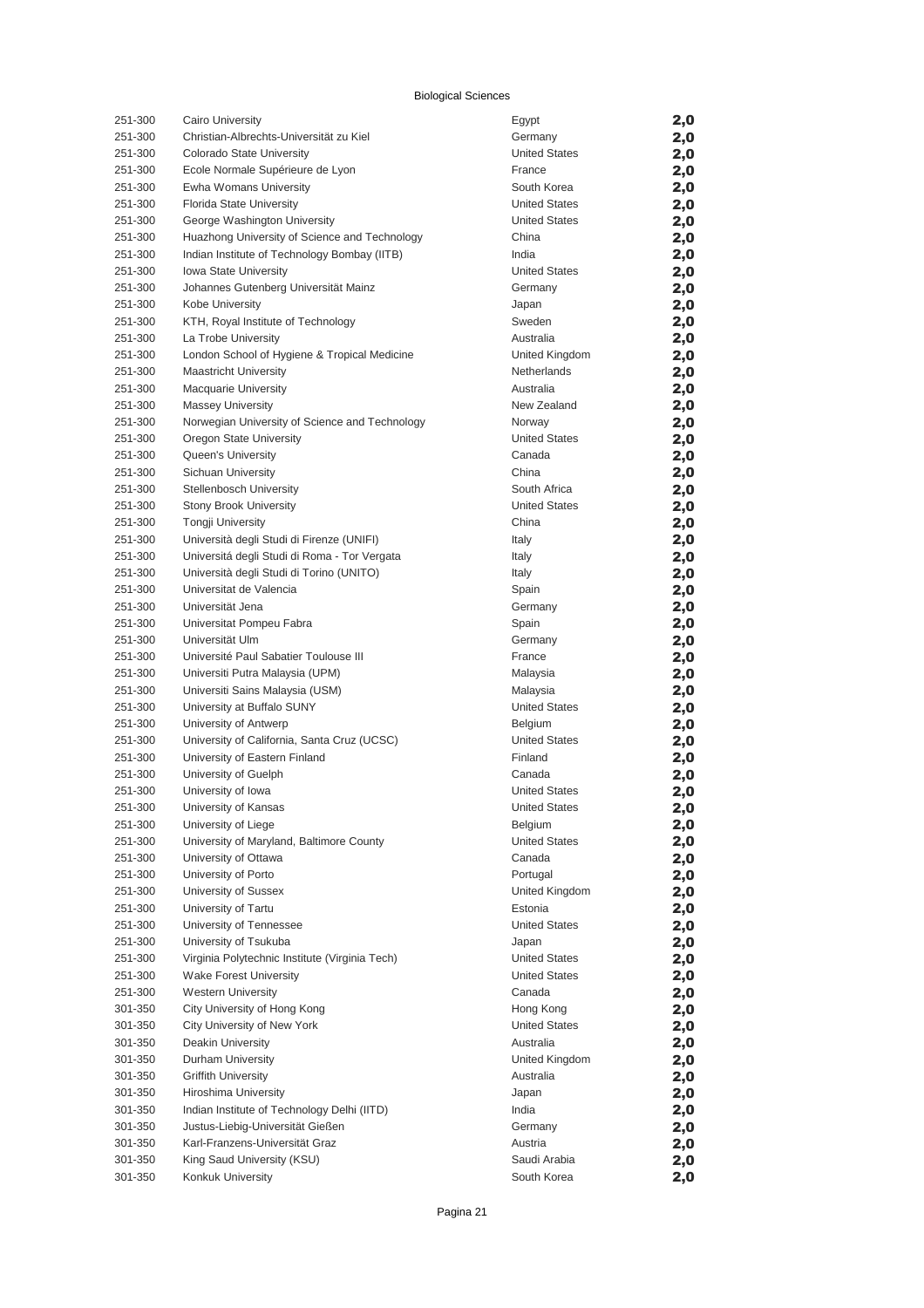| 301-350            | Medizinische Universität Graz                            | Austria              | 2,0        |
|--------------------|----------------------------------------------------------|----------------------|------------|
| 301-350            | Nankai University                                        | China                | 2,0        |
| 301-350            | National and Kapodistrian University of Athens           | Greece               | 2,0        |
| 301-350            | National Chiao Tung University                           | Taiwan               | 2,0        |
| 301-350            | National University of Ireland, Galway (NUIG)            | Ireland              | 2,0        |
| 301-350            | Northeastern University                                  | <b>United States</b> | 2,0        |
| 301-350            | Queen's University of Belfast                            | United Kingdom       | 2,0        |
| 301-350            | Queensland University of Technology (QUT)                | Australia            | 2,0        |
| 301-350            | Saint-Petersburg State University                        | Russia               | 2,0        |
| 301-350            | <b>Shandong University</b>                               | China                | 2,0        |
| 301-350            | Simon Fraser University                                  | Canada               | 2,0        |
| 301-350            | Taipei Medical University                                | Taiwan               | 2,0        |
| 301-350            | The University of Texas Health Science Center at Houston | <b>United States</b> | 2,0        |
| 301-350            | Universidad de Granada                                   | Spain                | 2,0        |
| 301-350            | Universidad de Salamanca                                 | Spain                | 2,0        |
| 301-350            | Universidade Federal de Minas Gerais                     | <b>Brazil</b>        | 2,0        |
| 301-350            | Università degli Studi di Napoli Federico II             | Italy                | 2,0        |
| 301-350            | Università degli Studi di Pavia (UNIPV)                  | Italy                | 2,0        |
| 301-350            | Université de Lille                                      | France               | 2,0        |
| 301-350            | Universiti Kebangsaan Malaysia (UKM)                     | Malaysia             | 2,0        |
| 301-350            | University of Bath                                       | United Kingdom       | 2,0        |
| 301-350            | University of Bergen                                     | Norway               | 2,0        |
| 301-350            | University of Colorado at Denver                         | <b>United States</b> | 2,0        |
| 301-350            | University of Connecticut                                | <b>United States</b> | 2,0        |
| 301-350            | University of Delhi                                      | India                | 2,0        |
| 301-350            | University of Hawaii at Mānoa                            | <b>United States</b> | 2,0        |
| 301-350            | University of Kentucky                                   | <b>United States</b> | 2,0        |
| 301-350            | University of Missouri, Columbia                         | <b>United States</b> | 2,0        |
| 301-350            | University of Oulu                                       | Finland              | 2,0        |
| 301-350            | University of Pretoria                                   | South Africa         | 2,0        |
| 301-350            | University of Reading                                    | United Kingdom       | 2,0        |
| 301-350            | University of Southern Denmark                           | Denmark              | 2,0        |
| 301-350            | University of Warsaw                                     | Poland               | 2,0        |
| 301-350            | University of Waterloo                                   | Canada               | 2,0        |
| 301-350            | <b>Waseda University</b>                                 | Japan                | 2,0        |
| 301-350            | Xi'an Jiaotong University                                | China                | 2,0        |
| 351-400            | All India Institute of Medical Sciences, New Delhi       | India                | 2,0        |
| 351-400            | Aristotle University of Thessaloniki                     | Greece               | 2,0        |
| 351-400            | <b>Beijing Normal University</b>                         | China                | 2,0        |
| 351-400            | Ben Gurion University of The Negev                       | Israel               | 2,0        |
| 351-400            | <b>Chalmers University of Technology</b>                 | Sweden               | 2,0        |
| 351-400            | Chang Gung University                                    | Taiwan               | 2,0        |
| 351-400            | Chiba University                                         | Japan                | 2,0        |
| 351-400            | Chung-Ang University                                     | South Korea          | 2,0        |
| 351-400            | Chungnam National University                             | South Korea          | 2,0        |
| 351-400            | Dartmouth College                                        | <b>United States</b> | 2,0        |
| 351-400            | Eindhoven University of Technology                       | Netherlands          | 2,0        |
| 351-400            | Instituto Politécnico Nacional (IPN)                     | Mexico               | 2,0        |
| 351-400            | Jagiellonian University                                  | Poland               | 2,0        |
| 351-400            | Jilin University                                         | China                | 2,0        |
| 351-400            | Kyungpook National University                            | South Korea          | 2,0        |
| 351-400            | Louisiana State University                               | <b>United States</b> | 2,0        |
| 351-400            | Martin-Luther-Universität Halle-Wittenberg               | Germany              | 2,0        |
| 351-400            | Masaryk University                                       | Czech Republic       | 2,0        |
| 351-400            | Nanjing Agricultural University                          | China<br>Russia      | 2,0        |
| 351-400            | Novosibirsk State University                             |                      | 2,0        |
| 351-400            | <b>Pusan National University</b>                         | South Korea          | 2,0        |
| 351-400<br>351-400 | Ruhr-Universität Bochum<br>Shanghai University           | Germany<br>China     | 2,0        |
| 351-400            | Soochow University                                       | China                | 2,0        |
| 351-400            | The Hong Kong Polytechnic University                     | Hong Kong            | 2,0        |
| 351-400            | Universidad de Sevilla                                   | Spain                | 2,0        |
| 351-400            | Universidad Nacional de Colombia                         | Colombia             | 2,0<br>2,0 |
| 351-400            | Universidade de Santiago de Compostela                   | Spain                | 2,0        |
|                    |                                                          |                      |            |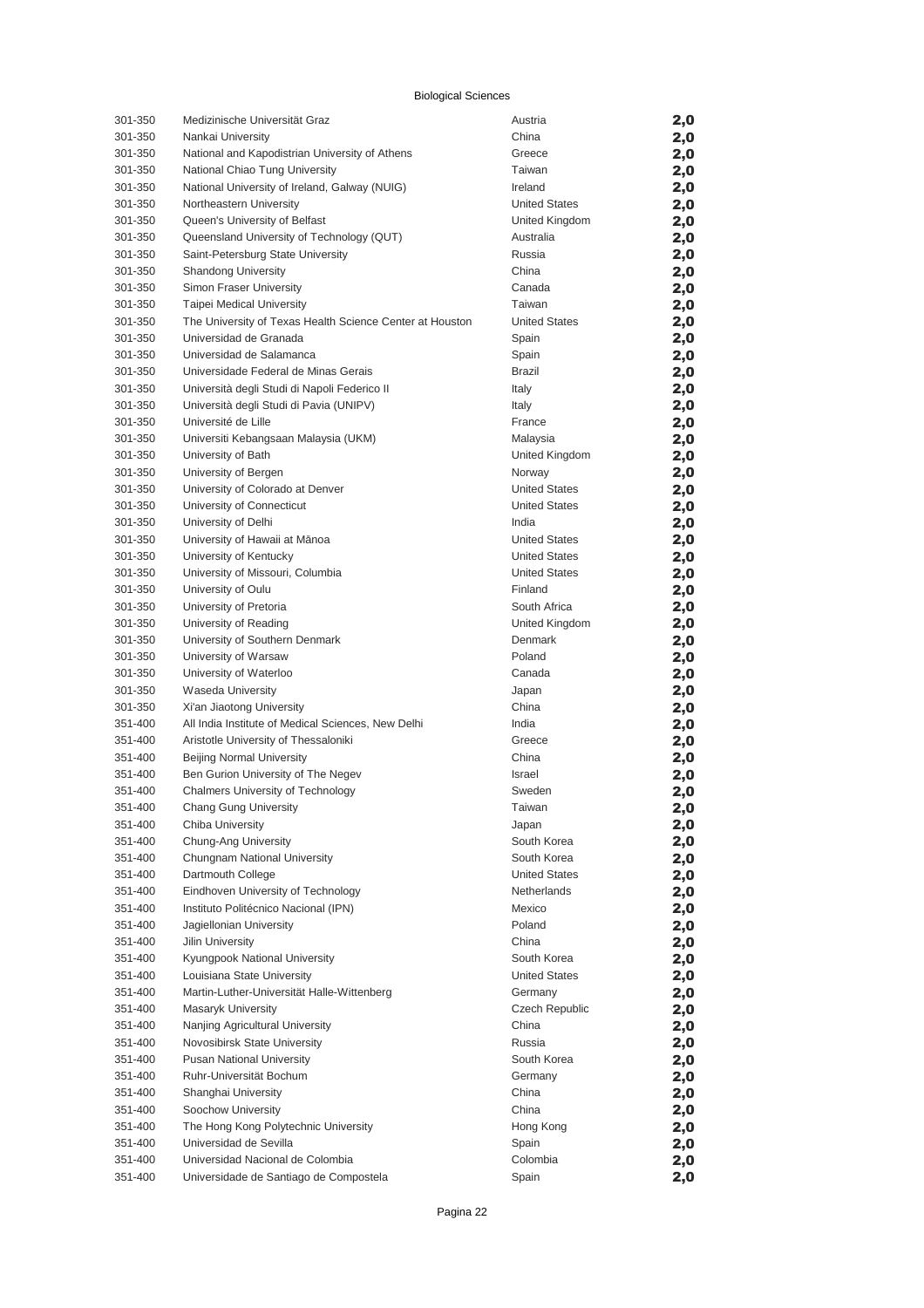| 351-400 | Universidade Estadual Paulista "Júlio de Mesquita Filho" | Brazil               | 2,0 |
|---------|----------------------------------------------------------|----------------------|-----|
| 351-400 | Universidade Federal de São Paulo (UNIFESP)              | <b>Brazil</b>        | 2,0 |
| 351-400 | Università di Pisa                                       | Italy                | 2,0 |
| 351-400 | Universität Duisburg-Essen                               | Germany              | 2,0 |
| 351-400 | Universität Leipzig                                      | Germany              | 2,0 |
| 351-400 | Université du Québec                                     | Canada               | 2,0 |
| 351-400 | Université Nice Sophia-Antipolis                         | France               | 2,0 |
| 351-400 | University of Alabama, Birmingham                        | <b>United States</b> | 2,0 |
| 351-400 | University of Canterbury                                 | New Zealand          | 2,0 |
| 351-400 | University of Cincinnati                                 | <b>United States</b> | 2,0 |
| 351-400 | University of Coimbra                                    | Portugal             | 2,0 |
| 351-400 | University of Milano-Bicocca                             | Italy                | 2,0 |
| 351-400 | University of New Mexico                                 | <b>United States</b> | 2,0 |
| 351-400 | University of Notre Dame                                 | <b>United States</b> | 2,0 |
| 351-400 | University of Oklahoma                                   | <b>United States</b> | 2,0 |
| 351-400 | University of Oregon                                     | <b>United States</b> | 2,0 |
| 351-400 | University of South Australia (UniSA)                    | Australia            | 2,0 |
| 351-400 | University of Tasmania                                   | Australia            | 2,0 |
| 351-400 | University of Texas Dallas                               | <b>United States</b> | 2,0 |
| 351-400 | University of The Witwatersrand                          | South Africa         | 2,0 |
| 351-400 | Wayne State University                                   | <b>United States</b> | 2,0 |
| 401-450 | <b>Aalto University</b>                                  | Finland              | 2,0 |
| 401-450 | Beijing Institute of Technology                          | China                | 2,0 |
| 401-450 | <b>Boston College</b>                                    | <b>United States</b> | 2,0 |
| 401-450 | <b>Brandeis University</b>                               | <b>United States</b> | 2,0 |
| 401-450 | Chiang Mai University                                    | Thailand             | 2,0 |
| 401-450 | China Medical University Taichung                        | Taiwan               | 2,0 |
| 401-450 | Chonnam National University                              | South Korea          | 2,0 |
| 401-450 | <b>Curtin University</b>                                 | Australia            | 2,0 |
| 401-450 | <b>Drexel University</b>                                 | <b>United States</b> | 2,0 |
| 401-450 | East China Normal University                             | China                | 2,0 |
| 401-450 | East China University of Science and Technology          | China                | 2,0 |
| 401-450 | Ecole Polytechnique                                      | France               | 2,0 |
| 401-450 | <b>Eotvos Lorand University</b>                          | Hungary              | 2,0 |
| 401-450 | Gwangju Institute of Science and Technology (GIST)       | South Korea          | 2,0 |
| 401-450 | Harbin Institute of Technology                           | China                | 2,0 |
| 401-450 | Hong Kong Baptist University (HKBU)                      | Hong Kong            | 2,0 |
| 401-450 | Indian Institute of Technology Madras (IITM)             | India                | 2,0 |
| 401-450 | <b>Istanbul University</b>                               | Turkey               | 2,0 |
| 401-450 | Jawaharlal Nehru University                              | India                | 2,0 |
| 401-450 | Kansas State University                                  | <b>United States</b> | 2,0 |
| 401-450 | Khon Kaen University                                     | Thailand             | 2,0 |
| 401-450 | <b>Lancaster University</b>                              | United Kingdom       | 2,0 |
| 401-450 | Linköping University                                     | Sweden               | 2,0 |
| 401-450 | National Chung Hsing University                          | Taiwan               | 2,0 |
| 401-450 | Okayama University                                       | Japan                | 2,0 |
| 401-450 | <b>RMIT University</b>                                   | Australia            | 2,0 |
| 401-450 | Southeast University                                     | China                | 2,0 |
| 401-450 | <b>Temple University</b>                                 | <b>United States</b> | 2,0 |
| 401-450 | Tokyo University of Agriculture and Technology           | Japan                | 2,0 |
| 401-450 | <b>Tulane University</b>                                 | <b>United States</b> | 2,0 |
| 401-450 | Universidad de Antioquia                                 | Colombia             | 2,0 |
| 401-450 | Universidade Federal do Rio Grande Do Sul                | <b>Brazil</b>        | 2,0 |
| 401-450 | Università degli Studi di Genova                         | Italy                | 2,0 |
| 401-450 | Università degli Studi di Modena e Reggio Emilia         | Italy                | 2,0 |
| 401-450 | Universität Hohenheim                                    | Germany              | 2,0 |
| 401-450 | Universität Konstanz                                     | Germany              | 2,0 |
| 401-450 | Universität Regensburg                                   | Germany              | 2,0 |
| 401-450 | Universiti Teknologi Malaysia (UTM)                      | Malaysia             | 2,0 |
| 401-450 | University of Alabama                                    | <b>United States</b> | 2,0 |
| 401-450 | University of Debrecen                                   | Hungary              | 2,0 |
| 401-450 | University of Delaware                                   | <b>United States</b> | 2,0 |
| 401-450 | University of Houston                                    | <b>United States</b> | 2,0 |
| 401-450 | University of Kent                                       | United Kingdom       | 2,0 |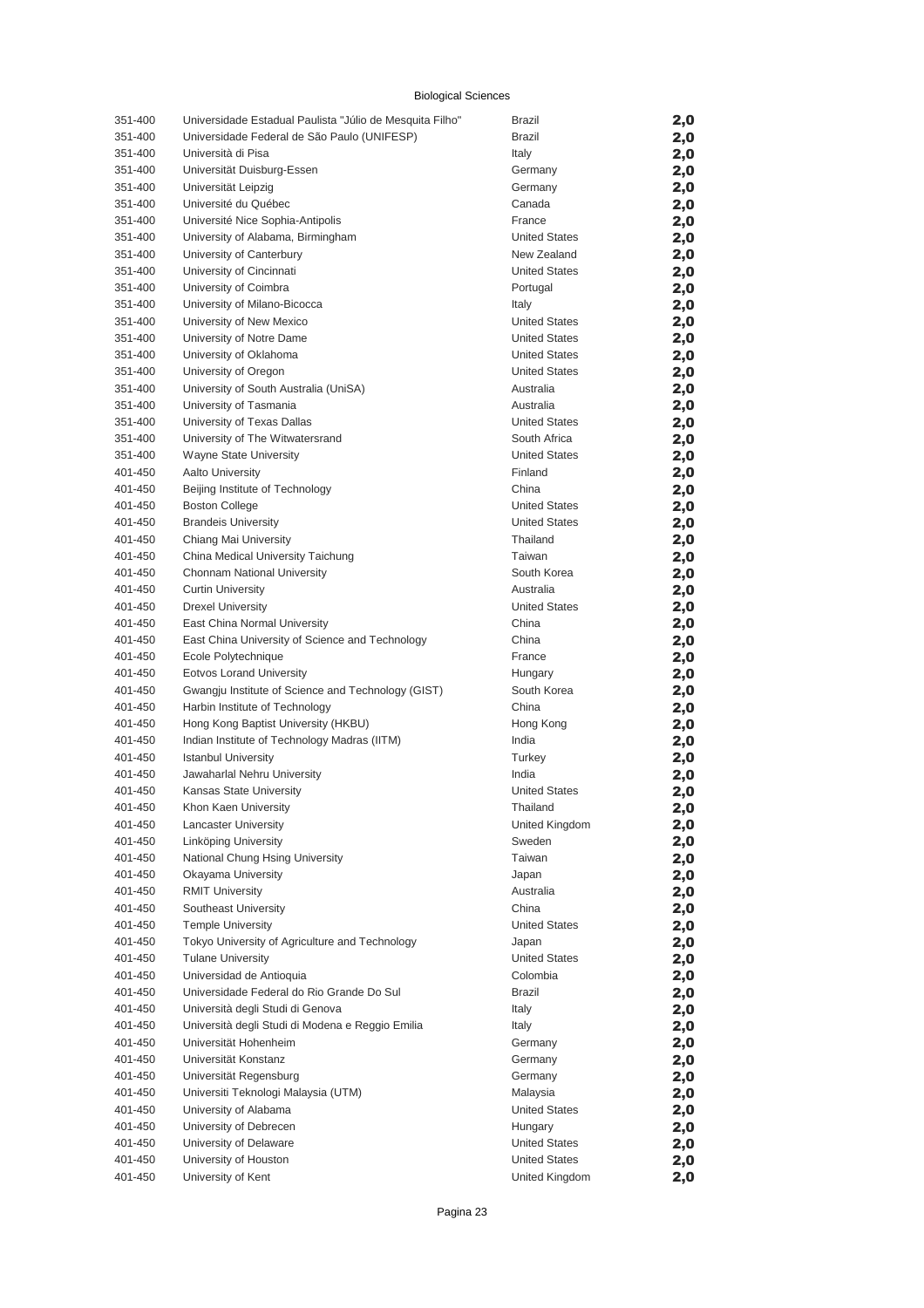| 401-450 | University of Ljubljana                           | Slovenia             | 2,0 |
|---------|---------------------------------------------------|----------------------|-----|
| 401-450 | University of Manitoba                            | Canada               | 2,0 |
| 401-450 | University of Saskatchewan                        | Canada               | 2,0 |
| 401-450 | University of South Carolina at Columbia          | <b>United States</b> | 2,0 |
| 401-450 | University of South Florida                       | <b>United States</b> | 2,0 |
| 401-450 | University of Technology Sydney (UTS)             | Australia            | 2,0 |
| 401-450 | University of Wollongong                          | Australia            | 2,0 |
| 401-450 | Verona University                                 | Italy                | 2,0 |
| 401-450 | <b>Yeshiva University</b>                         | <b>United States</b> | 2,0 |
| 451-500 | Ain Shams University                              | Egypt                | 2,0 |
| 451-500 | Ajou University                                   | South Korea          | 2,0 |
| 451-500 | American University of Beirut (AUB)               | Lebanon              | 2,0 |
| 451-500 | <b>Banaras Hindu University</b>                   | India                | 2,0 |
| 451-500 | Central South University                          | China                | 2,0 |
| 451-500 | Chonbuk National University                       | South Korea          | 2,0 |
| 451-500 | Dublin City University (DCU)                      | Ireland              | 2,0 |
| 451-500 | <b>Flinders University</b>                        | Australia            | 2,0 |
| 451-500 | <b>Hacettepe University</b>                       | Turkey               | 2,0 |
| 451-500 | Indian Institute of Technology Kanpur (IITK)      | India                | 2,0 |
| 451-500 | Indian Institute of Technology Kharagpur (IITKGP) | India                | 2,0 |
| 451-500 | Indiana University-Purdue University Indianapolis | <b>United States</b> | 2,0 |
| 451-500 | Kanazawa University                               | Japan                | 2,0 |
| 451-500 | Kaohsiung Medical University                      | Taiwan               | 2,0 |
| 451-500 | Loyola University Chicago                         | <b>United States</b> | 2,0 |
| 451-500 | Medical College of Wisconsin                      | <b>United States</b> | 2,0 |
| 451-500 | Murdoch University                                | Australia            | 2,0 |
| 451-500 | Nagasaki University                               | Japan                | 2,0 |
| 451-500 | Nara Institute of Science and Technology          | Japan                | 2,0 |
| 451-500 | National Sun Yat-sen University                   | Taiwan               | 2,0 |
| 451-500 | South China University of Technology              | China                | 2,0 |
| 451-500 | Technische Universität Dortmund                   | Germany              | 2,0 |
| 451-500 | Technische Universität Graz                       | Austria              | 2,0 |
| 451-500 | <b>Texas Tech University</b>                      | <b>United States</b> | 2,0 |
| 451-500 | Tokyo University of Science                       | Japan                | 2,0 |
| 451-500 | United Arab Emirates University                   | United Arab Emirates | 2,0 |
| 451-500 | Universidad de Concepción                         | Chile                | 2,0 |
| 451-500 | Universidad de Los Andes Colombia                 | Colombia             | 2,0 |
| 451-500 | Universidad de Navarra                            | Spain                | 2,0 |
| 451-500 | Universidad de Zaragoza                           | Spain                | 2,0 |
| 451-500 | Universidade de Brasilia                          | <b>Brazil</b>        | 2,0 |
| 451-500 | Universidade Nova de Lisboa                       | Portugal             | 2,0 |
| 451-500 | Università degli Studi di Palermo                 | Italy                | 2,0 |
| 451-500 | Universität des Saarlandes                        | Germany              | 2,0 |
| 451-500 | Universität Potsdam                               | Germany              | 2,0 |
| 451-500 | Universität Stuttgart                             | Germany              | 2,0 |
| 451-500 | Université de Nantes                              | France               | 2,0 |
| 451-500 | Université Paris-Est Créteil                      | France               | 2,0 |
| 451-500 | University of Hyderabad                           | India                | 2,0 |
| 451-500 | University of Kwazulu-Natal                       | South Africa         | 2,0 |
| 451-500 | University of Minho                               | Portugal             | 2,0 |
| 451-500 | University of Nebraska                            | <b>United States</b> | 2,0 |
| 451-500 | University of Parma                               | Italy                | 2,0 |
| 451-500 | University of Szeged                              | Hungary              | 2,0 |
| 451-500 | University of Tampere                             | Finland              | 2,0 |
| 451-500 | Victoria University of Wellington                 | New Zealand          | 2,0 |
| 451-500 | <b>Vilnius University</b>                         | Lithuania            | 2,0 |
| 451-500 | Western Sydney University                         | Australia            | 2,0 |
| 451-500 | Yeungnam University                               | South Korea          | 2,0 |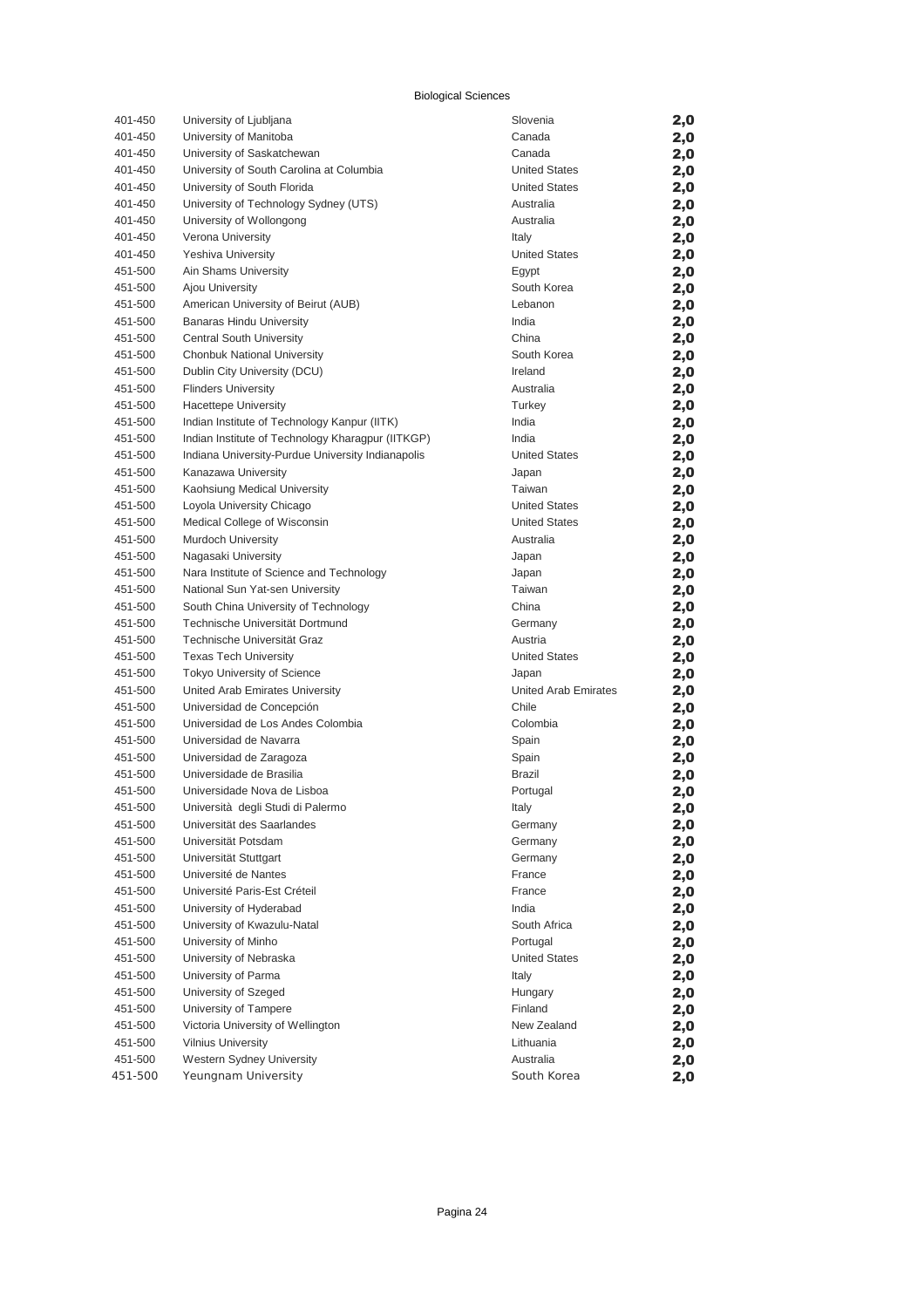### Dentistry

## **Dentistry**

|                | Top 50 Universities - Dentistry                                    |                                   |              |
|----------------|--------------------------------------------------------------------|-----------------------------------|--------------|
| 2018           | <b>Institution</b>                                                 | <b>Location</b>                   | <b>Score</b> |
| $\mathbf{1}$   | Karolinska Institute                                               | Sweden                            | 14,0         |
| $2=$           | Academic Centre for Dentistry Amsterdam (ACTA)                     | <b>Netherlands</b>                | 14,0         |
| $2=$           | King's College London (KCL)                                        | United Kingdom                    | 14,0         |
| 4              | University of Hong Kong (HKU)                                      | Hong Kong                         | 14,0         |
| 5              | University of Michigan                                             | <b>United States</b>              | 14,0         |
| 6              | University of Gothenburg                                           | Sweden                            | 14,0         |
| $\overline{7}$ | <b>Harvard University</b>                                          | <b>United States</b>              | 14,0         |
| 8              | University of Zurich                                               | Switzerland                       | 14,0         |
| 9              | University of Bern                                                 | Switzerland                       | 14,0         |
| $10=$          | Tokyo Medical and Dental University                                | Japan                             | 14,0         |
| $10=$          | University of Washington                                           | <b>United States</b>              | 14,0         |
| 12             | UCL (University College London)                                    | United Kingdom                    | 12,0         |
| 13             | University of Birmingham                                           | United Kingdom                    | 12,0         |
| $14=$          | University of California, San Francisco (UCSF)                     | <b>United States</b>              | 12,0         |
| $14=$          | University of North Carolina, Chapel Hill                          | <b>United States</b>              | 12,0         |
| 16             | New York University (NYU)                                          | <b>United States</b>              | 12,0         |
| 17             | Katholieke Universiteit Leuven                                     | Belgium                           | 12,0         |
| $18=$          | The University of Manchester                                       | United Kingdom                    | 10,0         |
| $18=$          | University of Pennsylvania                                         | <b>United States</b>              | 10,0         |
| $20=$          | Universidade de São Paulo (USP)                                    | <b>Brazil</b>                     | 10,0         |
| $20=$          | University of British Columbia                                     | Canada                            | 10,0         |
| 22             | University of Copenhagen                                           | <b>Denmark</b>                    | 10,0         |
| 23             | Peking University                                                  | China                             | 10,0         |
| 24             | Universidad Complutense de Madrid (UCM)                            | Spain                             | 10,0         |
| 25             | <b>Malmo University</b>                                            | Sweden                            | 10,0         |
| 26             | University of California, Los Angeles (UCLA)                       | <b>United States</b>              | 10,0         |
| 27             | <b>Aarhus University</b>                                           | <b>Denmark</b>                    | 10,0         |
| 28             | <b>Wuhan University</b>                                            | China                             | 10,0         |
| 29<br>30       | Seoul National University (SNU)                                    | South Korea<br>Australia          | 10,0         |
|                | The University of Melbourne                                        |                                   | 10,0         |
| 31<br>$32=$    | The University of Adelaide                                         | Australia<br><b>United States</b> | 8,0          |
| $32=$          | Columbia University<br>University of Minnesota                     | <b>United States</b>              | 8,0          |
| $34=$          |                                                                    | <b>Brazil</b>                     | 8,0          |
| $34=$          | Universidade Estadual de Campinas (Unicamp)<br>University of Otago | New Zealand                       | 8,0          |
| 36             | University of Southern California                                  | <b>United States</b>              | 8,0          |
| 37             | University of Toronto                                              | Canada                            | 6,0          |
| $38=$          | Newcastle University                                               | United Kingdom                    | 6,0          |
| $38=$          | University of Geneva                                               | Switzerland                       | 6,0          |
| 40             | University at Buffalo SUNY                                         | <b>United States</b>              | 6,0<br>6,0   |
| 41             | Ludwig-Maximilians-Universität München                             | Germany                           |              |
| $42 =$         | Universidade Estadual Paulista "Júlio de Mesquita Filho"           | Brazil                            | 4,0<br>4,0   |
| $42 =$         | University of Helsinki                                             | Finland                           | 4,0          |
| $44 =$         | National and Kapodistrian University of Athens                     | Greece                            | 4,0          |
| $44 =$         | Radboud University Nijmegen                                        | Netherlands                       | 4,0          |
| $44 =$         | Università di Bologna (UNIBO)                                      | Italy                             | 4,0          |
| 47             | <b>Boston University</b>                                           | <b>United States</b>              | 4,0          |
| $48=$          | <b>Osaka University</b>                                            | Japan                             | 4,0          |
| $48=$          | Yonsei University                                                  | South Korea                       | 4,0          |
| 50             | <b>Cardiff University</b>                                          | United Kingdom                    | 4,0          |
|                |                                                                    |                                   |              |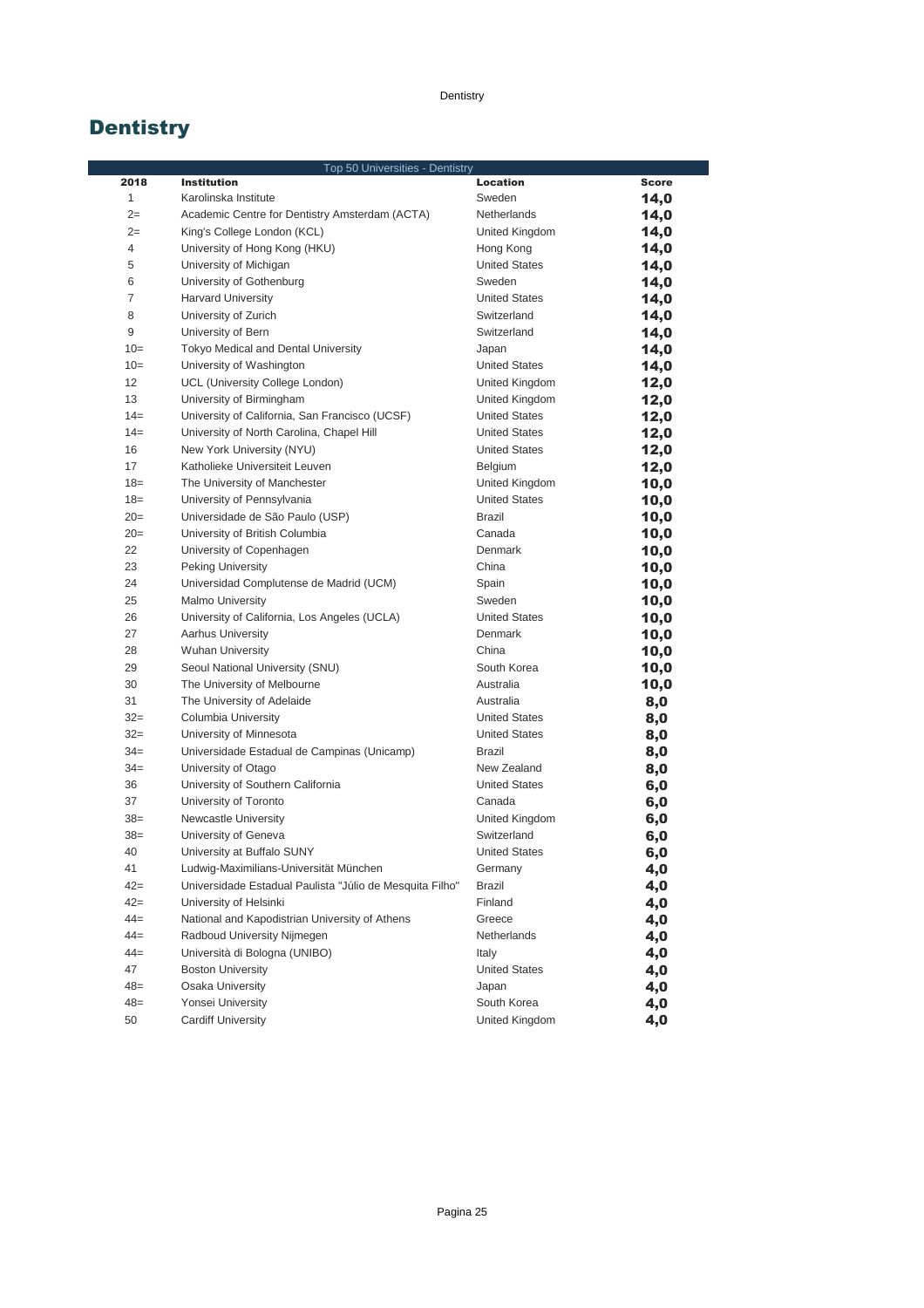|        | Top 500 Universities - Medicine                |                      |              |
|--------|------------------------------------------------|----------------------|--------------|
| 2019   | <b>Institution</b>                             | <b>Location</b>      | <b>Score</b> |
| 1      | <b>Harvard University</b>                      | <b>United States</b> | 14,0         |
| 2      | University of Oxford                           | United Kingdom       | 14,0         |
| 3      | University of Cambridge                        | United Kingdom       | 14,0         |
| 4      | <b>Stanford University</b>                     | <b>United States</b> | 14,0         |
| 5      | Johns Hopkins University                       | <b>United States</b> | 14,0         |
| 6      | Karolinska Institute                           | Sweden               | 14,0         |
| 7      | University of California, Los Angeles (UCLA)   | <b>United States</b> | 14,0         |
| 8      | <b>Yale University</b>                         | <b>United States</b> | 14,0         |
| $9=$   | Massachusetts Institute of Technology (MIT)    | <b>United States</b> | 14,0         |
| $9=$   | UCL (University College London)                | United Kingdom       | 14,0         |
| 11     | University of California, San Francisco (UCSF) | <b>United States</b> | 14,0         |
| 12     | Imperial College London                        | United Kingdom       | 14,0         |
| 13     | University of Toronto                          | Canada               | 14,0         |
| 14     | Columbia University                            | <b>United States</b> | 14,0         |
| 15     | University of Pennsylvania                     | <b>United States</b> | 14,0         |
| 16     | Duke University                                | <b>United States</b> | 12,0         |
| 17     | The University of Melbourne                    | Australia            | 12,0         |
| 18     | The University of Sydney                       | Australia            | 12,0         |
| 19     | <b>McGill University</b>                       | Canada               | 12,0         |
| $20=$  | King's College London (KCL)                    | United Kingdom       | 12,0         |
| $20=$  | University of California, San Diego (UCSD)     | <b>United States</b> | 12,0         |
| 22     | University of Edinburgh                        | United Kingdom       | 12,0         |
| 23     | National University of Singapore (NUS)         | Singapore            | 12,0         |
| 24     | University of Michigan                         | <b>United States</b> | 12,0         |
| 25     | University of Chicago                          | <b>United States</b> | 12,0         |
| 26     | The University of Tokyo                        | Japan                | 10,0         |
| $27=$  | London School of Hygiene & Tropical Medicine   | United Kingdom       | 10,0         |
| $27=$  | University of Washington                       | <b>United States</b> | 10,0         |
| 29     | University of Hong Kong (HKU)                  | Hong Kong            | 10,0         |
| 30     | University of British Columbia                 | Canada               | 10,0         |
| 31     | Seoul National University (SNU)                | South Korea          | 10,0         |
| 32     | <b>Monash University</b>                       | Australia            | 10,0         |
| 33     | Charité - Universitätsmedizin Berlin           | Germany              | 10,0         |
| 34     | Erasmus University Rotterdam                   | Netherlands          | 10,0         |
| $35=$  | The University of Manchester                   | United Kingdom       | 10,0         |
| $35=$  | University of Amsterdam                        | Netherlands          | 10,0         |
| $35=$  | Washington University in St. Louis             | <b>United States</b> | 10,0         |
| $38=$  | New York University (NYU)                      | <b>United States</b> | 10,0         |
| $38=$  | University of Copenhagen                       | Denmark              | 10,0         |
| $40=$  | Cornell University                             | <b>United States</b> | 10,0         |
| $40=$  | Ruprecht-Karls-Universität Heidelberg          | Germany              | 10,0         |
| 42     | Ludwig-Maximilians-Universität München         | Germany              | 8,0          |
| $43=$  | <b>McMaster University</b>                     | Canada               | 8,0          |
| $43=$  | University of Pittsburgh                       | <b>United States</b> | 8,0          |
| $45 =$ | <b>Kyoto University</b>                        | Japan                | 8,0          |
| $45 =$ | The Chinese University of Hong Kong (CUHK)     | Hong Kong            | 8,0          |
| 47     | Katholieke Universiteit Leuven                 | Belgium              | 8,0          |
| 48     | University of Glasgow                          | United Kingdom       | 8,0          |
| 49     | The University of Queensland (UQ)              | Australia            | 8,0          |
| 50     | National Taiwan University (NTU)               | Taiwan               | 8,0          |
| 51-100 | Australian National University (ANU)           | Australia            | 6,0          |
| 51-100 | <b>Baylor College of Medicine</b>              | <b>United States</b> | 6,0          |
| 51-100 | <b>Boston University</b>                       | <b>United States</b> | 6,0          |
| 51-100 | <b>Brown University</b>                        | <b>United States</b> | 6,0          |
| 51-100 | California Institute of Technology (Caltech)   | <b>United States</b> | 6,0          |
| 51-100 | <b>Emory University</b>                        | <b>United States</b> | 6,0          |
| 51-100 | <b>Fudan University</b>                        | China                | 6,0          |
| 51-100 | Leiden University                              | Netherlands          | 6,0          |
| 51-100 | <b>Lund University</b>                         | Sweden               | 6,0          |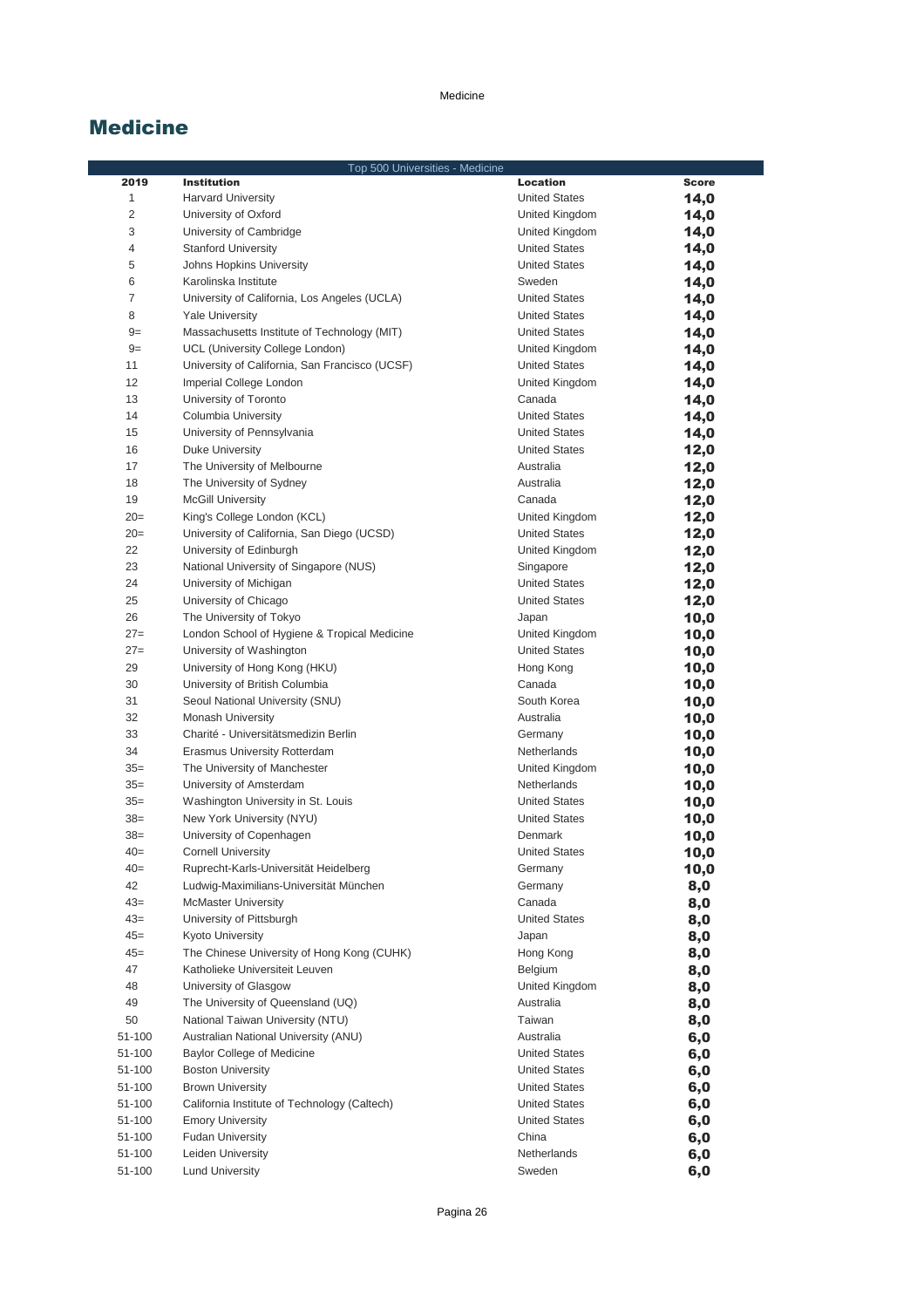| 51-100             | <b>Maastricht University</b>                                                                | Netherlands            | 6,0        |
|--------------------|---------------------------------------------------------------------------------------------|------------------------|------------|
| 51-100             | Mayo Medical School                                                                         | <b>United States</b>   | 6,0        |
| 51-100             | Medizinische Universität Wien                                                               | Austria                | 6,0        |
| 51-100             | Newcastle University                                                                        | United Kingdom         | 6,0        |
| 51-100             | Northwestern University                                                                     | <b>United States</b>   | 6,0        |
| 51-100             | <b>Osaka University</b>                                                                     | Japan                  | 6,0        |
| 51-100             | <b>Peking University</b>                                                                    | China                  | 6,0        |
| 51-100             | Queen Mary University of London (QMUL)                                                      | United Kingdom         | 6,0        |
| 51-100             | Rockefeller University                                                                      | <b>United States</b>   | 6,0        |
| 51-100             | Sapienza - Università di Roma                                                               | Italy                  | 6,0        |
| 51-100             | Shanghai Jiao Tong University                                                               | China                  | 6,0        |
| 51-100             | Sorbonne University                                                                         | France                 | 6,0        |
| 51-100             | Sungkyunkwan University                                                                     | South Korea            | 6,0        |
| 51-100             | Technische Universität München                                                              | Germany                | 6,0        |
| 51-100             | The University of Adelaide                                                                  | Australia<br>Australia | 6,0        |
| 51-100<br>51-100   | The University of New South Wales (UNSW)                                                    | <b>United States</b>   | 6,0        |
| 51-100             | The University of Texas M. D. Anderson Cancer Center<br>Tokyo Medical and Dental University |                        | 6,0        |
| 51-100             | Trinity College Dublin (TCD)                                                                | Japan<br>Ireland       | 6,0        |
| 51-100             | Universidade de São Paulo (USP)                                                             | <b>Brazil</b>          | 6,0<br>6,0 |
| 51-100             | Università degli Studi di Milano                                                            | Italy                  | 6,0        |
| 51-100             | Università di Bologna (UNIBO)                                                               | Italy                  | 6,0        |
| 51-100             | Universitat de Barcelona (UB)                                                               | Spain                  | 6,0        |
| 51-100             | Université Catholique de Louvain (UCL)                                                      | <b>Belgium</b>         | 6,0        |
| 51-100             | Université de Montréal                                                                      | Canada                 | 6,0        |
| 51-100             | Université Paris Descartes                                                                  | France                 | 6,0        |
| 51-100             | University of Alberta                                                                       | Canada                 | 6,0        |
| 51-100             | University of Basel                                                                         | Switzerland            | 6,0        |
| 51-100             | University of Birmingham                                                                    | United Kingdom         | 6,0        |
| 51-100             | University of Bristol                                                                       | United Kingdom         | 6,0        |
| 51-100             | University of Geneva                                                                        | Switzerland            | 6,0        |
| 51-100             | University of Groningen                                                                     | <b>Netherlands</b>     | 6,0        |
| 51-100             | University of Helsinki                                                                      | Finland                | 6,0        |
| 51-100             | University of Leeds                                                                         | United Kingdom         | 6,0        |
| 51-100             | University of Southampton                                                                   | United Kingdom         | 6,0        |
| 51-100             | University of Southern California                                                           | <b>United States</b>   | 6,0        |
| 51-100             | University of Zurich                                                                        | Switzerland            | 6,0        |
| 51-100             | Uppsala University                                                                          | Sweden                 | 6,0        |
| 51-100             | <b>Utrecht University</b>                                                                   | Netherlands            | 6,0        |
| 51-100             | Vanderbilt University                                                                       | <b>United States</b>   | 6,0        |
| 51-100             | Yonsei University                                                                           | South Korea            | 6,0        |
| 101-150            | <b>Aarhus University</b>                                                                    | Denmark                | 4,0        |
| 101-150            | Cardiff University                                                                          | United Kingdom         | 4,0        |
| 101-150            | Case Western Reserve University                                                             | <b>United States</b>   | 4,0        |
| 101-150            | Dartmouth College                                                                           | <b>United States</b>   | 4,0        |
| 101-150            | Eberhard Karls Universität Tübingen                                                         | Germany                | 4,0        |
| 101-150            | Icahn School of Medicine at Mount Sinai                                                     | <b>United States</b>   | 4,0        |
| 101-150            | Keio University                                                                             | Japan                  | 4,0        |
| 101-150            | Korea University                                                                            | South Korea            | 4,0        |
| 101-150            | <b>Mahidol University</b>                                                                   | Thailand               | 4,0        |
| 101-150            | Medizinische Hochschule Hannover                                                            | Germany                | 4,0        |
| 101-150            | Ohio State University, Columbus                                                             | <b>United States</b>   | 4,0        |
| 101-150            | Pontificia Universidad Católica de Chile                                                    | Chile                  | 4,0        |
| 101-150            | Radboud University Nijmegen                                                                 | Netherlands            | 4,0        |
| 101-150<br>101-150 | Sun Yat-sen University<br><b>Taipei Medical University</b>                                  | China<br>Taiwan        | 4,0        |
| 101-150            | The University of Auckland                                                                  | New Zealand            | 4,0        |
| 101-150            | The University of Nottingham                                                                | United Kingdom         | 4,0<br>4,0 |
| 101-150            | The University of Sheffield                                                                 | United Kingdom         | 4,0        |
| 101-150            | The University of Texas Health Science Center at Houston                                    | <b>United States</b>   | 4,0        |
| 101-150            | The University of Texas Southwestern Medical Center at Dallas                               | <b>United States</b>   | 4,0        |
| 101-150            | The University of Warwick                                                                   | United Kingdom         | 4,0        |
| 101-150            | The University of Western Australia (UWA)                                                   | Australia              | 4,0        |
| 101-150            | <b>Tohoku University</b>                                                                    | Japan                  | 4,0        |
|                    |                                                                                             |                        |            |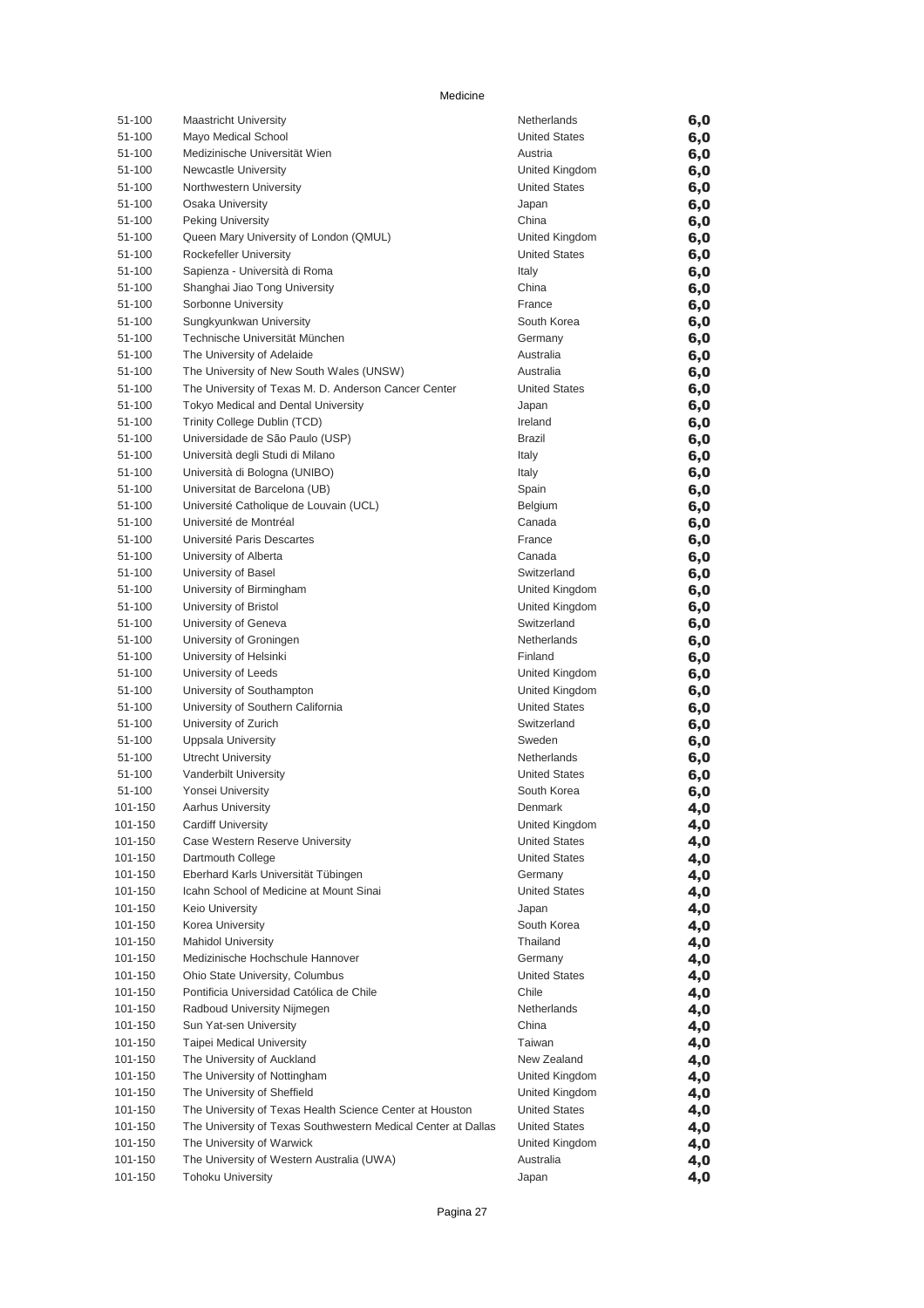| 101-150 | <b>Tsinghua University</b>                             | China                | 4,0 |
|---------|--------------------------------------------------------|----------------------|-----|
| 101-150 | Università Cattolica del Sacro Cuore                   | Italy                | 4,0 |
| 101-150 | Università degli Studi di Padova (UNIPD)               | Italy                | 4,0 |
| 101-150 | Universität Frankfurt am Main                          | Germany              | 4,0 |
| 101-150 | Universität Freiburg                                   | Germany              | 4,0 |
| 101-150 | Universität Hamburg                                    | Germany              | 4,0 |
| 101-150 | Université Paris Diderot - Paris 7                     | France               | 4,0 |
| 101-150 | Université Paris-Sud 11                                | France               | 4,0 |
| 101-150 | Universiti Malaya (UM)                                 | Malaysia             | 4,0 |
| 101-150 | University of Bern                                     | Switzerland          | 4,0 |
| 101-150 | University of Calgary                                  | Canada               | 4,0 |
| 101-150 | University of California, Davis (UCD)                  | <b>United States</b> | 4,0 |
| 101-150 | University of California, Irvine (UCI)                 | <b>United States</b> | 4,0 |
| 101-150 | University of Cape Town                                | South Africa         | 4,0 |
| 101-150 | University of Florida                                  | <b>United States</b> | 4,0 |
| 101-150 | University of Gothenburg                               | Sweden               | 4,0 |
| 101-150 | University of Illinois, Chicago (UIC)                  | <b>United States</b> | 4,0 |
| 101-150 | University of Lausanne                                 | Switzerland          | 4,0 |
| 101-150 | University of Liverpool                                | United Kingdom       | 4,0 |
| 101-150 | University of Massachusetts Medical School - Worcester | <b>United States</b> | 4,0 |
| 101-150 | University of Miami                                    | <b>United States</b> | 4,0 |
| 101-150 | University of Minnesota                                | <b>United States</b> | 4,0 |
| 101-150 | University of Newcastle                                | Australia            | 4,0 |
| 101-150 | University of Oslo                                     | Norway               | 4,0 |
| 101-150 | University of Otago                                    | New Zealand          | 4,0 |
| 101-150 | University of Wisconsin-Madison                        | <b>United States</b> | 4,0 |
| 101-150 | <b>Zhejiang University</b>                             | China                | 4,0 |
| 151-200 | All India Institute of Medical Sciences, New Delhi     | India                | 4,0 |
| 151-200 | <b>Charles University</b>                              | Czech Republic       | 4,0 |
| 151-200 | Georg-August-Universität Göttingen                     | Germany              | 4,0 |
| 151-200 | George Washington University                           | <b>United States</b> | 4,0 |
| 151-200 | Georgetown University                                  | <b>United States</b> | 4,0 |
| 151-200 | Hanyang University                                     | South Korea          | 4,0 |
| 151-200 | Hebrew University of Jerusalem                         | Israel               | 4,0 |
| 151-200 | <b>Hokkaido University</b>                             | Japan                | 4,0 |
| 151-200 | Julius-Maximilians-Universität Würzburg                | Germany              | 4,0 |
| 151-200 | King Abdul Aziz University (KAU)                       | Saudi Arabia         | 4,0 |
| 151-200 | Kyushu University                                      | Japan                | 4,0 |
| 151-200 | Medizinische Universität Graz                          | Austria              | 4,0 |
| 151-200 | Nagoya University                                      | Japan                | 4,0 |
| 151-200 | Nanjing University                                     | China                | 4,0 |
| 151-200 | National Cheng Kung University                         | Taiwan               | 4,0 |
| 151-200 | National Yang Ming University                          | Taiwan               | 4,0 |
| 151-200 | Université PSL (Paris Sciences & Lettres)              | France               | 4,0 |
| 151-200 | Pennsylvania State University                          | <b>United States</b> | 4,0 |
| 151-200 | Queen's University                                     | Canada               | 4,0 |
| 151-200 | Queen's University of Belfast                          | United Kingdom       | 4,0 |
| 151-200 | Rheinische Friedrich-Wilhelms-Universität Bonn         | Germany              | 4,0 |
| 151-200 | Rheinisch-Westfälische Technische Hochschule Aachen    | Germany              | 4,0 |
| 151-200 | Technische Universität Dresden                         | Germany              | 4,0 |
| 151-200 | <b>Tufts University</b>                                | <b>United States</b> | 4,0 |
| 151-200 | <b>Tulane University</b>                               | <b>United States</b> | 4,0 |
| 151-200 | Universidad Autónoma de Madrid                         | Spain                | 4,0 |
| 151-200 | Universidad Complutense de Madrid (UCM)                | Spain                | 4,0 |
| 151-200 | Universidad de Buenos Aires                            | Argentina            | 4,0 |
| 151-200 | Universidad de Chile                                   | Chile                | 4,0 |
| 151-200 | Universidad de Navarra                                 | Spain                | 4,0 |
| 151-200 | Universidad Nacional Autónoma de México (UNAM)         | Mexico               | 4,0 |
| 151-200 | Università di Pisa                                     | Italy                | 4,0 |
| 151-200 | Universitat Autónoma de Barcelona                      | Spain                | 4,0 |
| 151-200 | Université Claude Bernard Lyon 1                       | France               | 4,0 |
| 151-200 | Université de Bordeaux                                 | France               | 4,0 |
| 151-200 | Université Libre de Bruxelles (ULB)                    | Belgium              | 4,0 |
| 151-200 | University at Buffalo SUNY                             | <b>United States</b> | 4,0 |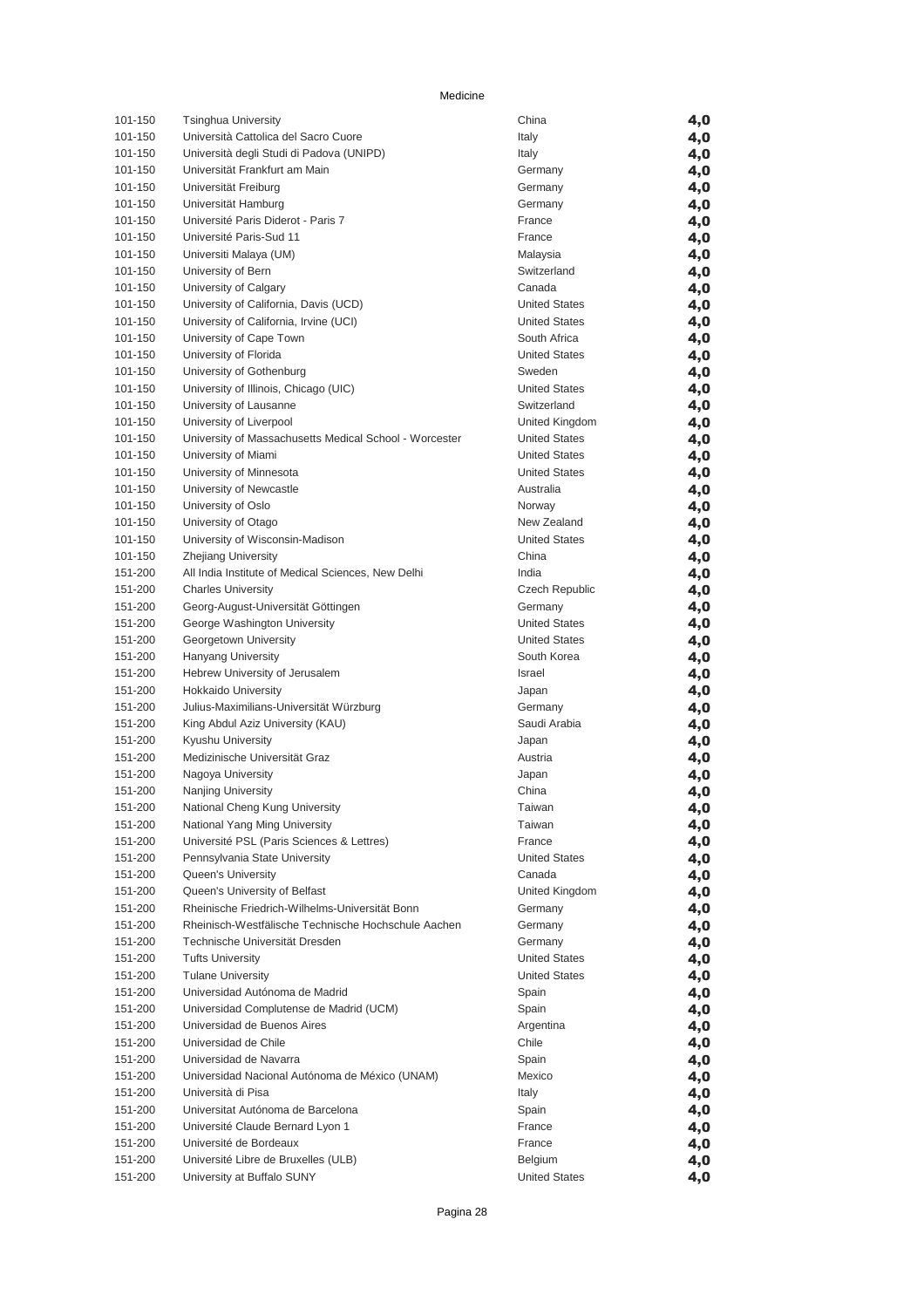| 151-200            | University College Dublin (UCD)                         | Ireland              | 4,0        |
|--------------------|---------------------------------------------------------|----------------------|------------|
| 151-200            | University of Aberdeen                                  | United Kingdom       | 4,0        |
| 151-200            | University of Bergen                                    | Norway               | 4,0        |
| 151-200            | University of Colorado at Denver                        | <b>United States</b> | 4,0        |
| 151-200            | University of Dundee                                    | United Kingdom       | 4,0        |
| 151-200            | University of Ghent                                     | Belgium              | 4,0        |
| 151-200            | University of Illinois at Urbana-Champaign              | <b>United States</b> | 4,0        |
| 151-200            | University of Iowa                                      | <b>United States</b> | 4,0        |
| 151-200            | University of Leicester                                 | United Kingdom       | 4,0        |
| 151-200            | University of Ottawa                                    | Canada               | 4,0        |
| 151-200            | University of The Witwatersrand                         | South Africa         | 4,0        |
| 151-200            | University of Virginia                                  | <b>United States</b> | 4,0        |
| 151-200            | Vrije Universiteit Brussel (VUB)                        | Belgium              | 4,0        |
| 151-200            | <b>Western University</b>                               | Canada               | 4,0        |
| 201-250            | American University of Beirut (AUB)                     | Lebanon              | 2,0        |
| 201-250            | <b>Cairo University</b>                                 | Egypt                | 2,0        |
| 201-250            | Christian-Albrechts-Universität zu Kiel                 | Germany              | 2,0        |
| 201-250            | Chulalongkorn University                                | Thailand             | 2,0        |
| 201-250            | Dalhousie University                                    | Canada               | 2,0        |
| 201-250            | <b>Deakin University</b>                                | Australia            | 2,0        |
| 201-250            | Durham University                                       | United Kingdom       | 2,0        |
| 201-250            | <b>Flinders University</b>                              | Australia            | 2,0        |
| 201-250            | Kyung Hee University                                    | South Korea          | 2,0        |
| 201-250            | <b>Laval University</b>                                 | Canada               | 2,0        |
| 201-250            | Semmelweis University                                   | Hungary              | 2,0        |
| 201-250            | St. George's, University of London                      | United Kingdom       | 2,0        |
| 201-250            | <b>Stellenbosch University</b>                          | South Africa         | 2,0        |
| 201-250            | Technion - Israel Institute of Technology               | Israel               | 2,0        |
| 201-250            | <b>Tel Aviv University</b>                              | Israel               | 2,0        |
| 201-250            | The Scripps Research Institute (TSRI)                   | <b>United States</b> | 2,0        |
| 201-250            | Umeå University                                         | Sweden               | 2,0        |
| 201-250            | Universidade Estadual de Campinas (Unicamp)             | <b>Brazil</b>        | 2,0        |
| 201-250            | Universidade Federal de São Paulo (UNIFESP)             | Brazil               | 2,0        |
| 201-250            | Universidade Federal do Rio de Janeiro                  | <b>Brazil</b>        | 2,0        |
| 201-250            | Universidade Federal do Rio Grande Do Sul               | <b>Brazil</b>        | 2,0        |
| 201-250            | Università degli Studi di Firenze (UNIFI)               | Italy                | 2,0        |
| 201-250            | Università degli Studi di Napoli Federico II            | Italy                | 2,0        |
| 201-250            | Università degli Studi di Pavia (UNIPV)                 | Italy                | 2,0        |
| 201-250            | Universitá degli Studi di Roma - Tor Vergata            | Italy                | 2,0        |
| 201-250            | Università degli Studi di Torino (UNITO)                | Italy                | 2,0        |
| 201-250            | Università Vita-Salute San Raffaele                     | Italy                | 2,0        |
| 201-250            | Universität Duisburg-Essen                              | Germany              | 2,0        |
| 201-250<br>201-250 | Universität Düsseldorf<br>Universität Erlangen-Nürnberg | Germany              | 2,0        |
| 201-250            | Universität Köln                                        | Germany              | 2,0        |
| 201-250            | Universität Leipzig                                     | Germany<br>Germany   | 2,0<br>2,0 |
| 201-250            | Universität Ulm                                         | Germany              |            |
| 201-250            | Université Aix-Marseille                                | France               | 2,0<br>2,0 |
| 201-250            | Université de Montpellier                               | France               | 2,0        |
| 201-250            | Université de Strasbourg                                | France               | 2,0        |
| 201-250            | Université Paris-Est Créteil                            | France               | 2,0        |
| 201-250            | Université Paul Sabatier Toulouse III                   | France               | 2,0        |
| 201-250            | Universiti Kebangsaan Malaysia (UKM)                    | Malaysia             | 2,0        |
| 201-250            | University College Cork (UCC)                           | Ireland              | 2,0        |
| 201-250            | University of Alabama, Birmingham                       | <b>United States</b> | 2,0        |
| 201-250            | University of Antwerp                                   | Belgium              | 2,0        |
| 201-250            | University of Porto                                     | Portugal             | 2,0        |
| 201-250            | University of Ulsan                                     | South Korea          | 2,0        |
| 201-250            | University of Utah                                      | <b>United States</b> | 2,0        |
| 201-250            | University of York                                      | United Kingdom       | 2,0        |
| 201-250            | <b>Wake Forest University</b>                           | <b>United States</b> | 2,0        |
| 201-250            | Wayne State University                                  | <b>United States</b> | 2,0        |
| 201-250            | Westfälische Wilhelms-Universität Münster               | Germany              | 2,0        |
| 251-300            | <b>Aalborg University</b>                               | Denmark              | 2,0        |
|                    |                                                         |                      |            |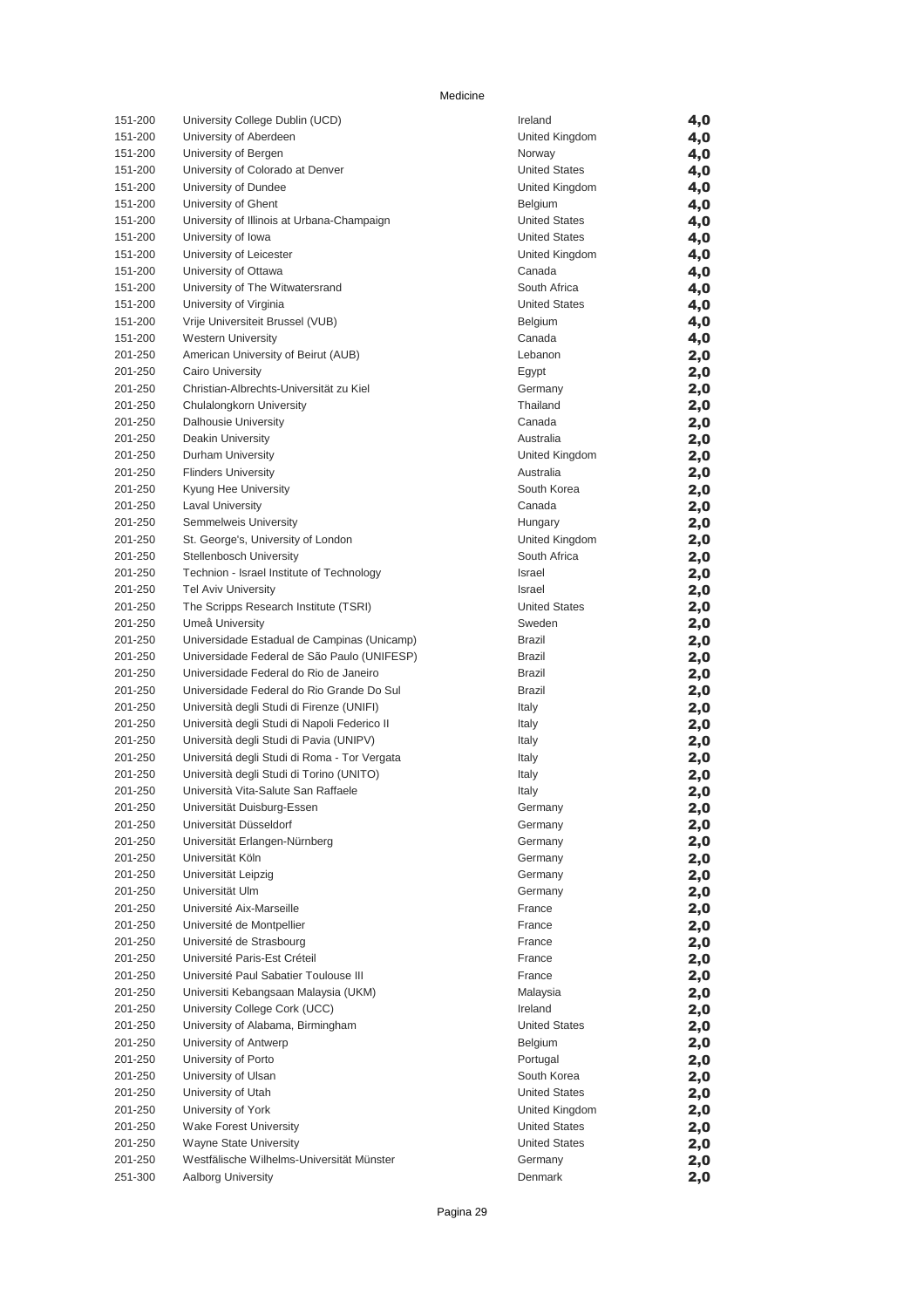| 251-300 | Aristotle University of Thessaloniki                       | Greece                           | 2,0 |
|---------|------------------------------------------------------------|----------------------------------|-----|
| 251-300 | Chang Gung University                                      | Taiwan                           | 2,0 |
| 251-300 | Chiang Mai University                                      | Thailand                         | 2,0 |
| 251-300 | China Medical University Taichung                          | Taiwan                           | 2,0 |
| 251-300 | <b>Griffith University</b>                                 | Australia                        | 2,0 |
| 251-300 | Huazhong University of Science and Technology              | China                            | 2,0 |
| 251-300 |                                                            | <b>United States</b>             |     |
|         | Indiana University-Purdue University Indianapolis          | Poland                           | 2,0 |
| 251-300 | Jagiellonian University                                    |                                  | 2,0 |
| 251-300 | James Cook University (JCU)                                | Australia                        | 2,0 |
| 251-300 | Johannes Gutenberg Universität Mainz                       | Germany                          | 2,0 |
| 251-300 | Kaohsiung Medical University                               | Taiwan                           | 2,0 |
| 251-300 | King Saud University (KSU)                                 | Saudi Arabia                     | 2,0 |
| 251-300 | Kobe University                                            | Japan                            | 2,0 |
| 251-300 | Lomonosov Moscow State University                          | Russia                           | 2,0 |
| 251-300 | <b>Malmo University</b>                                    | Sweden                           | 2,0 |
| 251-300 | National and Kapodistrian University of Athens             | Greece                           | 2,0 |
| 251-300 | National University of Ireland, Galway (NUIG)              | Ireland                          | 2,0 |
| 251-300 | Norwegian University of Science and Technology             | Norway                           | 2,0 |
| 251-300 | Philipps-Universität Marburg                               | Germany                          | 2,0 |
| 251-300 | <b>Purdue University</b>                                   | <b>United States</b>             | 2,0 |
| 251-300 | Royal College of Surgeons in Ireland                       | Ireland                          | 2,0 |
| 251-300 | Sichuan University                                         | China                            | 2,0 |
| 251-300 | <b>Texas A&amp;M University</b>                            | <b>United States</b>             | 2,0 |
| 251-300 | Universidad de Salamanca                                   | Spain                            | 2,0 |
| 251-300 | Universidade Federal de Minas Gerais                       | Brazil                           | 2,0 |
| 251-300 | Universitat de Valencia                                    | Spain                            | 2,0 |
| 251-300 | Universitat Pompeu Fabra                                   | Spain                            | 2,0 |
| 251-300 | Université de Lille                                        | France                           | 2,0 |
| 251-300 | Universiti Putra Malaysia (UPM)                            | Malaysia                         | 2,0 |
| 251-300 | Universiti Sains Malaysia (USM)                            | Malaysia                         | 2,0 |
| 251-300 | University of Arizona                                      | <b>United States</b>             | 2,0 |
| 251-300 | University of Coimbra                                      | Portugal                         | 2,0 |
| 251-300 | University of Connecticut                                  | <b>United States</b>             | 2,0 |
| 251-300 | University of Eastern Finland                              | Finland                          | 2,0 |
| 251-300 | University of Exeter                                       | United Kingdom                   | 2,0 |
| 251-300 | University of Indonesia                                    | Indonesia                        | 2,0 |
| 251-300 | University of Liege                                        | Belgium                          | 2,0 |
| 251-300 | University of Lisbon                                       | Portugal                         | 2,0 |
| 251-300 | University of Manitoba                                     | Canada                           | 2,0 |
| 251-300 | University of Milano-Bicocca                               | Italy                            | 2,0 |
| 251-300 | University of Science and Technology of China              | China                            | 2,0 |
| 251-300 |                                                            |                                  |     |
| 251-300 | University of Southern Denmark<br>University of St Andrews | Denmark                          | 2,0 |
| 251-300 | University of Sussex                                       | United Kingdom<br>United Kingdom | 2,0 |
|         |                                                            | Finland                          | 2,0 |
| 251-300 | University of Turku                                        |                                  | 2,0 |
| 251-300 | University of Wollongong                                   | Australia                        | 2,0 |
| 251-300 | Verona University                                          | Italy                            | 2,0 |
| 251-300 | Western Sydney University                                  | Australia                        | 2,0 |
| 251-300 | <b>Wuhan University</b>                                    | China                            | 2,0 |
| 301-350 | Aga Khan University                                        | Pakistan                         | 2,0 |
| 301-350 | Ain Shams University                                       | Egypt                            | 2,0 |
| 301-350 | Alexandria University                                      | Egypt                            | 2,0 |
| 301-350 | Ben Gurion University of The Negev                         | Israel                           | 2,0 |
| 301-350 | Chung-Ang University                                       | South Korea                      | 2,0 |
| 301-350 | Ewha Womans University                                     | South Korea                      | 2,0 |
| 301-350 | <b>Hacettepe University</b>                                | Turkey                           | 2,0 |
| 301-350 | Hiroshima University                                       | Japan                            | 2,0 |
| 301-350 | Indiana University Bloomington                             | <b>United States</b>             | 2,0 |
| 301-350 | <b>Istanbul University</b>                                 | Turkey                           | 2,0 |
| 301-350 | Justus-Liebig-Universität Gießen                           | Germany                          | 2,0 |
| 301-350 | Kanazawa University                                        | Japan                            | 2,0 |
| 301-350 | Kyungpook National University                              | South Korea                      | 2,0 |
| 301-350 | Linköping University                                       | Sweden                           | 2,0 |
| 301-350 | Loyola University Chicago                                  | <b>United States</b>             | 2,0 |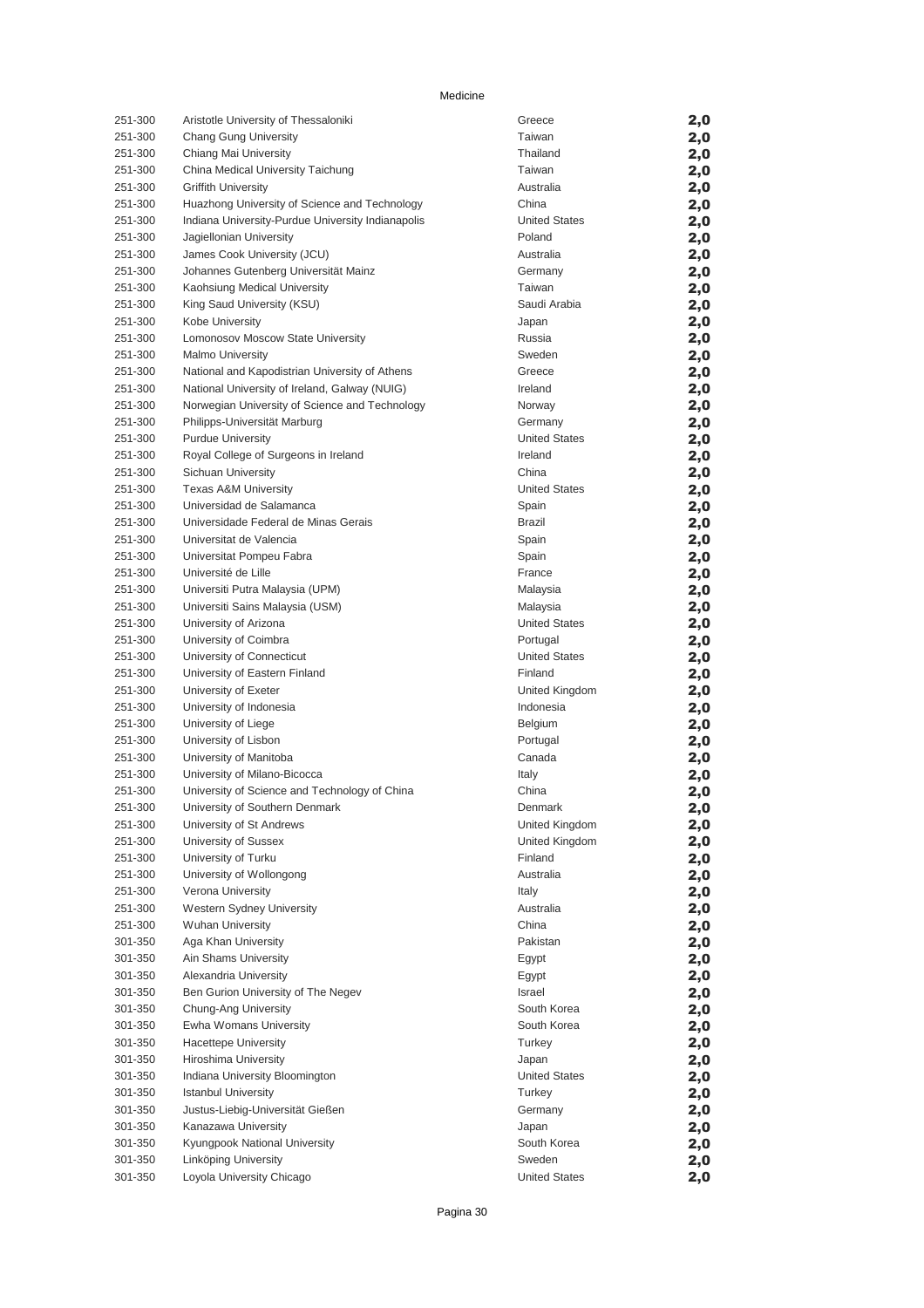| 301-350            | Medical College of Wisconsin                                                        | <b>United States</b>                         | 2,0        |
|--------------------|-------------------------------------------------------------------------------------|----------------------------------------------|------------|
| 301-350            | Medizinische Universität Innsbruck                                                  | Austria                                      | 2,0        |
| 301-350            | National Tsing Hua University                                                       | Taiwan                                       | 2,0        |
| 301-350            | <b>Pusan National University</b>                                                    | South Korea                                  | 2,0        |
| 301-350            | Ruhr-Universität Bochum                                                             | Germany                                      | 2,0        |
| 301-350            | <b>Technical University of Denmark</b>                                              | Denmark                                      | 2,0        |
| 301-350            | <b>Tehran University of Medical Sciences</b>                                        | Iran                                         | 2,0        |
| 301-350            | <b>Temple University</b>                                                            | <b>United States</b>                         | 2,0        |
| 301-350            | The Catholic University of Korea                                                    | South Korea                                  | 2,0        |
| 301-350            | <b>Tongji University</b>                                                            | China                                        | 2,0        |
| 301-350            | Universidad de Antioquia                                                            | Colombia                                     | 2,0        |
| 301-350            | Universidad de Los Andes Colombia                                                   | Colombia                                     | 2,0        |
| 301-350            | Universidad Nacional de Colombia                                                    | Colombia                                     | 2,0        |
| 301-350            | Universidad Peruana Cayetano Heredia                                                | Peru                                         | 2,0        |
| 301-350<br>301-350 | Universidade Estadual Paulista "Júlio de Mesquita Filho"                            | <b>Brazil</b>                                | 2,0        |
| 301-350            | Università degli Studi di Modena e Reggio Emilia<br>Université de Lorraine          | Italy<br>France                              | 2,0        |
| 301-350            | University of Bath                                                                  | United Kingdom                               | 2,0        |
| 301-350            | University of Crete                                                                 | Greece                                       | 2,0<br>2,0 |
| 301-350            | University of Debrecen                                                              | Hungary                                      | 2,0        |
| 301-350            | University of East Anglia (UEA)                                                     | United Kingdom                               | 2,0        |
| 301-350            | University of Kansas                                                                | <b>United States</b>                         | 2,0        |
| 301-350            | University of New Mexico                                                            | <b>United States</b>                         | 2,0        |
| 301-350            | University of Oulu                                                                  | Finland                                      | 2,0        |
| 301-350            | University of Pretoria                                                              | South Africa                                 | 2,0        |
| 301-350            | University of South Carolina at Columbia                                            | <b>United States</b>                         | 2,0        |
| 301-350            | University of South Florida                                                         | <b>United States</b>                         | 2,0        |
| 301-350            | University of Szeged                                                                | Hungary                                      | 2,0        |
| 301-350            | University of Tampere                                                               | Finland                                      | 2,0        |
| 301-350            | University of Texas at San Antonio                                                  | <b>United States</b>                         | 2,0        |
| 301-350            | University of the Philippines                                                       | Philippines                                  | 2,0        |
| 301-350            | University of Tsukuba                                                               | Japan                                        | 2,0        |
| 301-350            | Virginia Commonwealth University                                                    | <b>United States</b>                         | 2,0        |
| 301-350            | Virginia Polytechnic Institute (Virginia Tech)                                      | <b>United States</b>                         | 2,0        |
| 301-350            | Xi'an Jiaotong University                                                           | China                                        | 2,0        |
| 351-400            | Ajou University                                                                     | South Korea                                  | 2,0        |
| 351-400            | Chiba University                                                                    | Japan                                        | 2,0        |
| 351-400            | Chonnam National University                                                         | South Korea                                  | 2,0        |
| 351-400            | Chungnam National University                                                        | South Korea                                  | 2,0        |
| 351-400            | City University of Hong Kong                                                        | Hong Kong                                    | 2,0        |
| 351-400            | <b>Drexel University</b>                                                            | <b>United States</b><br><b>United States</b> | 2,0        |
| 351-400<br>351-400 | Florida International University                                                    |                                              | 2,0        |
| 351-400            | Instituto Politécnico Nacional (IPN)<br>Jordan University of Science and Technology | Mexico<br>Jordan                             | 2,0        |
| 351-400            | Kindai University                                                                   | Japan                                        | 2,0<br>2,0 |
| 351-400            | Kumamoto University                                                                 | Japan                                        | 2,0        |
| 351-400            | <b>Macquarie University</b>                                                         | Australia                                    | 2,0        |
| 351-400            | <b>Makerere University</b>                                                          | Uganda                                       | 2,0        |
| 351-400            | Manipal Academy of Higher Education                                                 | India                                        | 2,0        |
| 351-400            | Mansoura University                                                                 | Egypt                                        | 2,0        |
| 351-400            | Okayama University                                                                  | Japan                                        | 2,0        |
| 351-400            | Osaka City University                                                               | Japan                                        | 2,0        |
| 351-400            | Pontificia Universidad Javeriana                                                    | Colombia                                     | 2,0        |
| 351-400            | <b>Shandong University</b>                                                          | China                                        | 2,0        |
| 351-400            | <b>Tokai University</b>                                                             | Japan                                        | 2,0        |
| 351-400            | United Arab Emirates University                                                     | United Arab Emirates                         | 2,0        |
| 351-400            | Universidad de Alcalá                                                               | Spain                                        | 2,0        |
| 351-400            | Universidad de Granada                                                              | Spain                                        | 2,0        |
| 351-400            | Universidade de Brasilia                                                            | Brazil                                       | 2,0        |
| 351-400            | Universidade de Santiago de Compostela                                              | Spain                                        | 2,0        |
| 351-400            | Universidade Nova de Lisboa                                                         | Portugal                                     | 2,0        |
| 351-400            | Università degli Studi di Genova                                                    | Italy                                        | 2,0        |
| 351-400            | Università degli Studi di Perugia                                                   | Italy                                        | 2,0        |
| 351-400            | Università degli Studi di Siena (UNISI)                                             | Italy                                        | 2,0        |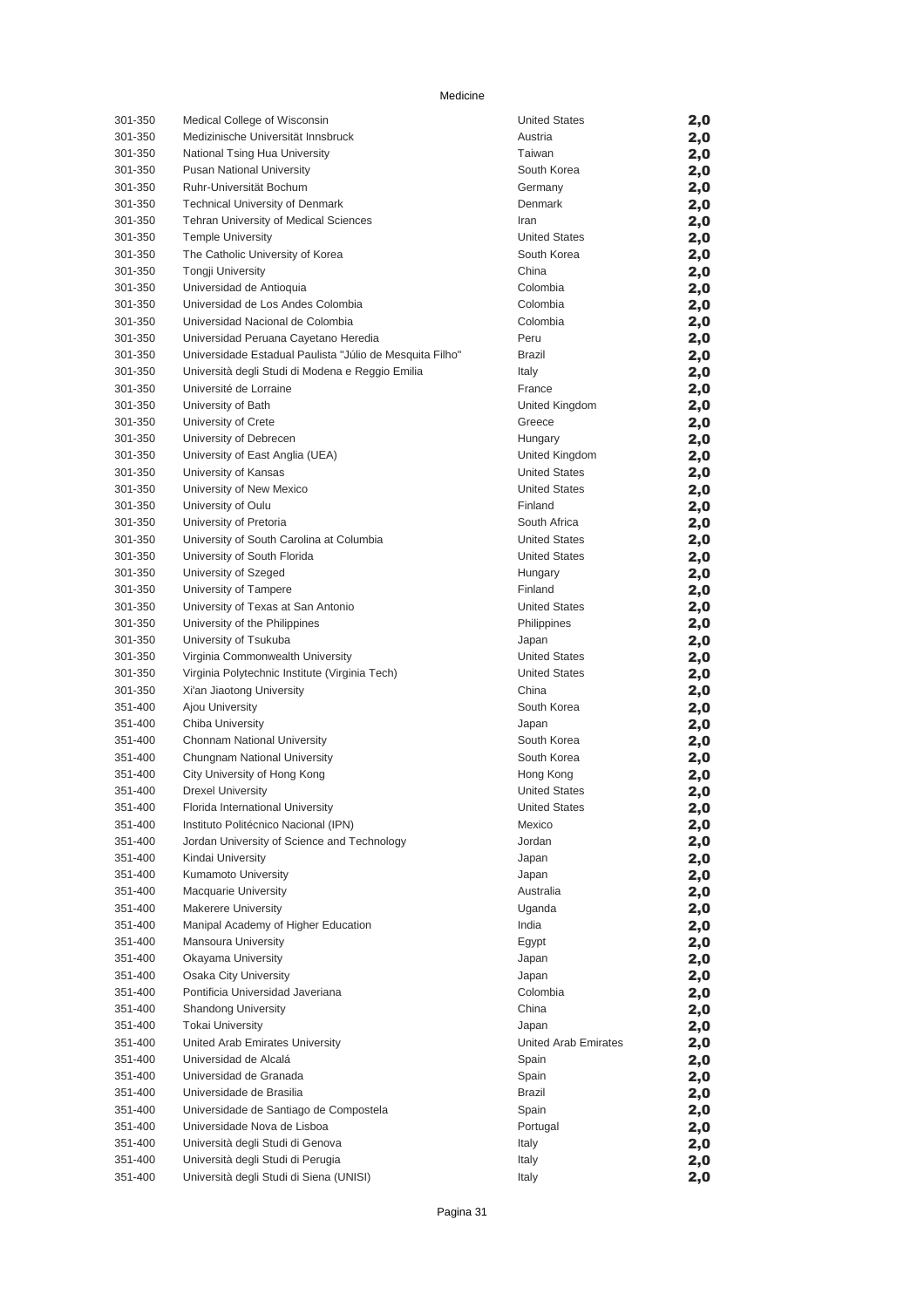| 351-400 | Universität des Saarlandes                           | Germany               | 2,0 |
|---------|------------------------------------------------------|-----------------------|-----|
| 351-400 | Universität Jena                                     | Germany               | 2,0 |
| 351-400 | Université de Nantes                                 | France                | 2,0 |
| 351-400 | Université Nice Sophia-Antipolis                     | France                | 2,0 |
| 351-400 | University of Bari                                   | Italy                 | 2,0 |
| 351-400 | University of Delhi                                  | India                 | 2,0 |
| 351-400 | University of Hawaii at Mānoa                        | <b>United States</b>  | 2,0 |
| 351-400 | University of Hull                                   | United Kingdom        | 2,0 |
| 351-400 | University of Kentucky                               | <b>United States</b>  | 2,0 |
| 351-400 | University of Kwazulu-Natal                          | South Africa          | 2,0 |
| 351-400 | University of Ljubljana                              | Slovenia              | 2,0 |
| 351-400 | University of Missouri, Columbia                     | <b>United States</b>  | 2,0 |
| 351-400 | University of Parma                                  | Italy                 | 2,0 |
| 351-400 | University of Pécs                                   | Hungary               | 2,0 |
| 351-400 | University of Tartu                                  | Estonia               | 2,0 |
| 351-400 | University of Tasmania                               | Australia             | 2,0 |
| 351-400 | University of Tromso                                 | Norway                | 2,0 |
| 351-400 | University of Vermont                                | <b>United States</b>  | 2,0 |
| 351-400 | <b>Waseda University</b>                             | Japan                 | 2,0 |
| 351-400 | Xiamen University                                    | China                 | 2,0 |
| 351-400 | Yeshiva University                                   | <b>United States</b>  | 2,0 |
| 401-450 | Ankara Üniversitesi                                  | Turkey                | 2,0 |
| 401-450 | <b>Assiut University</b>                             | Egypt                 | 2,0 |
| 401-450 | <b>Bar-Ilan University</b>                           | <b>Israel</b>         | 2,0 |
| 401-450 | <b>Bond University</b>                               | Australia             | 2,0 |
| 401-450 | Central South University                             | China                 | 2,0 |
| 401-450 | Chonbuk National University                          | South Korea           | 2,0 |
| 401-450 | Ege Üniversitesi                                     | Turkey                | 2,0 |
| 401-450 | Florida State University                             | <b>United States</b>  | 2,0 |
| 401-450 | <b>Gunma University</b>                              | Japan                 | 2,0 |
| 401-450 | <b>Keele University</b>                              | United Kingdom        | 2,0 |
| 401-450 | Khon Kaen University                                 | Thailand              | 2,0 |
| 401-450 | <b>Lancaster University</b>                          | United Kingdom        | 2,0 |
| 401-450 | Martin-Luther-Universität Halle-Wittenberg           | Germany               | 2,0 |
| 401-450 | Masaryk University                                   | <b>Czech Republic</b> | 2,0 |
| 401-450 | Nagasaki University                                  | Japan                 | 2,0 |
| 401-450 | Nankai University                                    | China                 | 2,0 |
| 401-450 | National Chung Hsing University                      | Taiwan                | 2,0 |
| 401-450 | Prince of Songkla University                         | Thailand              | 2,0 |
| 401-450 | <b>RMIT University</b>                               | Australia             | 2,0 |
| 401-450 | Rutgers - The State University of New Jersey, Newark | <b>United States</b>  | 2,0 |
| 401-450 | Saint-Petersburg State University                    | Russia                | 2,0 |
| 401-450 | Shinshu University                                   | Japan                 | 2,0 |
| 401-450 | Southeast University                                 | China                 | 2,0 |
| 401-450 | Swansea University                                   | United Kingdom        | 2,0 |
| 401-450 | Universidad de Sevilla                               | Spain                 | 2,0 |
| 401-450 | Universidad del Rosario                              | Colombia              | 2,0 |
| 401-450 | Universidade Federal da Bahia                        | Brazil                | 2,0 |
| 401-450 | Universidade Federal de Santa Catarina               | <b>Brazil</b>         | 2,0 |
| 401-450 | Universidade Federal do Paraná (UFPR)                | <b>Brazil</b>         | 2,0 |
| 401-450 | Università degli Studi di Catania (UniCT)            | Italy                 | 2,0 |
| 401-450 | Università degli Studi di Ferrara                    | Italy                 | 2,0 |
| 401-450 | Université de Rennes 1                               | France                | 2,0 |
| 401-450 | Université de Sherbrooke                             | Canada                | 2,0 |
| 401-450 | Université François-Rabelais, Tours                  | France                | 2,0 |
| 401-450 | Universiti Teknologi MARA (UiTM)                     | Malaysia              | 2,0 |
| 401-450 | University of Belgrade                               | Serbia                | 2,0 |
| 401-450 | University of Brescia                                | Italy                 | 2,0 |
| 401-450 | University of Ibadan                                 | Nigeria               | 2,0 |
| 401-450 | University of Ioannina                               | Greece                | 2,0 |
| 401-450 | University of Jordan                                 | Jordan                | 2,0 |
| 401-450 | University of Limerick (UL)                          | Ireland               | 2,0 |
| 401-450 | University of Minho                                  | Portugal              | 2,0 |
| 401-450 | University of Mississippi                            | <b>United States</b>  | 2,0 |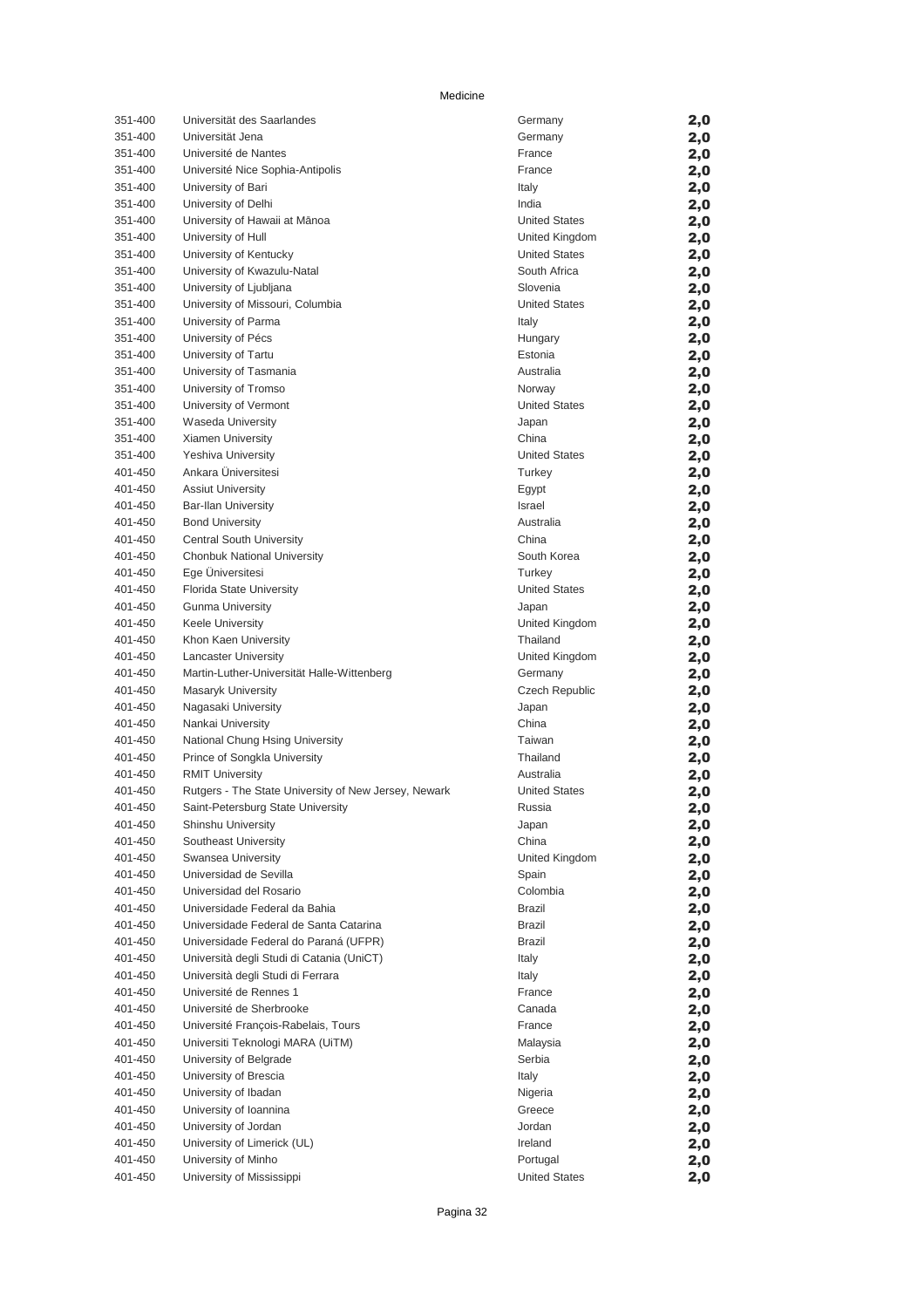| 401-450 | University of Notre Dame                                     | <b>United States</b> | 2,0 |
|---------|--------------------------------------------------------------|----------------------|-----|
| 401-450 | University of Oklahoma                                       | <b>United States</b> | 2,0 |
| 401-450 | University of Patras                                         | Greece               | 2,0 |
| 401-450 | University of Saskatchewan                                   | Canada               | 2,0 |
| 401-450 | University of Tehran                                         | Iran                 | 2,0 |
| 401-450 | University of Victoria                                       | Canada               | 2,0 |
| 401-450 | University of Zagreb                                         | Croatia              | 2,0 |
| 401-450 | Yokohama City University                                     | Japan                | 2,0 |
| 451-500 | <b>Banaras Hindu University</b>                              | India                | 2,0 |
| 451-500 | <b>Bangor University</b>                                     | United Kingdom       | 2,0 |
| 451-500 | Fu Jen Catholic University                                   | Taiwan               | 2,0 |
| 451-500 | <b>Hallym University</b>                                     | South Korea          | 2,0 |
| 451-500 | Inha University                                              | South Korea          | 2,0 |
| 451-500 | <b>Kuwait University</b>                                     | Kuwait               | 2,0 |
| 451-500 | Medicine University in Cluj Napoca                           | Romania              | 2,0 |
| 451-500 | Memorial University of Newfoundland                          | Canada               | 2,0 |
| 451-500 | Mie University                                               | Japan                | 2,0 |
| 451-500 | Nihon University                                             | Japan                | 2,0 |
| 451-500 | Niigata University                                           | Japan                | 2,0 |
| 451-500 | Oregon State University                                      | <b>United States</b> | 2,0 |
| 451-500 | Palacký University in Olomouc                                | Czech Republic       | 2,0 |
| 451-500 | Pirogov Russian National Research Medical University (RNRMU) | Russia               | 2,0 |
| 451-500 | Pontificia Universidade Católica do Rio Grande do Sul        | Brazil               | 2,0 |
| 451-500 | Sechenov First Moscow State Medical University               | Russia               | 2,0 |
| 451-500 | Shimane University                                           | Japan                | 2,0 |
| 451-500 | Shiraz University of Medical Sciences                        | Iran                 | 2,0 |
| 451-500 | St. Louis University                                         | <b>United States</b> | 2,0 |
| 451-500 | Suez Canal University                                        | Egypt                | 2,0 |
| 451-500 | Tecnológico de Monterrey (ITESM)                             | Mexico               | 2,0 |
| 451-500 | <b>Thammasat University</b>                                  | Thailand             | 2,0 |
| 451-500 | Universidad de Guadalajara (UDG)                             | Mexico               | 2,0 |
| 451-500 | Universidad de la República (UdelaR)                         | Uruguay              | 2,0 |
| 451-500 | Universidad de los Andes Chile                               | Chile                | 2,0 |
| 451-500 | Universidad de Murcia                                        | Spain                | 2,0 |
| 451-500 | Universidad de Zaragoza                                      | Spain                | 2,0 |
| 451-500 | Universidad del Valle                                        | Colombia             | 2,0 |
| 451-500 | Universidad Nacional de La Plata                             | Argentina            | 2,0 |
| 451-500 | Universidade do Estado do Rio de Janeiro (UERJ)              | <b>Brazil</b>        | 2,0 |
| 451-500 | Universidade Federal de Pelotas                              | <b>Brazil</b>        | 2,0 |
| 451-500 | Universidade Federal do Pernambuco                           | <b>Brazil</b>        | 2,0 |
| 451-500 | Università degli Studi di Trieste (UNITS)                    | Italy                | 2,0 |
| 451-500 | Universita degli Studi di Udine                              | Italy                | 2,0 |
| 451-500 | Universitas Gadjah Mada                                      | Indonesia            | 2,0 |
| 451-500 | Universität Regensburg                                       | Germany              | 2,0 |
| 451-500 | Universität Rostock                                          | Germany              | 2,0 |
| 451-500 | Université de Fribourg                                       | Switzerland          | 2,0 |
| 451-500 | Université de Versailles Saint-Quentin-en-Yvelines (UVSQ)    | France               | 2,0 |
| 451-500 | Université Paris 13 Nord                                     | France               | 2,0 |
| 451-500 | Université Saint-Joseph de Beyrouth                          | Lebanon              | 2,0 |
| 451-500 | University of Delaware                                       | <b>United States</b> | 2,0 |
| 451-500 | University of Ghana                                          | Ghana                | 2,0 |
| 451-500 | University of New England                                    | Australia            | 2,0 |
| 451-500 | University of Plymouth                                       | United Kingdom       | 2,0 |
| 451-500 | University of Santo Tomas                                    | Philippines          | 2,0 |
| 451-500 | University of Stirling                                       | United Kingdom       | 2,0 |
| 451-500 | <b>Vilnius University</b>                                    | Lithuania            | 2,0 |
| 451-500 | West Virginia University                                     | <b>United States</b> | 2,0 |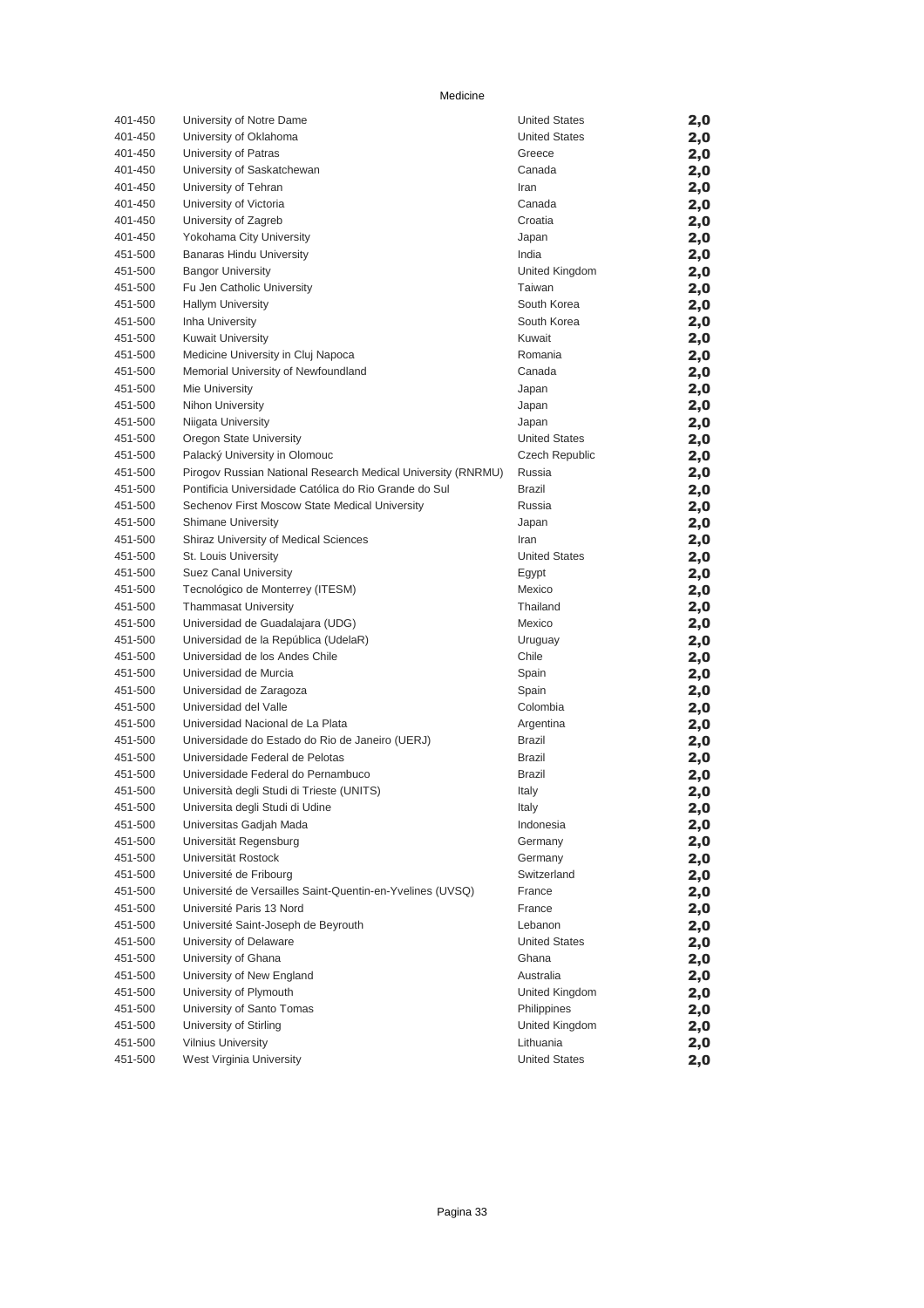### Nursing

## Nursing

|                | Top 100 Universities - Nursing                                |                                |              |
|----------------|---------------------------------------------------------------|--------------------------------|--------------|
| 2019           | <b>Institution</b>                                            | <b>Location</b>                | <b>Score</b> |
| $\mathbf{1}$   | University of Pennsylvania                                    | <b>United States</b>           | 14,0         |
| $\overline{2}$ | King's College London (KCL)                                   | United Kingdom                 | 14,0         |
| 3              | The University of Manchester                                  | United Kingdom                 | 14,0         |
| 4              | Johns Hopkins University                                      | <b>United States</b>           | 14,0         |
| 5              | University of Southampton                                     | United Kingdom                 | 14,0         |
| 6              | University of California, San Francisco (UCSF)                | <b>United States</b>           | 14,0         |
| $7=$           | University of Toronto                                         | Canada                         | 14,0         |
| $7=$           | University of Washington                                      | <b>United States</b>           | 14,0         |
| 9              | <b>Yale University</b>                                        | <b>United States</b>           | 14,0         |
| 10             | University of Technology Sydney (UTS)                         | Australia                      | 14,0         |
| 11             | University of North Carolina, Chapel Hill                     | <b>United States</b>           | 12,0         |
| 12             | University of Michigan                                        | <b>United States</b>           | 12,0         |
| 13             | <b>Duke University</b>                                        | <b>United States</b>           | 12,0         |
| 14             | Karolinska Institute                                          | Sweden                         | 12,0         |
| $15=$          | <b>McMaster University</b>                                    | Canada                         | 12,0         |
| $15=$          | The University of Sydney                                      | Australia                      | 12,0         |
| 17             | Monash University                                             | Australia                      | 10,0         |
| 18             | University of Pittsburgh                                      | <b>United States</b>           | 10,0         |
| 19             | National University of Singapore (NUS)                        | Singapore                      | 10,0         |
| 20             | Columbia University                                           | <b>United States</b>           | 10,0         |
| $21=$          | <b>McGill University</b>                                      | Canada                         | 10,0         |
| $21=$          | The University of Queensland (UQ)                             | Australia                      | 10,0         |
| 23             | University of Alberta                                         | Canada                         | 10,0         |
| 24             | University of California, Los Angeles (UCLA)                  | <b>United States</b>           | 10,0         |
| 25             | University of Edinburgh                                       | United Kingdom                 | 10,0         |
| 26             | The Chinese University of Hong Kong (CUHK)                    | Hong Kong                      | 10,0         |
| 27             | The University of Nottingham                                  | United Kingdom                 | 10,0         |
| 28<br>29       | Deakin University                                             | Australia                      | 10,0         |
| 30             | National Taiwan University (NTU)<br>New York University (NYU) | Taiwan<br><b>United States</b> | 10,0<br>10,0 |
| 31             | The Hong Kong Polytechnic University                          | Hong Kong                      |              |
| 32             | <b>Griffith University</b>                                    | Australia                      | 8,0          |
| 33             | <b>Emory University</b>                                       | <b>United States</b>           | 8,0<br>8,0   |
| 34             | Seoul National University (SNU)                               | South Korea                    | 8,0          |
| 35             | Queensland University of Technology (QUT)                     | Australia                      | 8,0          |
| 36             | The University of Auckland                                    | New Zealand                    | 8,0          |
| 37             | The University of Melbourne                                   | Australia                      | 8,0          |
| 38             | University of British Columbia                                | Canada                         | 8,0          |
| 39             | University of Illinois, Chicago (UIC)                         | <b>United States</b>           | 8,0          |
| 40             | Pennsylvania State University                                 | <b>United States</b>           | 8,0          |
| 41             | Trinity College Dublin (TCD)                                  | Ireland                        | 6,0          |
| 42             | The University of Adelaide                                    | Australia                      | 6,0          |
| 43             | University of Hong Kong (HKU)                                 | Hong Kong                      | 6,0          |
| 44             | University College Dublin (UCD)                               | Ireland                        | 6,0          |
| 45             | <b>Western University</b>                                     | Canada                         | 6,0          |
| 46             | University of Ulster                                          | United Kingdom                 | 6,0          |
| 47             | University of Newcastle                                       | Australia                      | 6,0          |
| 48             | University of Gothenburg                                      | Sweden                         | 6,0          |
| 49             | <b>Lund University</b>                                        | Sweden                         | 6,0          |
| $50=$          | Aarhus University                                             | Denmark                        | 6,0          |
| $50=$          | Ohio State University, Columbus                               | <b>United States</b>           | 6,0          |
| 51-100         | Australian Catholic University                                | Australia                      | 2,0          |
| 51-100         | Case Western Reserve University                               | <b>United States</b>           | 2,0          |
| 51-100         | <b>Flinders University</b>                                    | Australia                      | 2,0          |
| 51-100         | <b>Fudan University</b>                                       | China                          | 2,0          |
| 51-100         | George Washington University                                  | <b>United States</b>           | 2,0          |
| 51-100         | Georgetown University                                         | <b>United States</b>           | 2,0          |
| 51-100         | Indiana University-Purdue University Indianapolis             | <b>United States</b>           | 2,0          |
| 51-100         | Kyung Hee University                                          | South Korea                    | 2,0          |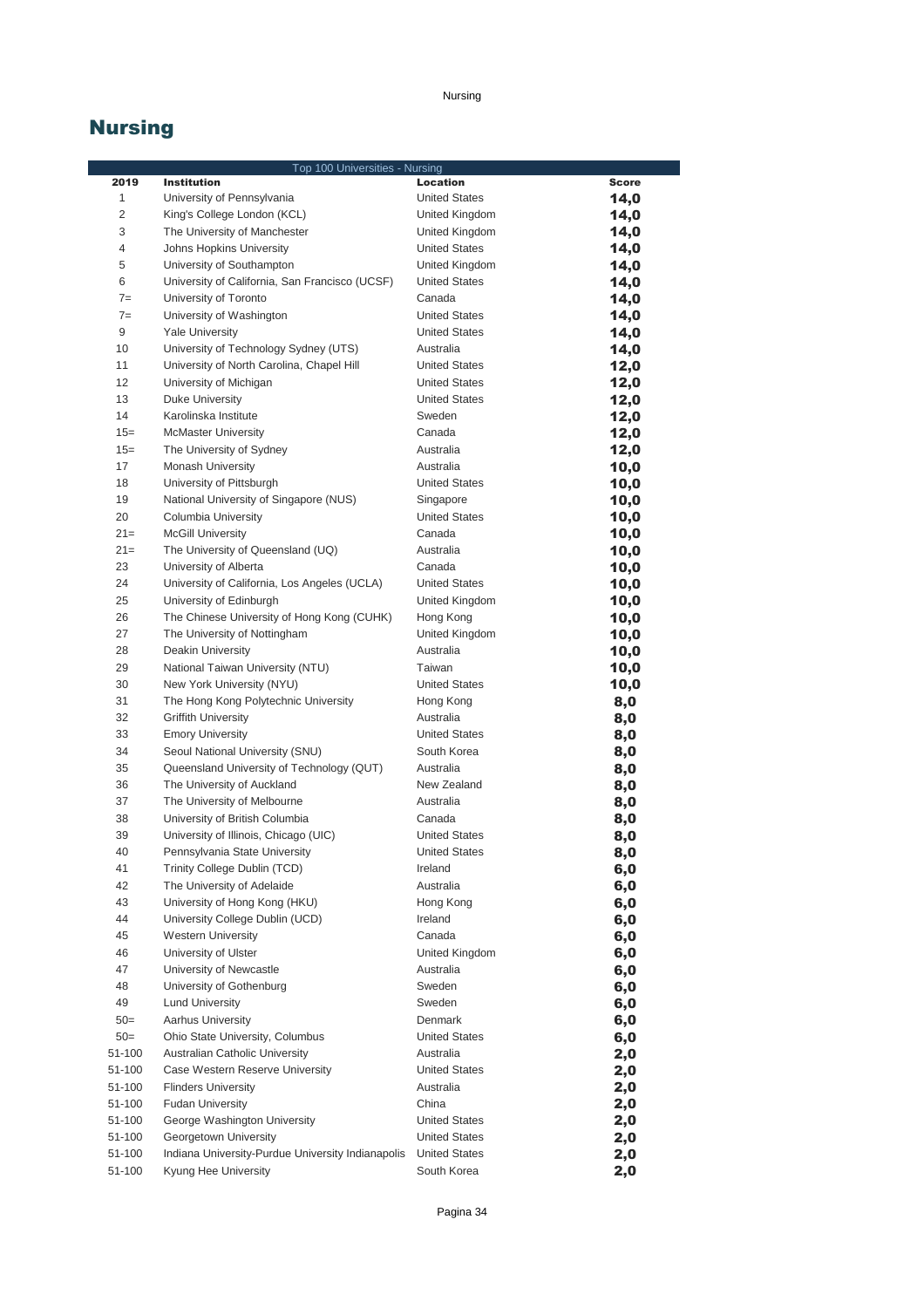### Nursing

| 51-100 | La Trobe University                   | Australia            | 2,0 |
|--------|---------------------------------------|----------------------|-----|
| 51-100 | Michigan State University             | <b>United States</b> | 2,0 |
| 51-100 | National Yang Ming University         | Taiwan               | 2,0 |
| 51-100 | Peking University                     | China                | 2,0 |
| 51-100 | Queen's University                    | Canada               | 2,0 |
| 51-100 | Queen's University of Belfast         | United Kingdom       | 2,0 |
| 51-100 | <b>Taipei Medical University</b>      | Taiwan               | 2,0 |
| 51-100 | The University of Sheffield           | United Kingdom       | 2,0 |
| 51-100 | The University of Tokyo               | Japan                | 2,0 |
| 51-100 | Universidade de São Paulo (USP)       | <b>Brazil</b>        | 2,0 |
| 51-100 | Universitat de Barcelona (UB)         | Spain                | 2,0 |
| 51-100 | Université de Montréal                | Canada               | 2,0 |
| 51-100 | University College Cork (UCC)         | Ireland              | 2,0 |
| 51-100 | University of Basel                   | Switzerland          | 2,0 |
| 51-100 | University of Birmingham              | United Kingdom       | 2,0 |
| 51-100 | University of Calgary                 | Canada               | 2,0 |
| 51-100 | University of Colorado at Denver      | <b>United States</b> | 2,0 |
| 51-100 | University of Dundee                  | United Kingdom       | 2,0 |
| 51-100 | University of Ghent                   | <b>Belgium</b>       | 2,0 |
| 51-100 | University of Glasgow                 | United Kingdom       | 2,0 |
| 51-100 | University of Iowa                    | <b>United States</b> | 2,0 |
| 51-100 | University of Leeds                   | United Kingdom       | 2,0 |
| 51-100 | University of Maryland, College Park  | <b>United States</b> | 2,0 |
| 51-100 | University of Miami                   | <b>United States</b> | 2,0 |
| 51-100 | University of Minnesota               | <b>United States</b> | 2,0 |
| 51-100 | University of Otago                   | New Zealand          | 2,0 |
| 51-100 | University of Ottawa                  | Canada               | 2,0 |
| 51-100 | University of Rochester               | <b>United States</b> | 2,0 |
| 51-100 | University of South Australia (UniSA) | Australia            | 2,0 |
| 51-100 | University of Texas at Austin         | <b>United States</b> | 2,0 |
| 51-100 | University of Turku                   | Finland              | 2,0 |
| 51-100 | University of Virginia                | <b>United States</b> | 2,0 |
| 51-100 | University of Wisconsin-Madison       | <b>United States</b> | 2,0 |
| 51-100 | University of Wollongong              | Australia            | 2,0 |
| 51-100 | University of Zurich                  | Switzerland          | 2,0 |
| 51-100 | <b>Uppsala University</b>             | Sweden               | 2,0 |
| 51-100 | <b>Utrecht University</b>             | Netherlands          | 2,0 |
| 51-100 | Vanderbilt University                 | <b>United States</b> | 2,0 |
| 51-100 | Washington University in St. Louis    | <b>United States</b> | 2,0 |
| 51-100 | Western Sydney University             | Australia            | 2,0 |
| 51-100 | Yonsei University                     | South Korea          | 2,0 |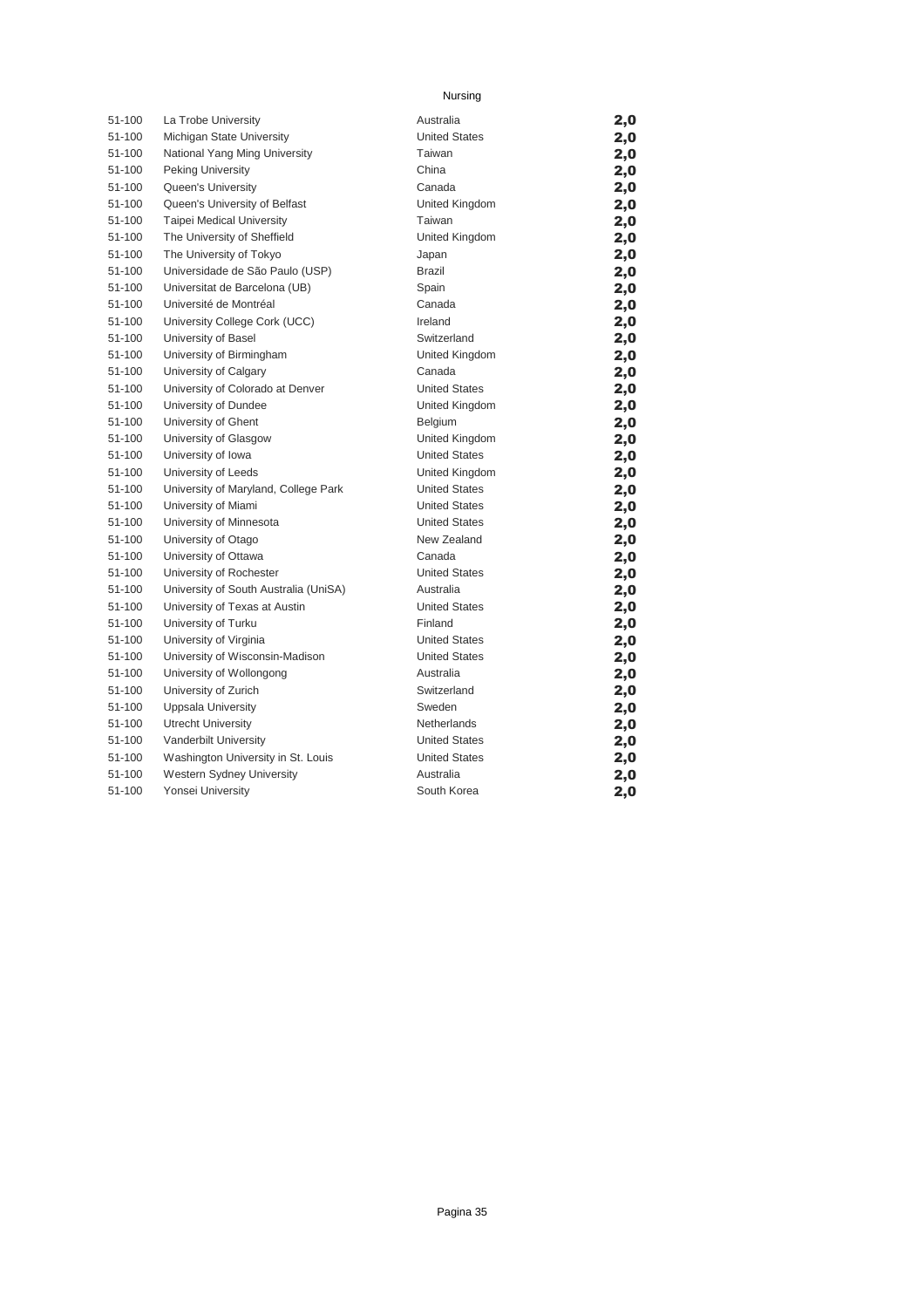# Pharmacy & Pharmacology

|                | Top 300 Universities - Pharmacy & Pharmacology                          |                                     |              |
|----------------|-------------------------------------------------------------------------|-------------------------------------|--------------|
| 2019           | <b>Institution</b>                                                      | <b>Location</b>                     | <b>Score</b> |
| 1              | University of Oxford                                                    | United Kingdom                      | 14,0         |
| $\overline{c}$ | Harvard University                                                      | <b>United States</b>                | 14,0         |
| 3              | <b>Monash University</b>                                                | Australia                           | 14,0         |
| 4              | University of Toronto                                                   | Canada                              | 14,0         |
| 5              | University of California, San Francisco (UCSF)                          | <b>United States</b>                | 14,0         |
| 6              | University of Cambridge                                                 | United Kingdom                      | 14,0         |
| $\overline{7}$ | UCL (University College London)                                         | United Kingdom                      | 14,0         |
| 8              | The University of Nottingham                                            | United Kingdom                      | 14,0         |
| 9              | <b>Johns Hopkins University</b>                                         | <b>United States</b>                | 14,0         |
| 10             | University of North Carolina, Chapel Hill                               | <b>United States</b>                | 14,0         |
| 11             | The University of Manchester                                            | United Kingdom                      | 12,0         |
| 12             | University of California, San Diego (UCSD)                              | <b>United States</b>                | 12,0         |
| 13             | National University of Singapore (NUS)                                  | Singapore                           | 12,0         |
| 14             | King's College London (KCL)                                             | United Kingdom                      | 12,0         |
| $15=$          | Karolinska Institute                                                    | Sweden                              | 12,0         |
| $15=$<br>$17=$ | <b>Yale University</b>                                                  | <b>United States</b><br>Switzerland | 12,0         |
| $17=$          | ETH Zurich (Swiss Federal Institute of Technology)<br>Leiden University | Netherlands                         | 12,0         |
| 19             | The University of Sydney                                                | Australia                           | 12,0         |
| $20=$          | The University of Tokyo                                                 | Japan                               | 12,0         |
| $20=$          | University of British Columbia                                          | Canada                              | 12,0<br>12,0 |
| $20=$          | University of Michigan                                                  | <b>United States</b>                | 12,0         |
| 23             | University of Washington                                                | <b>United States</b>                | 10,0         |
| 24             | <b>McGill University</b>                                                | Canada                              | 10,0         |
| 25             | University of Copenhagen                                                | Denmark                             | 10,0         |
| 26             | Seoul National University (SNU)                                         | South Korea                         | 10,0         |
| 27             | University of Geneva                                                    | Switzerland                         | 10,0         |
| 28             | Imperial College London                                                 | United Kingdom                      | 10,0         |
| 29             | <b>Utrecht University</b>                                               | Netherlands                         | 10,0         |
| 30             | The University of Auckland                                              | New Zealand                         | 10,0         |
| 31             | The University of Queensland (UQ)                                       | Australia                           | 8,0          |
| 32             | Peking University                                                       | China                               | 8,0          |
| 33             | <b>Fudan University</b>                                                 | China                               | 8,0          |
| 34             | Università degli Studi di Milano                                        | Italy                               | 8,0          |
| $35=$          | Katholieke Universiteit Leuven                                          | Belgium                             | 8,0          |
| $35=$          | Ludwig-Maximilians-Universität München                                  | Germany                             | 8,0          |
| 37             | <b>Purdue University</b>                                                | <b>United States</b>                | 8,0          |
| 38             | Kyoto University                                                        | Japan                               | 8,0          |
| 39             | University of Illinois, Chicago (UIC)                                   | <b>United States</b>                | 8,0          |
| 40             | Duke University                                                         | <b>United States</b>                | 8,0          |
| $41 =$         | The University of Melbourne                                             | Australia                           | 6,0          |
| $41 =$         | University of Minnesota                                                 | <b>United States</b>                | 6,0          |
| 43             | University of Pittsburgh                                                | <b>United States</b>                | 6,0          |
| 44             | University of Bristol                                                   | United Kingdom                      | 6,0          |
| $45=$          | University of Utah                                                      | <b>United States</b>                | 6,0          |
| $45=$          | Uppsala University                                                      | Sweden                              | 6,0          |
| 47             | Ruprecht-Karls-Universität Heidelberg                                   | Germany                             | 6,0          |
| 48             | Universität Frankfurt am Main                                           | Germany                             | 6,0          |
| 49             | The Chinese University of Hong Kong (CUHK)                              | Hong Kong                           | 6,0          |
| $50=$          | Trinity College Dublin (TCD)                                            | Ireland                             | 6,0          |
| $50=$          | University of Alberta                                                   | Canada                              | 6,0          |
| 51-100         | <b>Cardiff University</b>                                               | United Kingdom                      | 4,0          |
| 51-100         | China Pharmaceutical University                                         | China                               | 4,0          |
| 51-100         | Columbia University                                                     | <b>United States</b>                | 4,0          |
| 51-100         | <b>Cornell University</b>                                               | <b>United States</b>                | 4,0          |
| 51-100         | Freie Universität Berlin                                                | Germany                             | 4,0          |
| 51-100         | Korea University                                                        | South Korea                         | 4,0          |
| 51-100         | Kyung Hee University                                                    | South Korea                         | 4,0          |
| 51-100         | Nanjing University                                                      | China                               | 4,0          |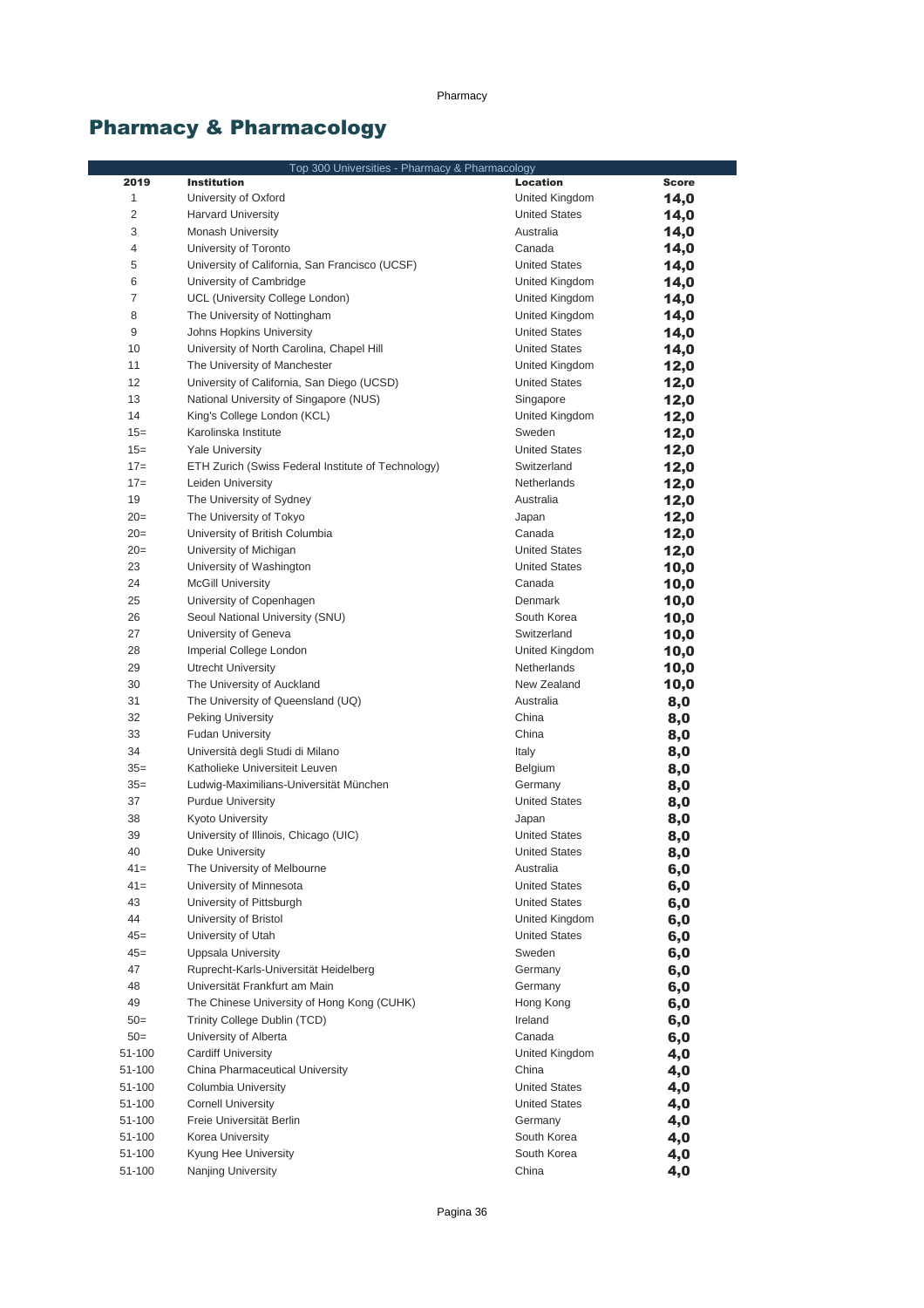| 51-100           | National Taiwan University (NTU)                              | Taiwan                        | 4,0        |
|------------------|---------------------------------------------------------------|-------------------------------|------------|
| 51-100           | New York University (NYU)                                     | <b>United States</b>          | 4,0        |
| 51-100           | Northeastern University                                       | <b>United States</b>          | 4,0        |
| 51-100           | Ohio State University, Columbus                               | <b>United States</b>          | 4,0        |
| 51-100           | Osaka University                                              | Japan                         | 4,0        |
| 51-100           | Queen's University of Belfast                                 | United Kingdom                | 4,0        |
| 51-100           | Sapienza - Università di Roma                                 | Italy                         | 4,0        |
| 51-100           | Shanghai Jiao Tong University                                 | China                         | 4,0        |
| 51-100           | Sichuan University                                            | China                         | 4,0        |
| 51-100           | Sorbonne University                                           | France                        | 4,0        |
| 51-100           | Sun Yat-sen University                                        | China                         | 4,0        |
| 51-100           | Sungkyunkwan University                                       | South Korea                   | 4,0        |
| 51-100           | Taipei Medical University                                     | Taiwan                        | 4,0        |
| 51-100           | The University of New South Wales (UNSW)                      | Australia                     | 4,0        |
| 51-100           | <b>Tsinghua University</b>                                    | China                         | 4,0        |
| 51-100           | Universidad Complutense de Madrid (UCM)                       | Spain                         | 4,0        |
| 51-100           | Universidade de São Paulo (USP)                               | <b>Brazil</b>                 | 4,0        |
| 51-100           | Università degli Studi di Napoli Federico II                  | Italy                         | 4,0        |
| 51-100           | Università degli Studi di Padova (UNIPD)                      | Italy                         | 4,0        |
| 51-100           | Università di Bologna (UNIBO)                                 | Italy                         | 4,0        |
| 51-100           | Universitat de Barcelona (UB)                                 | Spain                         | 4,0        |
| 51-100           | Université Catholique de Louvain (UCL)                        | <b>Belgium</b>                | 4,0        |
| 51-100           | Université de Montréal                                        | Canada                        | 4,0        |
| 51-100           | Université Paris Descartes                                    | France                        | 4,0        |
| 51-100           | University College Cork (UCC)                                 | Ireland                       | 4,0        |
| 51-100           | University of Basel                                           | Switzerland                   | 4,0        |
| 51-100           | University of Birmingham                                      | United Kingdom                | 4,0        |
| 51-100           | University of Dundee                                          | United Kingdom                | 4,0        |
| 51-100           | University of Ghent                                           | Belgium                       | 4,0        |
| 51-100           | University of Glasgow                                         | United Kingdom                | 4,0        |
| 51-100           | University of Helsinki                                        | Finland                       | 4,0        |
| 51-100           | University of Hong Kong (HKU)                                 | Hong Kong                     | 4,0        |
| 51-100           | University of Kansas                                          | <b>United States</b>          | 4,0        |
| 51-100           | University of Kentucky                                        | <b>United States</b>          | 4,0        |
| 51-100<br>51-100 | University of Liverpool                                       | United Kingdom<br>New Zealand | 4,0        |
| 51-100           | University of Otago<br>University of Pennsylvania             | <b>United States</b>          | 4,0        |
| 51-100           | University of Southern California                             | <b>United States</b>          | 4,0        |
| 51-100           | University of Strathclyde                                     | United Kingdom                | 4,0        |
| 51-100           | University of Texas at Austin                                 | <b>United States</b>          | 4,0        |
| 51-100           | University of Zurich                                          | Switzerland                   | 4,0<br>4,0 |
| 51-100           | Zhejiang University                                           | China                         | 4,0        |
| 101-150          | <b>Baylor College of Medicine</b>                             | United States                 | 2,0        |
| 101-150          | <b>Boston University</b>                                      | <b>United States</b>          | 2,0        |
| 101-150          | Cairo University                                              | Egypt                         | 2,0        |
| 101-150          | Eberhard Karls Universität Tübingen                           | Germany                       | 2,0        |
| 101-150          | <b>Griffith University</b>                                    | Australia                     | 2,0        |
| 101-150          | Hanyang University                                            | South Korea                   | 2,0        |
| 101-150          | Hebrew University of Jerusalem                                | Israel                        | 2,0        |
| 101-150          | <b>Hokkaido University</b>                                    | Japan                         | 2,0        |
| 101-150          | Icahn School of Medicine at Mount Sinai                       | <b>United States</b>          | 2,0        |
| 101-150          | Johannes Gutenberg Universität Mainz                          | Germany                       | 2,0        |
| 101-150          | King Abdul Aziz University (KAU)                              | Saudi Arabia                  | 2,0        |
| 101-150          | King Saud University (KSU)                                    | Saudi Arabia                  | 2,0        |
| 101-150          | Michigan State University                                     | <b>United States</b>          | 2,0        |
| 101-150          | National and Kapodistrian University of Athens                | Greece                        | 2,0        |
| 101-150          | Philipps-Universität Marburg                                  | Germany                       | 2,0        |
| 101-150          | Rheinische Friedrich-Wilhelms-Universität Bonn                | Germany                       | 2,0        |
| 101-150          | Technische Universität München                                | Germany                       | 2,0        |
| 101-150          | The Scripps Research Institute (TSRI)                         | <b>United States</b>          | 2,0        |
| 101-150          | The University of Texas M. D. Anderson Cancer Center          | <b>United States</b>          | 2,0        |
| 101-150          | The University of Texas Southwestern Medical Center at Dallas | <b>United States</b>          | 2,0        |
| 101-150          | <b>Tohoku University</b>                                      | Japan                         | 2,0        |
| 101-150          | Universidade Estadual de Campinas (Unicamp)                   | Brazil                        | 2,0        |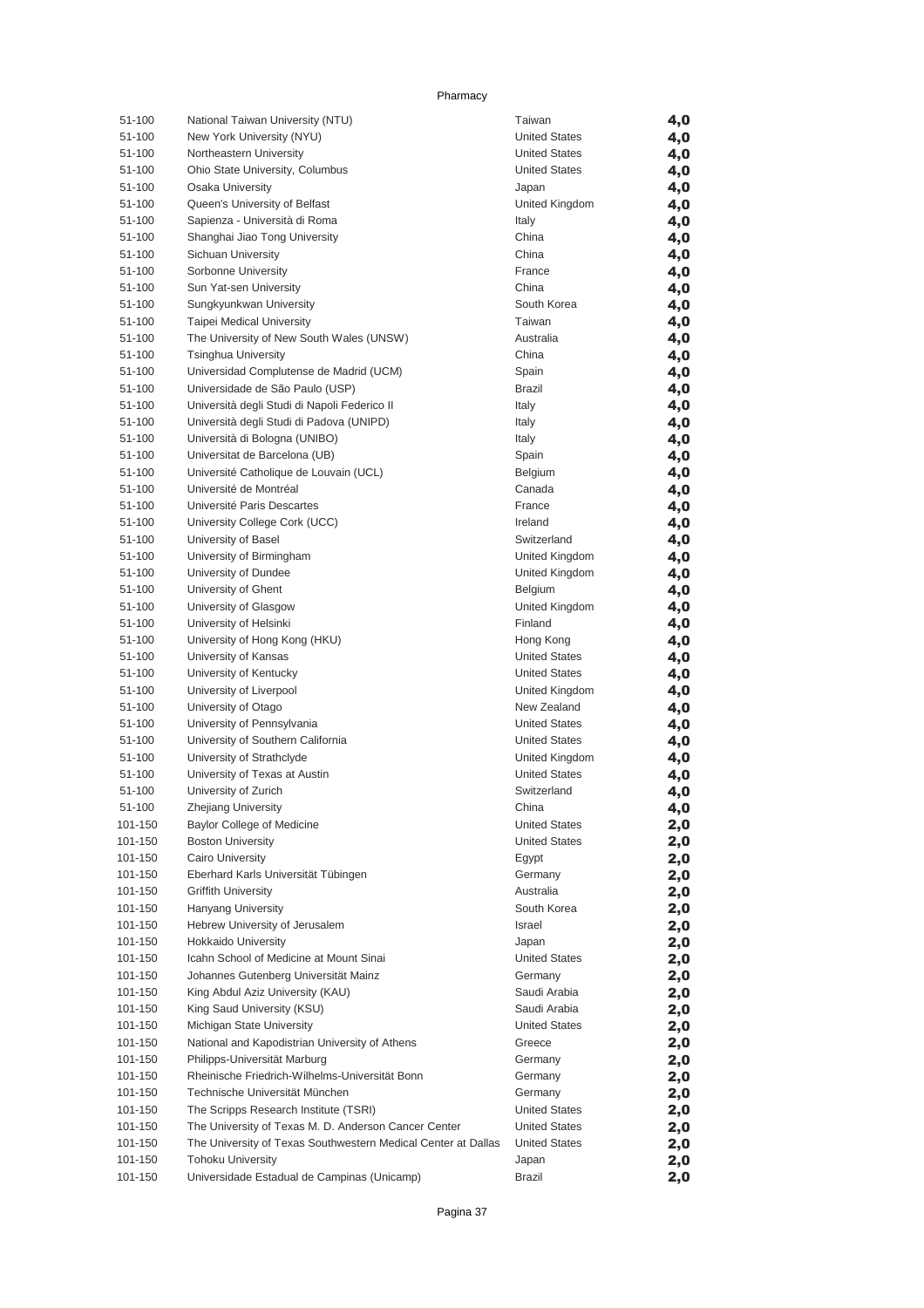| 101-150            | Universidade Federal do Rio de Janeiro                      | <b>Brazil</b>                                | 2,0        |
|--------------------|-------------------------------------------------------------|----------------------------------------------|------------|
| 101-150            | Università degli Studi di Firenze (UNIFI)                   | Italy                                        | 2,0        |
| 101-150            | Università degli Studi di Torino (UNITO)                    | Italy                                        | 2,0        |
| 101-150            | Universitat Autónoma de Barcelona                           | Spain                                        | 2,0        |
| 101-150            | Universität Düsseldorf                                      | Germany                                      | 2,0        |
| 101-150            | Universität Freiburg                                        | Germany                                      | 2,0        |
| 101-150            | Universität Wien                                            | Austria                                      | 2,0        |
| 101-150            | Université de Montpellier                                   | France                                       | 2,0        |
| 101-150            | Université de Strasbourg                                    | France                                       | 2,0        |
| 101-150            | Université Libre de Bruxelles (ULB)                         | Belgium                                      | 2,0        |
| 101-150            | Université Paris-Sud 11                                     | France                                       | 2,0        |
| 101-150            | Universiti Sains Malaysia (USM)                             | Malaysia                                     | 2,0        |
| 101-150            | University of Bath                                          | United Kingdom                               | 2,0        |
| 101-150            | University of California, Irvine (UCI)                      | <b>United States</b>                         | 2,0        |
| 101-150            | University of Cape Town                                     | South Africa                                 | 2,0        |
| 101-150<br>101-150 | University of Florida                                       | <b>United States</b><br><b>United States</b> | 2,0        |
| 101-150            | University of Iowa<br>University of Lausanne                | Switzerland                                  | 2,0        |
| 101-150            | University of Leeds                                         | United Kingdom                               | 2,0        |
| 101-150            | University of Lisbon                                        | Portugal                                     | 2,0        |
| 101-150            | University of Manitoba                                      | Canada                                       | 2,0        |
| 101-150            | University of Oslo                                          | Norway                                       | 2,0<br>2,0 |
| 101-150            | University of South Australia (UniSA)                       | Australia                                    | 2,0        |
| 101-150            | University of Wisconsin-Madison                             | <b>United States</b>                         | 2,0        |
| 101-150            | Vrije Universiteit Amsterdam                                | Netherlands                                  | 2,0        |
| 101-150            | Wayne State University                                      | <b>United States</b>                         | 2,0        |
| 101-150            | <b>Western University</b>                                   | Canada                                       | 2,0        |
| 101-150            | <b>Yonsei University</b>                                    | South Korea                                  | 2,0        |
| 151-200            | Alexandria University                                       | Egypt                                        | 2,0        |
| 151-200            | <b>Charles University</b>                                   | <b>Czech Republic</b>                        | 2,0        |
| 151-200            | China Medical University Taichung                           | Taiwan                                       | 2,0        |
| 151-200            | Dalhousie University                                        | Canada                                       | 2,0        |
| 151-200            | Ewha Womans University                                      | South Korea                                  | 2,0        |
| 151-200            | Huazhong University of Science and Technology               | China                                        | 2,0        |
| 151-200            | Jamia Hamdard, New Delhi                                    | India                                        | 2,0        |
| 151-200            | Julius-Maximilians-Universität Würzburg                     | Germany                                      | 2,0        |
| 151-200            | Kyushu University                                           | Japan                                        | 2,0        |
| 151-200            | Lomonosov Moscow State University                           | Russia                                       | 2,0        |
| 151-200            | <b>Mahidol University</b>                                   | Thailand                                     | 2,0        |
| 151-200            | Medizinische Hochschule Hannover                            | Germany                                      | 2,0        |
| 151-200            | Nagoya University                                           | Japan                                        | 2,0        |
| 151-200            | National Cheng Kung University                              | Taiwan                                       | 2,0        |
| 151-200            | Newcastle University                                        | United Kingdom                               | 2,0        |
| 151-200            | Queen's University                                          | Canada                                       | 2,0        |
| 151-200            | Rutgers - The State University of New Jersey, New Brunswick | <b>United States</b>                         | 2,0        |
| 151-200            | Semmelweis University                                       | Hungary                                      | 2,0        |
| 151-200            | Tehran University of Medical Sciences                       | Iran                                         | 2,0        |
| 151-200            | <b>Tel Aviv University</b>                                  | Israel                                       | 2,0        |
| 151-200            | <b>Texas A&amp;M University</b>                             | <b>United States</b>                         | 2,0        |
| 151-200            | The University of Western Australia (UWA)                   | Australia                                    | 2,0        |
| 151-200            | <b>Tufts University</b>                                     | <b>United States</b>                         | 2,0        |
| 151-200            | Universidad Autónoma de Madrid                              | Spain                                        | 2,0        |
| 151-200            | Universidad de Buenos Aires                                 | Argentina                                    | 2,0        |
| 151-200            | Universidad Nacional Autónoma de México (UNAM)              | Mexico                                       | 2,0        |
| 151-200            | Universidade de Santiago de Compostela                      | Spain                                        | 2,0        |
| 151-200            | Università degli Studi di Pavia (UNIPV)                     | Italy                                        | 2,0        |
| 151-200            | Università di Pisa                                          | Italy                                        | 2,0        |
| 151-200<br>151-200 | Universität Hamburg<br>Université Claude Bernard Lyon 1     | Germany<br>France                            | 2,0        |
| 151-200            | Université de Lille                                         | France                                       | 2,0        |
| 151-200            | Université Paris Diderot - Paris 7                          | France                                       | 2,0        |
| 151-200            | Universiti Malaya (UM)                                      | Malaysia                                     | 2,0<br>2,0 |
| 151-200            | University at Buffalo SUNY                                  | <b>United States</b>                         | 2,0        |
| 151-200            | University College Dublin (UCD)                             | Ireland                                      | 2,0        |
|                    |                                                             |                                              |            |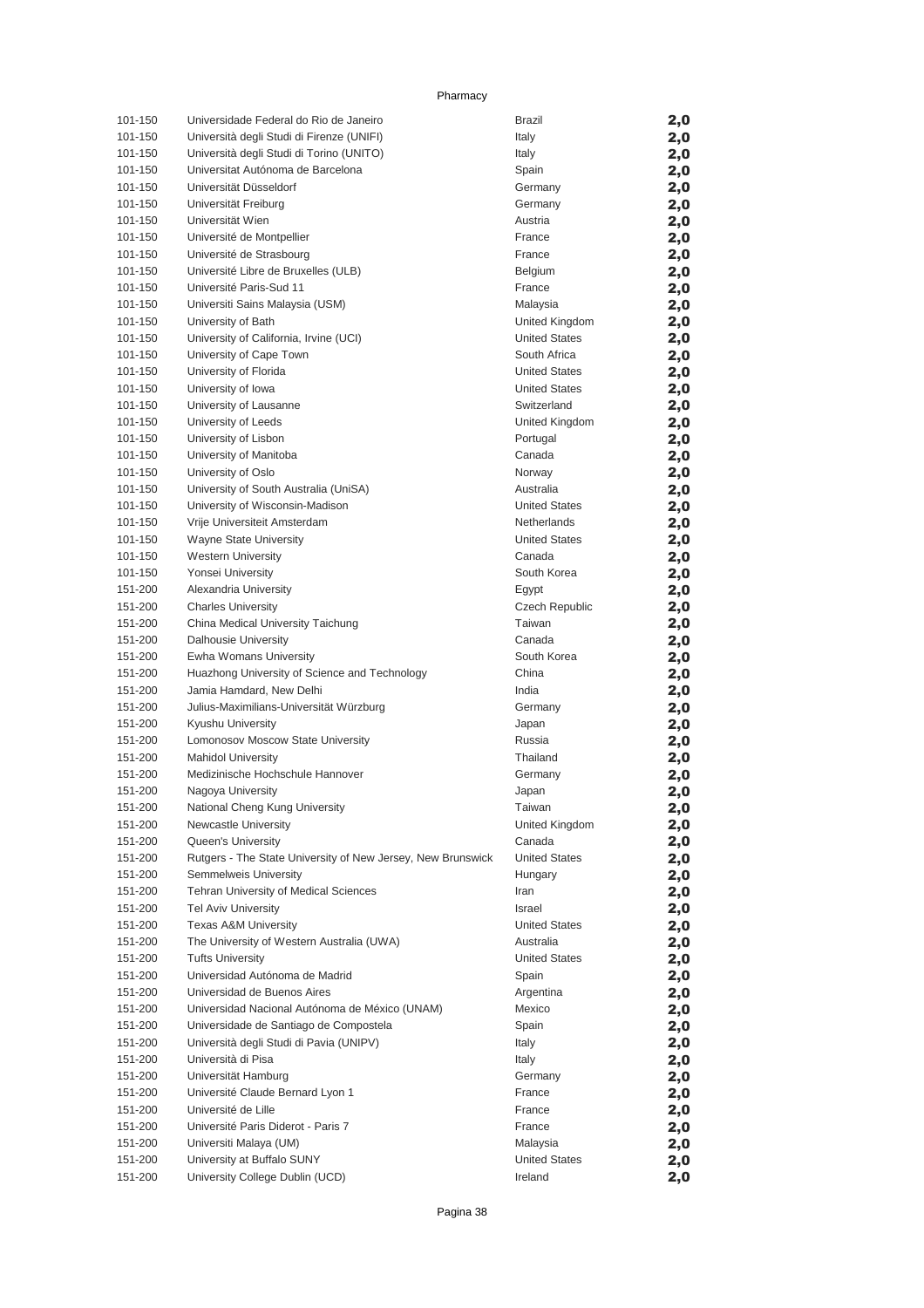| 151-200            | University of Aberdeen                                         | United Kingdom        | 2,0        |
|--------------------|----------------------------------------------------------------|-----------------------|------------|
| 151-200            | University of Arizona                                          | <b>United States</b>  | 2,0        |
| 151-200            | University of California, Santa Barbara (UCSB)                 | <b>United States</b>  | 2,0        |
| 151-200            | University of Connecticut                                      | <b>United States</b>  | 2,0        |
| 151-200            | University of East Anglia (UEA)                                | United Kingdom        | 2,0        |
| 151-200            | University of Miami                                            | <b>United States</b>  | 2,0        |
| 151-200            | University of Mississippi                                      | <b>United States</b>  | 2,0        |
| 151-200            | University of Porto                                            | Portugal              | 2,0        |
| 151-200            | University of Saskatchewan                                     | Canada                | 2,0        |
| 151-200            | University of Southampton                                      | United Kingdom        | 2,0        |
| 151-200            | Virginia Commonwealth University                               | <b>United States</b>  | 2,0        |
| 151-200            | <b>Wake Forest University</b>                                  | <b>United States</b>  | 2,0        |
| 151-200            | Westfälische Wilhelms-Universität Münster                      | Germany               | 2,0        |
| 201-250            | Ain Shams University                                           | Egypt                 | 2,0        |
| 201-250            | All India Institute of Medical Sciences, New Delhi             | India                 | 2,0        |
| 201-250            | Aristotle University of Thessaloniki                           | Greece                | 2,0        |
| 201-250            | Chang Gung University                                          | Taiwan                | 2,0        |
| 201-250            | Chiba University                                               | Japan                 | 2,0        |
| 201-250            | Chulalongkorn University                                       | Thailand              | 2,0        |
| 201-250            | <b>Curtin University</b>                                       | Australia             | 2,0        |
| 201-250            | <b>Drexel University</b>                                       | <b>United States</b>  | 2,0        |
| 201-250            | East China University of Science and Technology                | China                 | 2,0        |
| 201-250            | Georg-August-Universität Göttingen                             | Germany               | 2,0        |
| 201-250            | Georgetown University                                          | <b>United States</b>  | 2,0        |
| 201-250            | Kaohsiung Medical University                                   | Taiwan                | 2,0        |
| 201-250            | <b>Laval University</b>                                        | Canada                | 2,0        |
| 201-250            | Manipal Academy of Higher Education                            | India                 | 2,0        |
| 201-250            | National University of Ireland, Galway (NUIG)                  | Ireland               | 2,0        |
| 201-250            | National Yang Ming University                                  | Taiwan                | 2,0        |
| 201-250<br>201-250 | Université PSL (Paris Sciences & Lettres)                      | France<br>South Korea | 2,0        |
| 201-250            | <b>Pusan National University</b><br><b>Shandong University</b> | China                 | 2,0        |
| 201-250            | Soochow University                                             | China                 | 2,0        |
| 201-250            | <b>Technical University of Denmark</b>                         | Denmark               | 2,0        |
| 201-250            | <b>Temple University</b>                                       | <b>United States</b>  | 2,0        |
| 201-250            | The Hong Kong Polytechnic University                           | Hong Kong             | 2,0<br>2,0 |
| 201-250            | The University of Georgia                                      | <b>United States</b>  | 2,0        |
| 201-250            | <b>Tongji University</b>                                       | China                 | 2,0        |
| 201-250            | Universidad de Chile                                           | Chile                 | 2,0        |
| 201-250            | Universidad de Granada                                         | Spain                 | 2,0        |
| 201-250            | Universidade Federal de São Paulo (UNIFESP)                    | <b>Brazil</b>         | 2,0        |
| 201-250            | Universidade Federal do Rio Grande Do Sul                      | Brazil                | 2,0        |
| 201-250            | Università degli Studi di Ferrara                              | Italy                 | 2,0        |
| 201-250            | Università degli Studi di Perugia                              | Italy                 | 2,0        |
| 201-250            | Universitá degli Studi di Roma - Tor Vergata                   | Italy                 | 2,0        |
| 201-250            | Università degli Studi di Siena (UNISI)                        | Italy                 | 2,0        |
| 201-250            | Universitat de Valencia                                        | Spain                 | 2,0        |
| 201-250            | Universität Innsbruck                                          | Austria               | 2,0        |
| 201-250            | Universität Jena                                               | Germany               | 2,0        |
| 201-250            | Université de Bordeaux                                         | France                | 2,0        |
| 201-250            | Universiti Kebangsaan Malaysia (UKM)                           | Malaysia              | 2,0        |
| 201-250            | University of Antwerp                                          | Belgium               | 2,0        |
| 201-250            | University of Bari                                             | Italy                 | 2,0        |
| 201-250            | University of Bern                                             | Switzerland           | 2,0        |
| 201-250            | University of Bradford                                         | United Kingdom        | 2,0        |
| 201-250            | University of Cincinnati                                       | <b>United States</b>  | 2,0        |
| 201-250            | University of Coimbra                                          | Portugal              | 2,0        |
| 201-250            | University of Leicester                                        | United Kingdom        | 2,0        |
| 201-250            | University of Liege                                            | Belgium               | 2,0        |
| 201-250            | University of Massachusetts Medical School - Worcester         | <b>United States</b>  | 2,0        |
| 201-250            | University of South Carolina at Columbia                       | <b>United States</b>  | 2,0        |
| 201-250            | University of Technology Sydney (UTS)                          | Australia             | 2,0        |
| 201-250            | University of Virginia                                         | <b>United States</b>  | 2,0        |
| 201-250            | Xi'an Jiaotong University                                      | China                 | 2,0        |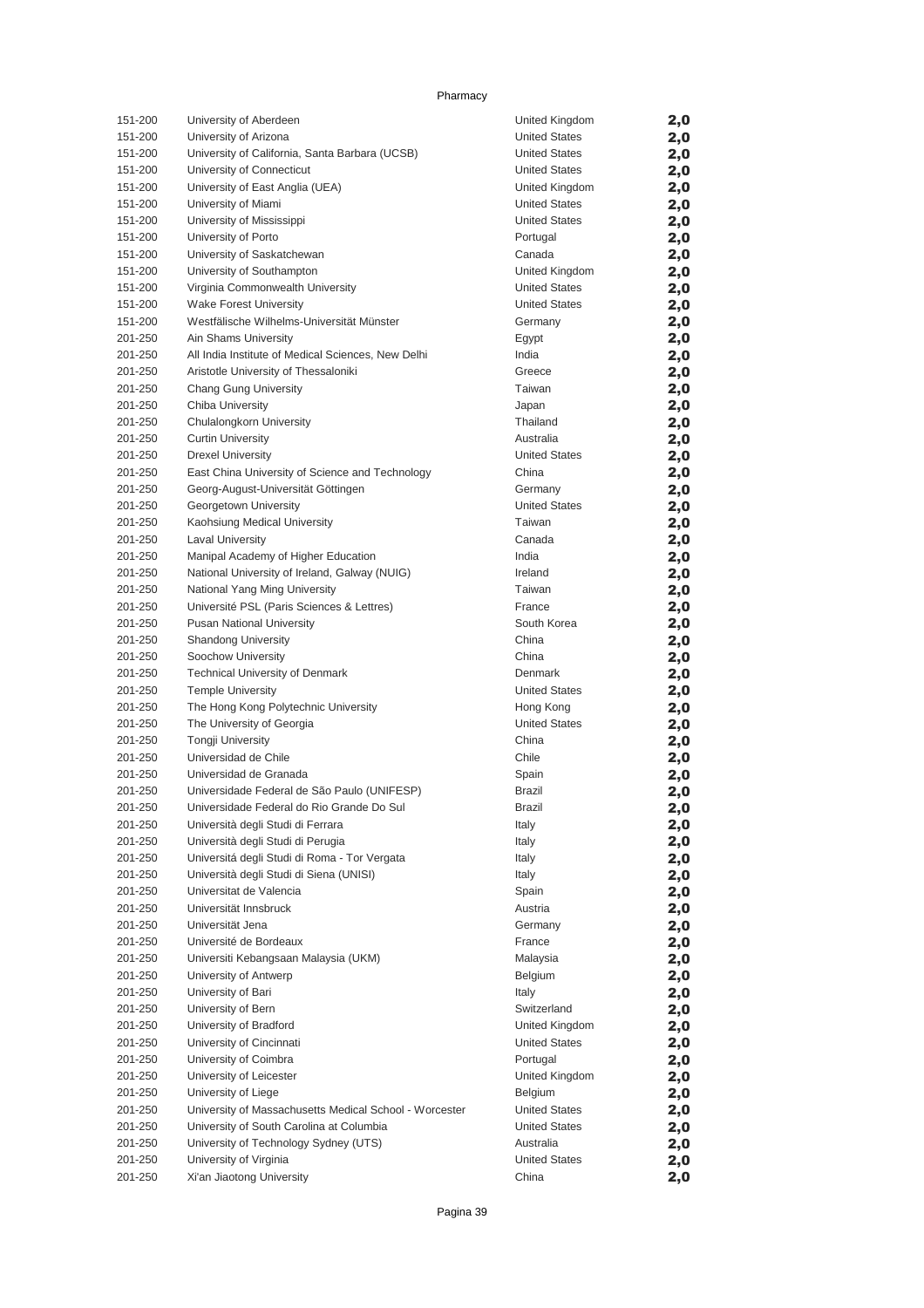| 251-300 | American University of Beirut (AUB)                      | Lebanon              | 2,0 |
|---------|----------------------------------------------------------|----------------------|-----|
| 251-300 | <b>Aston University</b>                                  | United Kingdom       | 2,0 |
| 251-300 | <b>Banaras Hindu University</b>                          | India                | 2,0 |
| 251-300 | Central South University                                 | China                | 2,0 |
| 251-300 | Chonnam National University                              | South Korea          | 2,0 |
| 251-300 | Chung-Ang University                                     | South Korea          | 2,0 |
| 251-300 | Chungnam National University                             | South Korea          | 2,0 |
| 251-300 | Dartmouth College                                        | <b>United States</b> | 2,0 |
| 251-300 | Deakin University                                        | Australia            | 2,0 |
| 251-300 | <b>Flinders University</b>                               | Australia            | 2,0 |
| 251-300 | Florida State University                                 | <b>United States</b> | 2,0 |
| 251-300 | Karl-Franzens-Universität Graz                           | Austria              | 2,0 |
| 251-300 | Keio University                                          | Japan                | 2,0 |
| 251-300 | La Trobe University                                      | Australia            | 2,0 |
| 251-300 | Louisiana State University                               | <b>United States</b> | 2,0 |
| 251-300 | <b>Mansoura University</b>                               | Egypt                | 2,0 |
| 251-300 | Martin-Luther-Universität Halle-Wittenberg               | Germany              | 2,0 |
| 251-300 | Nankai University                                        | China                | 2,0 |
| 251-300 | North Carolina State University                          | <b>United States</b> | 2,0 |
| 251-300 | Oregon State University                                  | <b>United States</b> | 2,0 |
| 251-300 | Queensland University of Technology (QUT)                | Australia            | 2,0 |
| 251-300 | <b>Rice University</b>                                   | <b>United States</b> | 2,0 |
| 251-300 | Stellenbosch University                                  | South Africa         | 2,0 |
| 251-300 | <b>Stony Brook University</b>                            | <b>United States</b> | 2,0 |
| 251-300 | The Catholic University of Korea                         | South Korea          | 2,0 |
| 251-300 | <b>Tianjin University</b>                                | China                | 2,0 |
| 251-300 | Tokyo University of Pharmacy and Life Sciences           | Japan                | 2,0 |
| 251-300 | Universidad de Navarra                                   | Spain                | 2,0 |
| 251-300 | Universidad de Salamanca                                 | Spain                | 2,0 |
| 251-300 | Universidade Estadual Paulista "Júlio de Mesquita Filho" | <b>Brazil</b>        | 2,0 |
| 251-300 | Universidade Federal de Minas Gerais                     | <b>Brazil</b>        | 2,0 |
| 251-300 | Universidade Federal de Santa Catarina                   | <b>Brazil</b>        | 2,0 |
| 251-300 | Universidade Federal do Paraná (UFPR)                    | <b>Brazil</b>        | 2,0 |
| 251-300 | Universität des Saarlandes                               | Germany              | 2,0 |
| 251-300 | Université de Lorraine                                   | France               | 2,0 |
| 251-300 | Université Grenoble-Alpes (UGA)                          | France               | 2,0 |
| 251-300 | Universiti Putra Malaysia (UPM)                          | Malaysia             | 2,0 |
| 251-300 | University of Bergen                                     | Norway               | 2,0 |
| 251-300 | University of Eastern Finland                            | Finland              | 2,0 |
| 251-300 | University of Jordan                                     | Jordan               | 2,0 |
| 251-300 | University of Karachi                                    | Pakistan             | 2,0 |
| 251-300 | University of Ljubljana                                  | Slovenia             | 2,0 |
| 251-300 | University of New Mexico                                 | United States        | 2,0 |
| 251-300 | University of Newcastle                                  | Australia            | 2,0 |
| 251-300 | University of Oklahoma                                   | <b>United States</b> | 2,0 |
| 251-300 | University of Parma                                      | Italy                | 2,0 |
| 251-300 | University of South Florida                              | <b>United States</b> | 2,0 |
| 251-300 | University of The Witwatersrand                          | South Africa         | 2,0 |
| 251-300 | Washington State University                              | <b>United States</b> | 2,0 |
| 251-300 | Zhengzhou University                                     | China                | 2,0 |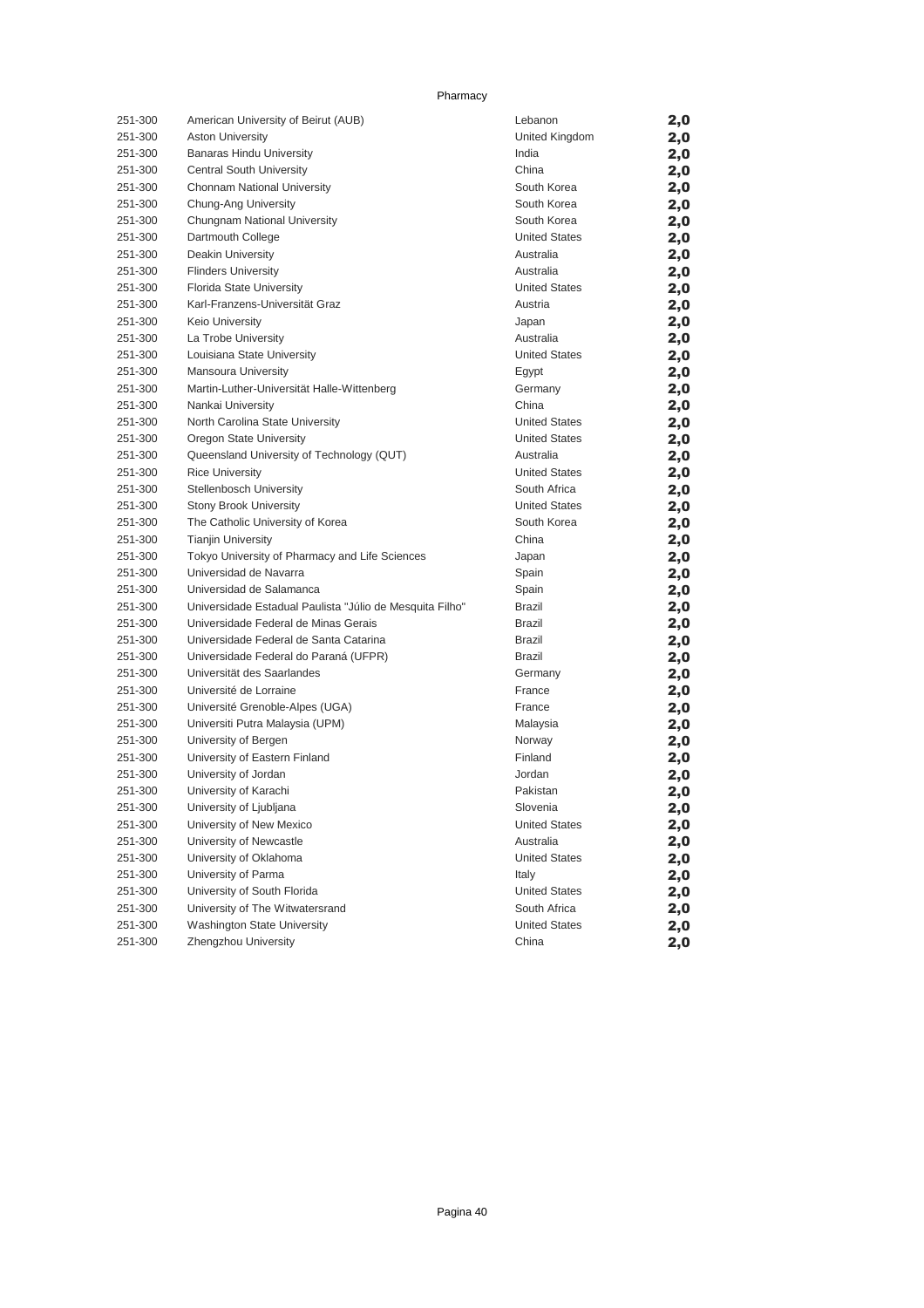|                  | Top 300 Universities - Psychology                      |                                              |              |
|------------------|--------------------------------------------------------|----------------------------------------------|--------------|
| 2019             | <b>Institution</b>                                     | <b>Location</b>                              | <b>Score</b> |
| 1                | <b>Harvard University</b>                              | <b>United States</b>                         | 14,0         |
| 2                | <b>Stanford University</b>                             | <b>United States</b>                         | 14,0         |
| 3                | University of Oxford                                   | United Kingdom                               | 14,0         |
| 4                | University of Cambridge                                | United Kingdom                               | 14,0         |
| 5                | University of California, Los Angeles (UCLA)           | <b>United States</b>                         | 14,0         |
| 6                | University of California, Berkeley (UCB)               | <b>United States</b>                         | 14,0         |
| 7                | <b>Yale University</b>                                 | <b>United States</b>                         | 14,0         |
| 8                | Massachusetts Institute of Technology (MIT)            | <b>United States</b>                         | 14,0         |
| 9                | University of Michigan                                 | <b>United States</b>                         | 14,0         |
| 10               | UCL (University College London)                        | United Kingdom                               | 14,0         |
| 11               | New York University (NYU)                              | <b>United States</b>                         | 12,0         |
| 12               | <b>Princeton University</b>                            | <b>United States</b>                         | 12,0         |
| 13               | Columbia University                                    | <b>United States</b>                         | 12,0         |
| 14               | University of Pennsylvania                             | <b>United States</b>                         | 12,0         |
| 15               | University of Chicago                                  | <b>United States</b>                         | 12,0         |
| $16=$            | University of Amsterdam                                | Netherlands                                  | 12,0         |
| $16=$            | University of British Columbia                         | Canada                                       | 12,0         |
| $18=$            | The University of Melbourne                            | Australia                                    | 12,0         |
| $18=$            | University of Toronto                                  | Canada                                       | 12,0         |
| 20               | Northwestern University                                | <b>United States</b>                         | 12,0         |
| 21               | The University of New South Wales (UNSW)               | Australia                                    | 10,0         |
| 22               | King's College London (KCL)                            | United Kingdom                               | 10,0         |
| 23               | The University of Queensland (UQ)                      | Australia                                    | 10,0         |
| $24=$            | Katholieke Universiteit Leuven                         | Belgium                                      | 10,0         |
| $24=$            | <b>McGill University</b>                               | Canada                                       | 10,0         |
| 26               | The University of Sydney                               | Australia                                    | 10,0         |
| 27               | University of Hong Kong (HKU)                          | Hong Kong                                    | 10,0         |
| $28=$            | <b>Duke University</b>                                 | <b>United States</b>                         | 10,0         |
| $28=$            | University of California, San Diego (UCSD)             | <b>United States</b>                         | 10,0         |
| $28=$            | University of Edinburgh                                | United Kingdom                               | 10,0         |
| $28=$            | University of Illinois at Urbana-Champaign             | <b>United States</b>                         | 10,0         |
| 32               | London School of Economics and Political Science (LSE) | United Kingdom                               | 8,0          |
| 33               | National University of Singapore (NUS)                 | Singapore                                    | 8,0          |
| 34               | University of Exeter                                   | United Kingdom                               | 8,0          |
| 35               | Carnegie Mellon University                             | <b>United States</b>                         | 8,0          |
| $36=$            | University of Minnesota                                | <b>United States</b>                         | 8,0          |
| $36=$            | University of Texas at Austin                          | <b>United States</b>                         | 8,0          |
| 38               | Australian National University (ANU)                   | Australia                                    | 8,0          |
| 39               | University of Wisconsin-Madison                        | <b>United States</b>                         | 8,0          |
| 40=              | Michigan State University                              | <b>United States</b>                         | 8,0          |
| $40=$            | Nanyang Technological University (NTU)                 | Singapore                                    | 8,0          |
| 42               | The University of Western Australia (UWA)              | Australia                                    | 6,0          |
| 43               | <b>Cornell University</b>                              | <b>United States</b>                         | 6,0          |
| $44 =$           | The University of Warwick                              | United Kingdom                               | 6,0          |
| $44 =$           | University of Virginia                                 | <b>United States</b>                         | 6,0          |
| $46=$            | Radboud University Nijmegen                            | Netherlands                                  | 6,0          |
| $46=$            | The University of Manchester                           | United Kingdom                               | 6,0          |
| $48=$            | Monash University                                      | Australia                                    | 6,0          |
| $48=$            | <b>Utrecht University</b>                              | Netherlands                                  | 6,0          |
| $50=$            | Pennsylvania State University                          | <b>United States</b>                         | 6,0          |
| $50=$            | The University of Auckland                             | New Zealand                                  | 6,0          |
| 51-100<br>51-100 | <b>Boston University</b><br><b>Brown University</b>    | <b>United States</b><br><b>United States</b> | 4,0          |
| 51-100           | <b>Cardiff University</b>                              | United Kingdom                               | 4,0          |
| 51-100           | Durham University                                      | United Kingdom                               | 4,0          |
| 51-100           | Erasmus University Rotterdam                           | Netherlands                                  | 4,0          |
| 51-100           | Freie Universität Berlin                               | Germany                                      | 4,0          |
| 51-100           | Humboldt-Universität zu Berlin                         | Germany                                      | 4,0          |
| 51-100           | Johns Hopkins University                               | <b>United States</b>                         | 4,0<br>4,0   |
|                  |                                                        |                                              |              |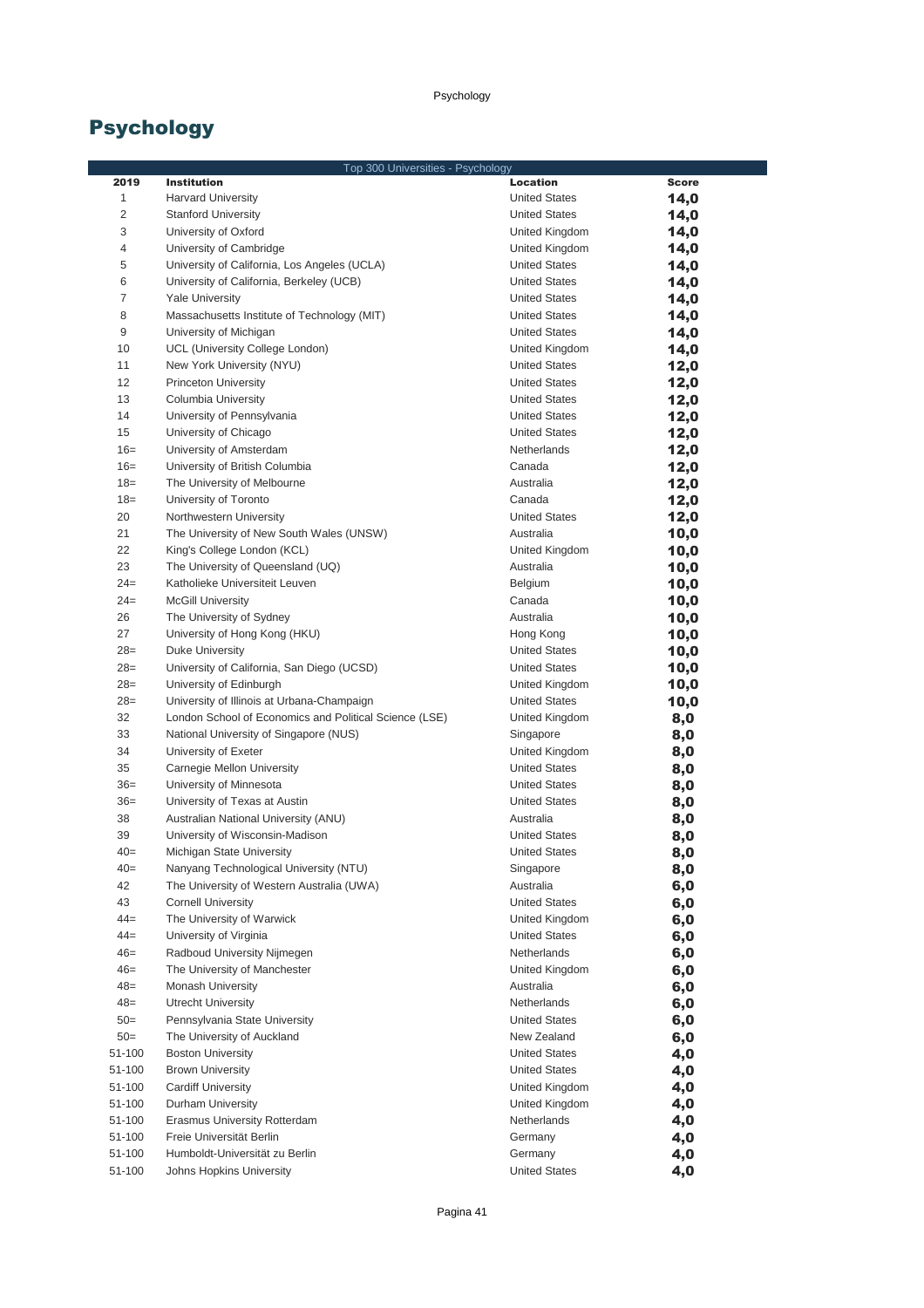| 51-100             | Karolinska Institute                                                   | Sweden                                       | 4,0        |
|--------------------|------------------------------------------------------------------------|----------------------------------------------|------------|
| 51-100             | Leiden University                                                      | Netherlands                                  | 4,0        |
| 51-100             | Loughborough University                                                | United Kingdom                               | 4,0        |
| 51-100             | Ludwig-Maximilians-Universität München                                 | Germany                                      | 4,0        |
| 51-100             | <b>Maastricht University</b>                                           | Netherlands                                  | 4,0        |
| 51-100             | <b>Macquarie University</b>                                            | Australia                                    | 4,0        |
| 51-100             | Ohio State University, Columbus                                        | <b>United States</b>                         | 4,0        |
| 51-100             | <b>Peking University</b>                                               | China                                        | 4,0        |
| 51-100             | Seoul National University (SNU)                                        | South Korea                                  | 4,0        |
| 51-100             | The Chinese University of Hong Kong (CUHK)                             | Hong Kong                                    | 4,0        |
| 51-100             | The University of Nottingham                                           | United Kingdom                               | 4,0        |
| 51-100             | The University of Sheffield                                            | United Kingdom                               | 4,0        |
| 51-100             | The University of Tokyo                                                | Japan                                        | 4,0        |
| 51-100             | <b>Tilburg University</b>                                              | Netherlands                                  | 4,0        |
| 51-100             | Università degli Studi di Padova (UNIPD)                               | Italy                                        | 4,0        |
| 51-100             | Université Catholique de Louvain (UCL)                                 | Belgium                                      | 4,0        |
| 51-100             | University of Birmingham                                               | United Kingdom                               | 4,0        |
| 51-100             | University of Bristol                                                  | United Kingdom<br><b>United States</b>       | 4,0        |
| 51-100<br>51-100   | University of California, Davis (UCD)                                  | <b>United States</b>                         | 4,0        |
| 51-100             | University of California, Santa Barbara (UCSB)<br>University of Geneva | Switzerland                                  | 4,0        |
| 51-100             | University of Ghent                                                    | Belgium                                      | 4,0        |
| 51-100             | University of Glasgow                                                  | United Kingdom                               | 4,0<br>4,0 |
| 51-100             | University of Groningen                                                | Netherlands                                  | 4,0        |
| 51-100             | University of Kent                                                     | United Kingdom                               | 4,0        |
| 51-100             | University of Maryland, College Park                                   | <b>United States</b>                         | 4,0        |
| 51-100             | University of North Carolina, Chapel Hill                              | <b>United States</b>                         | 4,0        |
| 51-100             | University of Pittsburgh                                               | <b>United States</b>                         | 4,0        |
| 51-100             | University of Rochester                                                | <b>United States</b>                         | 4,0        |
| 51-100             | University of Southampton                                              | United Kingdom                               | 4,0        |
| 51-100             | University of Southern California                                      | <b>United States</b>                         | 4,0        |
| 51-100             | University of Washington                                               | <b>United States</b>                         | 4,0        |
| 51-100             | University of Waterloo                                                 | Canada                                       | 4,0        |
| 51-100             | University of York                                                     | United Kingdom                               | 4,0        |
| 51-100             | University of Zurich                                                   | Switzerland                                  | 4,0        |
| 51-100             | Vanderbilt University                                                  | <b>United States</b>                         | 4,0        |
| 51-100             | Victoria University of Wellington                                      | New Zealand                                  | 4,0        |
| 51-100             | Vrije Universiteit Amsterdam                                           | Netherlands                                  | 4,0        |
| 51-100             | Washington University in St. Louis                                     | <b>United States</b>                         | 4,0        |
| 51-100             | <b>Western University</b>                                              | Canada                                       | 4,0        |
| 51-100             | <b>York University</b>                                                 | Canada                                       | 4,0        |
| 101-150            | Aarhus University                                                      | Denmark                                      | 2,0        |
| 101-150            | Arizona State University                                               | United States                                | 2,0        |
| 101-150            | <b>Beijing Normal University</b>                                       | China                                        | 2,0        |
| 101-150            | City University London                                                 | United Kingdom                               | 2,0        |
| 101-150            | City University of Hong Kong                                           | Hong Kong                                    | 2,0        |
| 101-150<br>101-150 | City University of New York<br>Dartmouth College                       | <b>United States</b><br><b>United States</b> | 2,0        |
| 101-150            | Florida State University                                               | <b>United States</b>                         | 2,0        |
| 101-150            | Goldsmiths, University of London                                       | United Kingdom                               | 2,0<br>2,0 |
| 101-150            | Hebrew University of Jerusalem                                         | Israel                                       | 2,0        |
| 101-150            | Indiana University Bloomington                                         | <b>United States</b>                         | 2,0        |
| 101-150            | Korea University                                                       | South Korea                                  | 2,0        |
| 101-150            | Lancaster University                                                   | United Kingdom                               | 2,0        |
| 101-150            | <b>McMaster University</b>                                             | Canada                                       | 2,0        |
| 101-150            | National Taiwan University (NTU)                                       | Taiwan                                       | 2,0        |
| 101-150            | Newcastle University                                                   | United Kingdom                               | 2,0        |
| 101-150            | Université PSL (Paris Sciences & Lettres)                              | France                                       | 2,0        |
| 101-150            | Pontificia Universidad Católica de Chile                               | Chile                                        | 2,0        |
| 101-150            | <b>Purdue University</b>                                               | <b>United States</b>                         | 2,0        |
| 101-150            | Queen's University                                                     | Canada                                       | 2,0        |
| 101-150            | Ruprecht-Karls-Universität Heidelberg                                  | Germany                                      | 2,0        |
| 101-150            | Sapienza - Università di Roma                                          | Italy                                        | 2,0        |
| 101-150            | Simon Fraser University                                                | Canada                                       | 2,0        |

| Sweden               | 4,0 |
|----------------------|-----|
|                      |     |
| Netherlands          | 4,0 |
| United Kingdom       | 4,0 |
| Germany              | 4,0 |
| Netherlands          | 4,0 |
| Australia            |     |
|                      | 4,0 |
| <b>United States</b> | 4,0 |
| China                | 4,0 |
| South Korea          | 4,0 |
| Hong Kong            | 4,0 |
| United Kingdom       |     |
|                      | 4,0 |
| United Kingdom       | 4,0 |
| Japan                | 4,0 |
| Netherlands          | 4,0 |
| Italy                | 4,0 |
| Belgium              | 4,0 |
|                      |     |
| United Kingdom       | 4,0 |
| United Kingdom       | 4,0 |
| <b>United States</b> | 4,0 |
| <b>United States</b> | 4,0 |
| Switzerland          | 4,0 |
|                      |     |
| Belgium              | 4,0 |
| United Kingdom       | 4,0 |
| Netherlands          | 4,0 |
| United Kingdom       | 4,0 |
| <b>United States</b> | 4,0 |
|                      |     |
| <b>United States</b> | 4,0 |
| <b>United States</b> | 4,0 |
| <b>United States</b> | 4,0 |
| United Kingdom       | 4,0 |
| <b>United States</b> | 4,0 |
|                      |     |
| <b>United States</b> | 4,0 |
| Canada               | 4,0 |
| United Kingdom       | 4,0 |
| Switzerland          | 4,0 |
| <b>United States</b> | 4,0 |
|                      |     |
| New Zealand          | 4,0 |
| Netherlands          | 4,0 |
| <b>United States</b> | 4,0 |
| Canada               | 4,0 |
| Canada               | 4,0 |
|                      |     |
| Denmark              | 2,0 |
| <b>United States</b> | 2,0 |
| China                | 2,0 |
| United Kingdom       | 2,0 |
| Hong Kong            | 2,0 |
|                      |     |
| <b>United States</b> | 2,0 |
| <b>United States</b> | 2,0 |
| <b>United States</b> | 2,0 |
| United Kingdom       | 2,0 |
| Israel               | 2,0 |
|                      |     |
| <b>United States</b> | 2,0 |
| South Korea          | 2,0 |
| United Kingdom       | 2,0 |
| Canada               | 2,0 |
| Taiwan               | 2,0 |
|                      |     |
| United Kingdom       | 2,0 |
| France               | 2,0 |
| Chile                | 2,0 |
| <b>United States</b> | 2,0 |
| Canada               | 2,0 |
| Germany              |     |
|                      | 2,0 |
| Italy                | 2,0 |
| Canada               | 2.0 |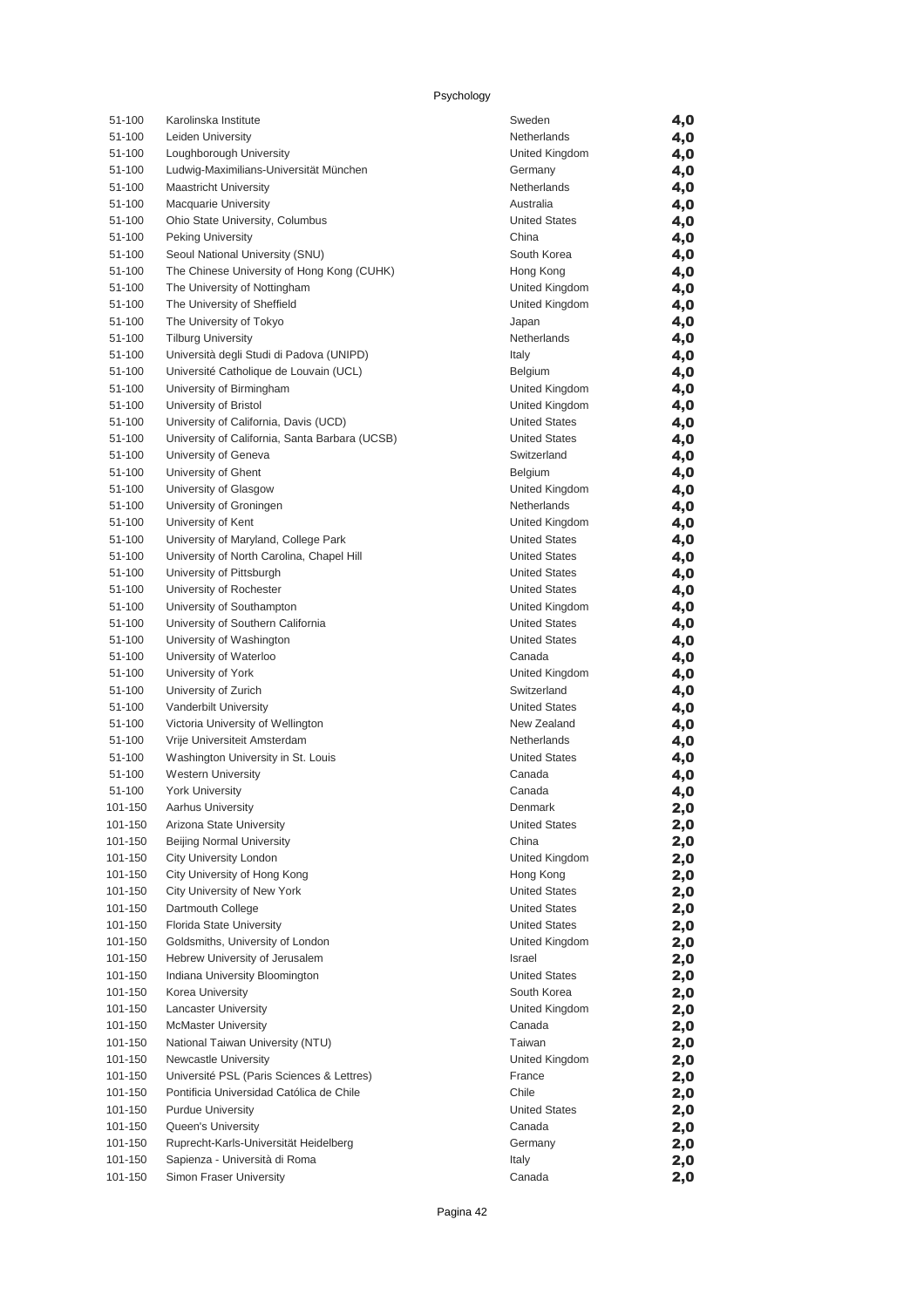| 101-150            | Stockholm University                                        | Sweden                                       | 2,0        |
|--------------------|-------------------------------------------------------------|----------------------------------------------|------------|
| 101-150            | The University of Adelaide                                  | Australia                                    | 2,0        |
| 101-150            | The University of Georgia                                   | <b>United States</b>                         | 2,0        |
| 101-150            | Trinity College Dublin (TCD)                                | Ireland                                      | 2,0        |
| 101-150            | Universidad Autónoma de Madrid                              | Spain                                        | 2,0        |
| 101-150            | Universidad Complutense de Madrid (UCM)                     | Spain                                        | 2,0        |
| 101-150            | Universidad Nacional Autónoma de México (UNAM)              | Mexico                                       | 2,0        |
| 101-150            | Universidade de São Paulo (USP)                             | Brazil                                       | 2,0        |
| 101-150            | Università di Bologna (UNIBO)                               | Italy                                        | 2,0        |
| 101-150            | Universitat de Barcelona (UB)                               | Spain                                        | 2,0        |
| 101-150            | Universität Mannheim                                        | Germany                                      | 2,0        |
| 101-150            | Université de Montréal                                      | Canada                                       | 2,0        |
| 101-150            | University of Alberta                                       | Canada                                       |            |
| 101-150            | University of Arizona                                       | <b>United States</b>                         | 2,0<br>2,0 |
| 101-150            | University of Bern                                          | Switzerland                                  |            |
| 101-150            | University of California, Irvine (UCI)                      | <b>United States</b>                         | 2,0        |
| 101-150            | University of Colorado at Boulder                           | <b>United States</b>                         | 2,0        |
| 101-150            |                                                             | Denmark                                      | 2,0        |
| 101-150            | University of Copenhagen                                    | <b>United States</b>                         | 2,0        |
|                    | University of Florida                                       | <b>United States</b>                         | 2,0        |
| 101-150<br>101-150 | University of Illinois, Chicago (UIC)                       | <b>United States</b>                         | 2,0        |
|                    | University of Iowa<br>University of Leeds                   | United Kingdom                               | 2,0        |
| 101-150            | University of Miami                                         |                                              | 2,0        |
| 101-150<br>101-150 |                                                             | <b>United States</b><br><b>United States</b> | 2,0        |
|                    | University of Oregon                                        |                                              | 2,0        |
| 101-150            | University of Oslo                                          | Norway                                       | 2,0        |
| 101-150            | University of Otago                                         | New Zealand                                  | 2,0        |
| 101-150            | University of St Andrews                                    | United Kingdom                               | 2,0        |
| 101-150            | University of Sussex                                        | United Kingdom                               | 2,0        |
| 101-150            | <b>Western Sydney University</b>                            | Australia                                    | 2,0        |
| 151-200            | Birkbeck College, University of London                      | United Kingdom                               | 2,0        |
| 151-200            | <b>Curtin University</b>                                    | Australia                                    | 2,0        |
| 151-200            | Deakin University                                           | Australia                                    | 2,0        |
| 151-200            | Eberhard Karls Universität Tübingen                         | Germany                                      | 2,0        |
| 151-200            | <b>Emory University</b>                                     | <b>United States</b>                         | 2,0        |
| 151-200            | <b>Flinders University</b>                                  | Australia                                    | 2,0        |
| 151-200            | Georgia Institute of Technology (Georgia Tech)              | <b>United States</b>                         | 2,0        |
| 151-200            | <b>Griffith University</b>                                  | Australia                                    | 2,0        |
| 151-200            | Kyoto University                                            | Japan                                        | 2,0        |
| 151-200            | La Trobe University                                         | Australia                                    | 2,0        |
| 151-200            | <b>Lund University</b>                                      | Sweden                                       | 2,0        |
| 151-200            | Queensland University of Technology (QUT)                   | Australia                                    | 2,0        |
| 151-200            | Royal Holloway University of London                         | United Kingdom                               | 2,0        |
| 151-200            | Rutgers - The State University of New Jersey, New Brunswick | <b>United States</b>                         | 2,0        |
| 151-200            | Singapore Management University                             | Singapore                                    | 2,0        |
| 151-200            | Sorbonne University                                         | France                                       | 2,0        |
| 151-200            | <b>Stony Brook University</b>                               | <b>United States</b>                         | 2,0        |
| 151-200            | Tel Aviv University                                         | <b>Israel</b>                                | 2,0        |
| 151-200            | <b>Temple University</b>                                    | <b>United States</b>                         | 2,0        |
| 151-200            | <b>Texas A&amp;M University</b>                             | <b>United States</b>                         | 2,0        |
| 151-200            | <b>Tsinghua University</b>                                  | China                                        | 2,0        |
| 151-200            | Universidad de Buenos Aires                                 | Argentina                                    | 2,0        |
| 151-200            | Universidad de Granada                                      | Spain                                        | 2,0        |
| 151-200            | Università Cattolica del Sacro Cuore                        | Italy                                        | 2,0        |
| 151-200            | Università degli Studi di Trento                            | Italy                                        | 2,0        |
| 151-200            | Universitat Autónoma de Barcelona                           | Spain                                        | 2,0        |
| 151-200            | Universität Frankfurt am Main                               | Germany                                      | 2,0        |
| 151-200            | Universität Freiburg                                        | Germany                                      | 2,0        |
| 151-200            | Universität Hamburg                                         | Germany                                      | 2,0        |
| 151-200            | Universität Köln                                            | Germany                                      | 2,0        |
| 151-200            | Universität Wien                                            | Austria                                      | 2,0        |
| 151-200            | University of Aberdeen                                      | United Kingdom                               | 2,0        |
| 151-200            | University of Basel                                         | Switzerland                                  | 2,0        |
| 151-200            | University of Bath                                          | United Kingdom                               | 2,0        |
| 151-200            | University of Bergen                                        | Norway                                       | 2,0        |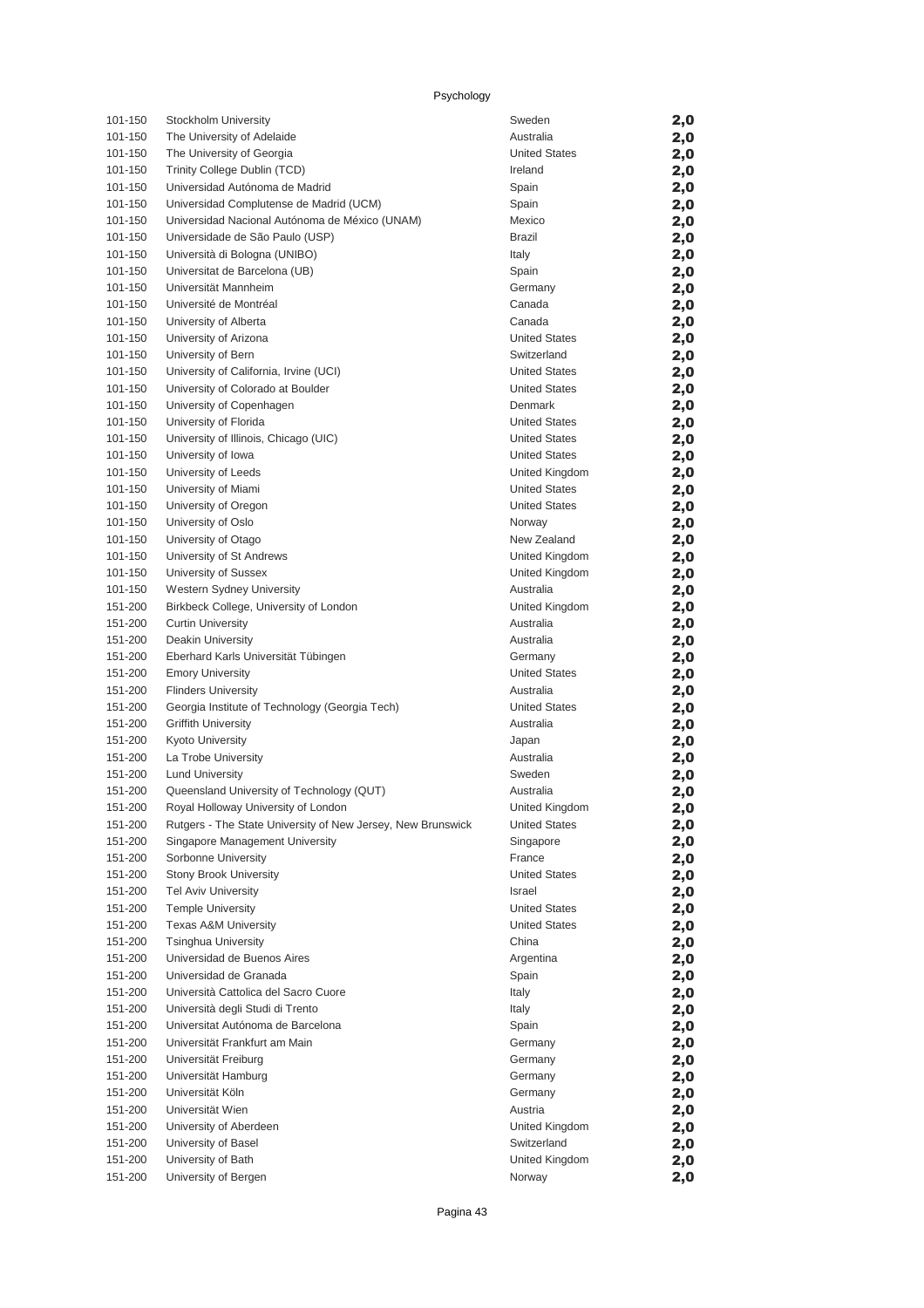| 151-200            | University of Calgary                                           | Canada                                       | 2,0        |
|--------------------|-----------------------------------------------------------------|----------------------------------------------|------------|
| 151-200            | University of Cape Town                                         | South Africa                                 | 2,0        |
| 151-200            | University of Connecticut                                       | <b>United States</b>                         | 2,0        |
| 151-200            | University of Helsinki                                          | Finland                                      | 2,0        |
| 151-200            | University of Kansas                                            | <b>United States</b>                         | 2,0        |
| 151-200            | University of Lausanne                                          | Switzerland                                  | 2,0        |
| 151-200            | University of Massachusetts, Amherst                            | <b>United States</b>                         | 2,0        |
| 151-200            | University of Missouri, Columbia                                | <b>United States</b>                         | 2,0        |
| 151-200            | University of Newcastle                                         | Australia                                    | 2,0        |
| 151-200            | University of Notre Dame                                        | <b>United States</b>                         | 2,0        |
| 151-200            | University of South Australia (UniSA)                           | Australia                                    | 2,0        |
| 151-200            | University of Surrey                                            | United Kingdom                               | 2,0        |
| 151-200            | Uppsala University                                              | Sweden                                       | 2,0        |
| 151-200            | Yonsei University                                               | South Korea                                  | 2,0        |
| 201-250<br>201-250 | <b>Boston College</b><br>Brigham Young University               | <b>United States</b><br><b>United States</b> | 2,0        |
| 201-250            | <b>Brunel University</b>                                        | United Kingdom                               | 2,0        |
| 201-250            | Case Western Reserve University                                 | <b>United States</b>                         | 2,0        |
| 201-250            | Ecole Polytechnique Fédérale de Lausanne (EPFL)                 | Switzerland                                  | 2,0<br>2,0 |
| 201-250            | Eindhoven University of Technology                              | Netherlands                                  | 2,0        |
| 201-250            | Florida International University                                | <b>United States</b>                         | 2,0        |
| 201-250            | Georgetown University                                           | <b>United States</b>                         | 2,0        |
| 201-250            | Julius-Maximilians-Universität Würzburg                         | Germany                                      | 2,0        |
| 201-250            | <b>Laval University</b>                                         | Canada                                       | 2,0        |
| 201-250            | Lomonosov Moscow State University                               | Russia                                       | 2,0        |
| 201-250            | National Research University - Higher School of Economics (HSE) | Russia                                       | 2,0        |
| 201-250            | Northeastern University                                         | <b>United States</b>                         | 2,0        |
| 201-250            | Philipps-Universität Marburg                                    | Germany                                      | 2,0        |
| 201-250            | Queen's University of Belfast                                   | United Kingdom                               | 2,0        |
| 201-250            | Renmin (People's) University of China                           | China                                        | 2,0        |
| 201-250            | Ruhr-Universität Bochum                                         | Germany                                      | 2,0        |
| 201-250            | Sun Yat-sen University                                          | China                                        | 2,0        |
| 201-250            | Sungkyunkwan University                                         | South Korea                                  | 2,0        |
| 201-250            | Technische Universität Dresden                                  | Germany                                      | 2,0        |
| 201-250            | <b>Tufts University</b>                                         | <b>United States</b>                         | 2,0        |
| 201-250            | Università degli Studi di Milano                                | Italy                                        | 2,0        |
| 201-250            | Universitat de Valencia                                         | Spain                                        | 2,0        |
| 201-250            | Universität Jena                                                | Germany                                      | 2,0        |
| 201-250            | Universität Konstanz                                            | Germany                                      | 2,0        |
| 201-250            | Universität Leipzig                                             | Germany                                      | 2,0        |
| 201-250            | Université Aix-Marseille                                        | France                                       | 2,0        |
|                    | 201-250 Université du Québec                                    | Canada                                       | 2,0        |
| 201-250<br>201-250 | Université Libre de Bruxelles (ULB)                             | Belgium                                      | 2,0        |
|                    | Université Paris Descartes<br>University at Buffalo SUNY        | France                                       | 2,0        |
| 201-250<br>201-250 | University College Dublin (UCD)                                 | <b>United States</b><br>Ireland              | 2,0        |
| 201-250            | University of California, Riverside (UCR)                       | <b>United States</b>                         | 2,0<br>2,0 |
| 201-250            | University of Canterbury                                        | New Zealand                                  | 2,0        |
| 201-250            | University of Essex                                             | United Kingdom                               | 2,0        |
| 201-250            | University of Gothenburg                                        | Sweden                                       | 2,0        |
| 201-250            | University of Leicester                                         | United Kingdom                               | 2,0        |
| 201-250            | University of Lisbon                                            | Portugal                                     | 2,0        |
| 201-250            | University of Liverpool                                         | United Kingdom                               | 2,0        |
| 201-250            | University of Milano-Bicocca                                    | Italy                                        | 2,0        |
| 201-250            | University of North Carolina at Greensboro                      | <b>United States</b>                         | 2,0        |
| 201-250            | University of Reading                                           | United Kingdom                               | 2,0        |
| 201-250            | University of South Florida                                     | <b>United States</b>                         | 2,0        |
| 201-250            | University of Stirling                                          | United Kingdom                               | 2,0        |
| 201-250            | University of Victoria                                          | Canada                                       | 2,0        |
| 201-250            | University of Wollongong                                        | Australia                                    | 2,0        |
| 201-250            | Virginia Commonwealth University                                | <b>United States</b>                         | 2,0        |
| 201-250            | Washington State University                                     | <b>United States</b>                         | 2,0        |
| 201-250            | Westfälische Wilhelms-Universität Münster                       | Germany                                      | 2,0        |
| 201-250            | <b>Zhejiang University</b>                                      | China                                        | 2,0        |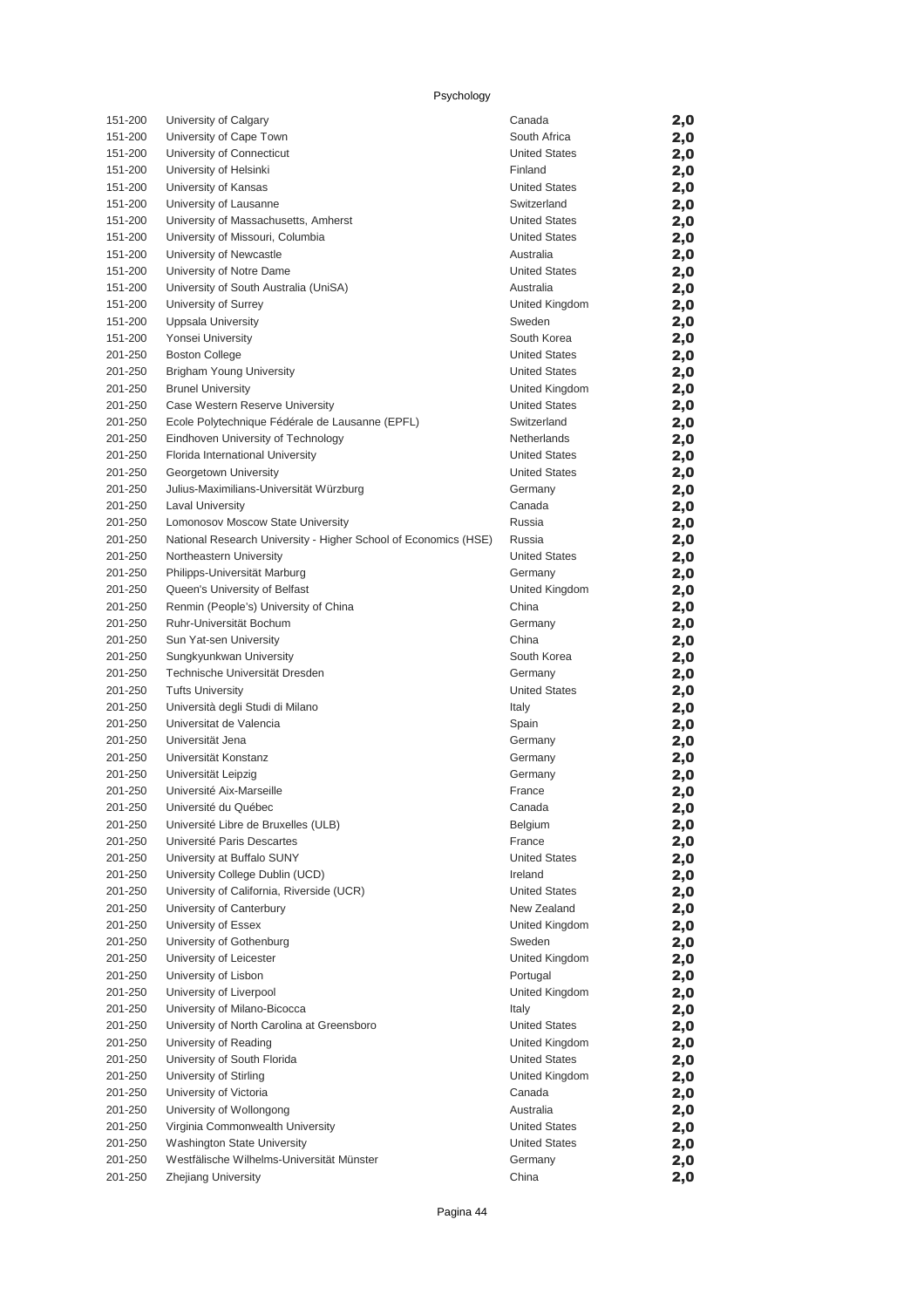| 251-300 | <b>Aalborg University</b>                           | Denmark              | 2,0 |
|---------|-----------------------------------------------------|----------------------|-----|
| 251-300 | Australian Catholic University                      | Australia            | 2,0 |
| 251-300 | Babes-Bolyai University                             | Romania              | 2,0 |
| 251-300 | <b>Bangor University</b>                            | United Kingdom       | 2,0 |
| 251-300 | Ben Gurion University of The Negev                  | Israel               | 2,0 |
| 251-300 | Concordia University                                | Canada               | 2,0 |
| 251-300 | <b>Dalhousie University</b>                         | Canada               | 2,0 |
| 251-300 | <b>Fudan University</b>                             | China                | 2,0 |
| 251-300 | Georg-August-Universität Göttingen                  | Germany              | 2,0 |
| 251-300 | George Washington University                        | <b>United States</b> | 2,0 |
| 251-300 | Hanyang University                                  | South Korea          | 2,0 |
| 251-300 | Iowa State University                               | <b>United States</b> | 2,0 |
| 251-300 | ISCTE - Instituto Universitario de Lisboa           | Portugal             | 2,0 |
| 251-300 | Keio University                                     | Japan                | 2,0 |
| 251-300 | Linköping University                                | Sweden               | 2,0 |
| 251-300 | <b>Massey University</b>                            | New Zealand          | 2,0 |
| 251-300 | <b>Nanjing University</b>                           | China                | 2,0 |
| 251-300 | National University of Ireland, Galway (NUIG)       | Ireland              | 2,0 |
| 251-300 | Norwegian University of Science and Technology      | Norway               | 2,0 |
| 251-300 | Nottingham Trent University                         | United Kingdom       | 2,0 |
| 251-300 | Rheinische Friedrich-Wilhelms-Universität Bonn      | Germany              | 2,0 |
| 251-300 | Rheinisch-Westfälische Technische Hochschule Aachen | Germany              | 2,0 |
| 251-300 | <b>Rice University</b>                              | <b>United States</b> | 2,0 |
| 251-300 | San Diego State University                          | <b>United States</b> | 2,0 |
| 251-300 | Universidad de Chile                                | Chile                | 2,0 |
| 251-300 | Universidade Federal do Rio Grande Do Sul           | <b>Brazil</b>        | 2,0 |
| 251-300 | Universität Bielefeld                               | Germany              | 2,0 |
| 251-300 | Universität Potsdam                                 | Germany              | 2,0 |
| 251-300 | University at Albany SUNY                           | <b>United States</b> | 2,0 |
| 251-300 | University College Cork (UCC)                       | Ireland              | 2,0 |
| 251-300 | University of Antwerp                               | <b>Belgium</b>       | 2,0 |
| 251-300 | University of Cincinnati                            | <b>United States</b> | 2,0 |
| 251-300 | University of Coimbra                               | Portugal             | 2,0 |
| 251-300 | University of Delaware                              | <b>United States</b> | 2,0 |
| 251-300 | University of Haifa                                 | Israel               | 2,0 |
| 251-300 | University of Jyväskylä                             | Finland              | 2,0 |
| 251-300 | University of Kentucky                              | <b>United States</b> | 2,0 |
| 251-300 | University of Liege                                 | Belgium              | 2,0 |
| 251-300 | University of Massachusetts, Boston                 | <b>United States</b> | 2,0 |
| 251-300 | University of Nebraska                              | <b>United States</b> | 2,0 |
| 251-300 | University of New Mexico                            | <b>United States</b> | 2,0 |
| 251-300 | University of Ottawa                                | Canada               | 2,0 |
| 251-300 | University of South Carolina at Columbia            | <b>United States</b> | 2,0 |
| 251-300 | University of Strathclyde                           | United Kingdom       | 2,0 |
| 251-300 | University of Texas Dallas                          | <b>United States</b> | 2,0 |
| 251-300 | University of Turku                                 | Finland              | 2,0 |
| 251-300 | University of Ulster                                | United Kingdom       | 2,0 |
| 251-300 | University of Utah                                  | <b>United States</b> | 2,0 |
| 251-300 | Virginia Polytechnic Institute (Virginia Tech)      | <b>United States</b> | 2,0 |